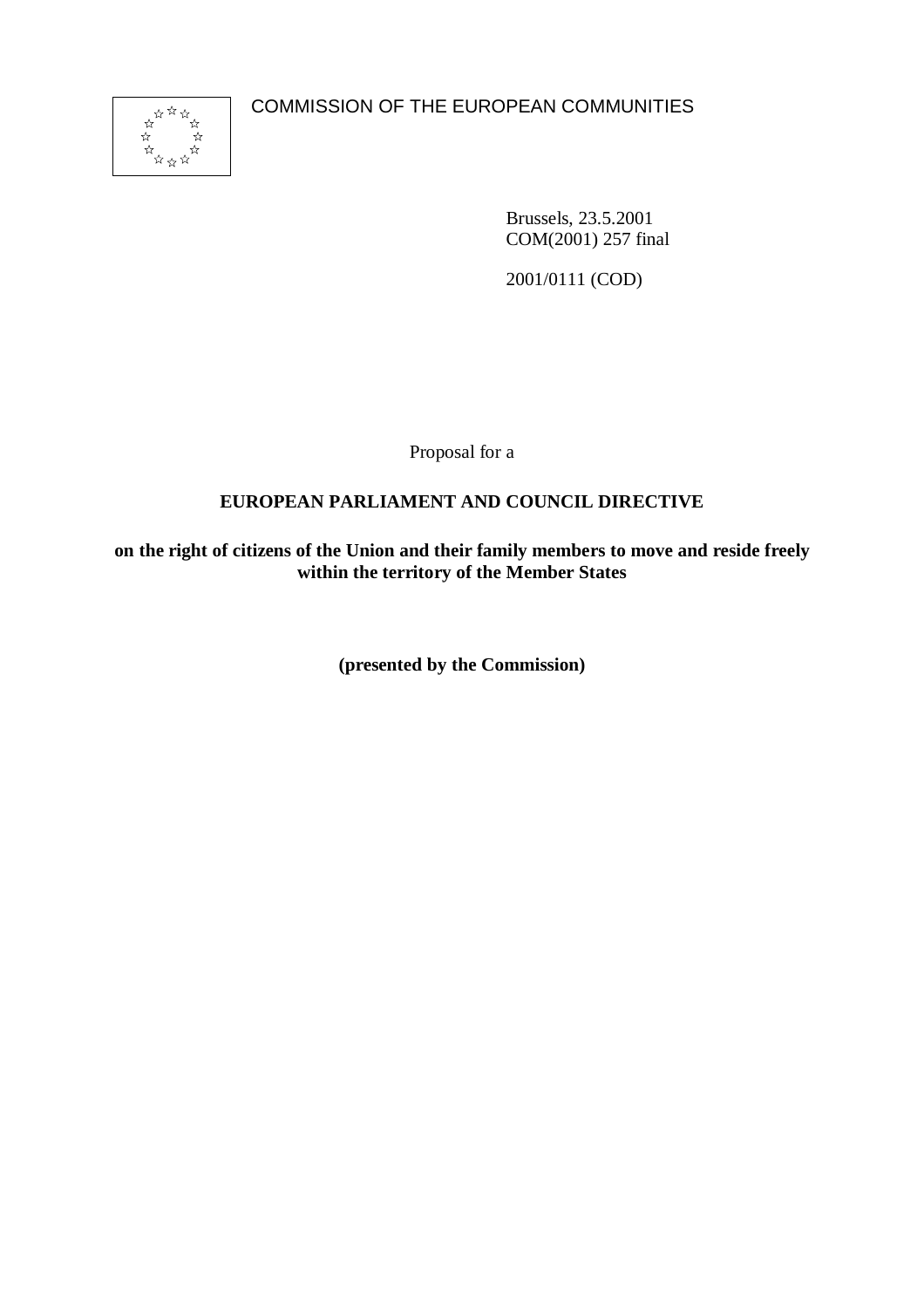## **EXPLANATORY MEMORANDUM**

#### **1. Introduction**

- 1.1. The introduction of citizenship of the Union "constitutes, for the citizen, the guarantee of belonging to a political community under the rule of law". This was the opinion of the European Parliament in its Resolution on the second Commission report on citizenship of the Union.<sup>1</sup> In this report,<sup>2</sup> the Commission states that citizenship of the Union "raised citizens' expectations as to the rights that they expect to see conferred and protected". The conclusions of the Cardiff European Council recognised that "a sustained effort is needed by the Member States and all the institutions to bring the Union closer to people by making it more open, more understandable and more relevant to daily life".
- 1.2. In its Communication to the European Parliament and the Council on the follow-up to the recommendations of the High-Level Panel on the Free Movement of Persons,<sup>3</sup> the Commission confirmed that the introduction of Union citizenship "generalised, for the benefit of all citizens, the right to enter, the right to reside and the right to remain in the territory of another Member State. From this point of view, these rights are becoming an integral part of the legal heritage of every citizen of the European Union and should be formalised in a common corpus of legislation to harmonise the legal status of all Community citizens in the Member States, irrespective of whether they pursue a gainful activity or not". Therefore, a fresh look needs to be taken at the arrangements for Union citizens to exercise these rights with a view to producing a single set of rules governing freedom of movement within the meaning of Articles 17 and 18 of the EC Treaty.
- 1.3. This Directive is being proposed in the context of the new legal and political environment established by citizenship of the Union. The basic concept is as follows: Union citizens should, *mutatis mutandis*, be able to move between Member States on similar terms as nationals of a Member State moving around or changing their place of residence or job in their own country. Any additional administrative or legal obligations should be kept to the bare minimum required by the fact that the person in question is a "non-national".
- 1.4. This proposal serves several purposes: first of all, it takes the form of a single instrument in the interests of reader-friendliness and clarity; then, it streamlines the arrangements for exercising freedom of movement, which, depending on the level of integration in the host Member State, range from extending the right of residence without formalities to six months, to removing any conditions or differential treatment and to putting non-nationals on an equal footing with nationals after four years of residence in the host Member State; finally, it tightens up the definitions of restrictions on the right of residence. Furthermore this proposal considerably facilitates the right to free movement and residence of family members of a Union citizen, irrespective of nationality.

<sup>&</sup>lt;sup>1</sup> Resolution on the second report from the Commission on citizenship of the Union (COM (97) 0230 C4-0291/97), OJ C 226, 20.7.1998, p.61.<br>
<sup>2</sup> Second report from the Commission on citizenship of the Union (COM/97/0230 final).<br>
<sup>3</sup> Communication from the Commission to the European Parliament and to the Council on the follo

to the recommendations of the High-Level Panel on the Free Movement of Persons (COM/98/0403 final).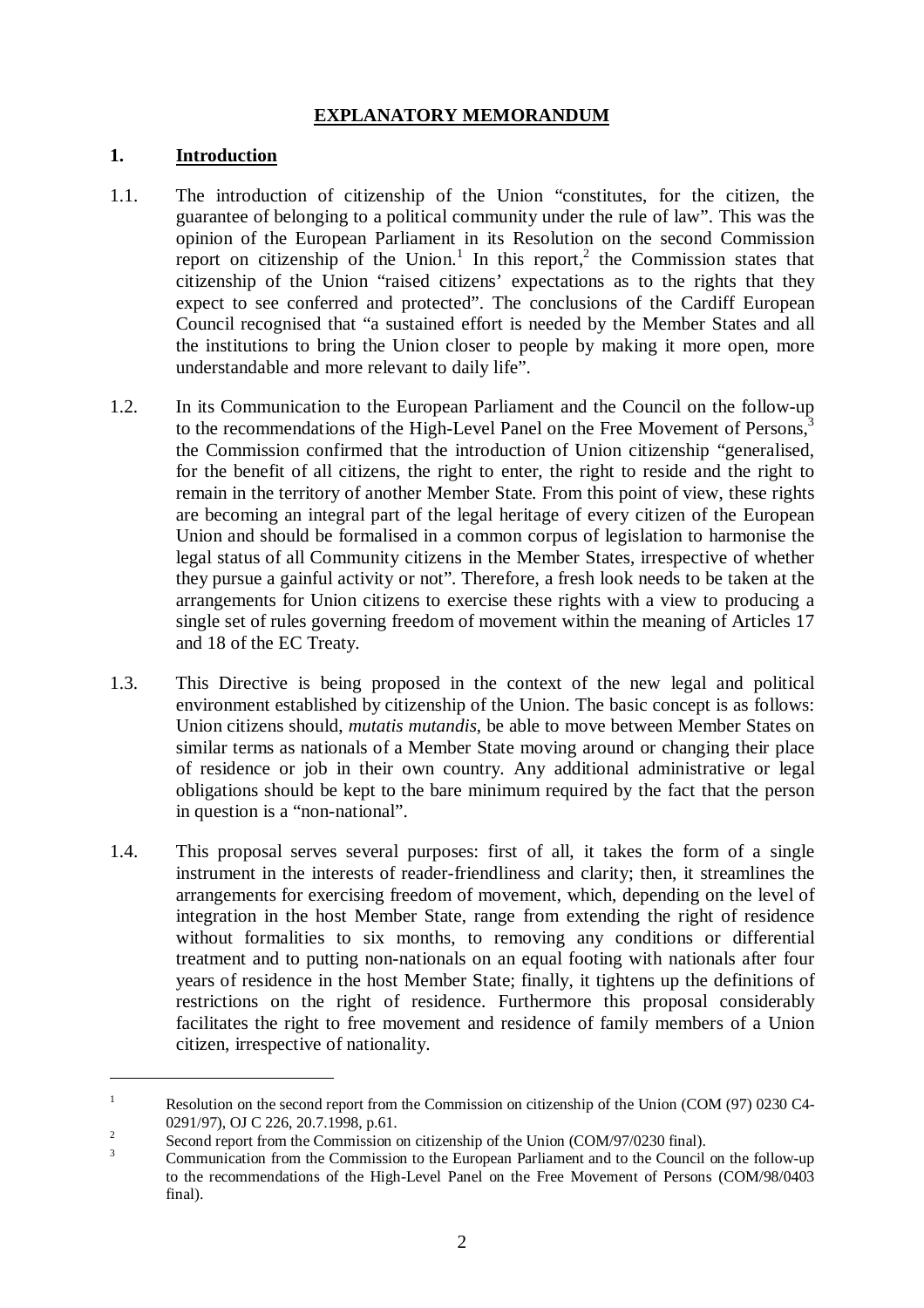#### **2. The measures laid down in the proposal for a Directive**

2.1. The right of entry and residence for Union citizens is currently governed by a complex corpus of legislation, comprising two regulations and nine directives. These instruments have different parts of the EC Treaty as their legal bases and are specific to different categories of people.

This proposal brings these categories together in a single legislative instrument. For those in work, whether in paid employment or self-employed, the only condition on their right of residence will continue to be that they engage in gainful activity, which is to be proved simply by their making a *bona fide* declaration to that effect.

For people not in work, the right of residence will, for the first four years of residence in the host Member State, continue to be subject to their having sufficient resources and sickness insurance, so that they do not have recourse to public funds in the host Member State. However, the requirements have been relaxed in that the amount of resources considered sufficient is no longer defined in the proposal and cannot be fixed by the Member States, and evidence that the two conditions are met is replaced by a simple *bona fide* declaration, which may be checked out only if the individual concerned seeks recourse to social assistance or to medical cover for persons without health insurance. Students must prove that they are enrolled in an educational establishment and assure the relevant authority, by means of a declaration, that they have sufficient resources and sickness insurance cover.

- 2.2. The right of permanent residence in the host Member State after four years of continuous legal residence there is a new right introduced as a corollary of the fundamental personal right conferred by the Treaty on every citizen of the Union. On completing four years of residence in the host Member State, the individuals concerned will no longer be subject to any conditions on the exercise of or restrictions on their right of residence, with virtually complete equality of treatment with nationals.
- 2.3. The objectives set out above would not count as having been achieved, if the administrative practicalities and procedures were so unwieldy and disproportionate that they constituted an additional obstacle standing in the way of Union citizens exercising their the right to free movement. The purpose of this proposal for a Directive is therefore to make sure that the safeguards and formalities for Union citizens and their family members are "equivalent" to those enjoyed by nationals.

This is already a requirement under Community law. Article 40 of the EC Treaty itself calls for the abolition of administrative procedures and practices, qualifying periods and other restrictions that may impede freedom of movement for workers. Article 9(3) of Directive  $68/360^4$  and Article 7(3) of Directive 73/148<sup>5</sup> stipulate that Member States are to take the necessary steps to simplify as much as possible the formalities and the procedures for obtaining residence documents.

<sup>&</sup>lt;sup>4</sup> Council Directive 68/360/EEC of 15 October 1968 on the abolition of restrictions on movement and residence within the Community for workers of Member States and their families, OJ L 257,

<sup>19.10.1968,</sup> p.13.<br>
5 Council Directive 73/148/EEC of 21 May 1973 on the abolition of restrictions on movement and residence within the Community for nationals of Member States with regard to establishment and the provision of services, OJ L 172, 28.6.1973, p.14.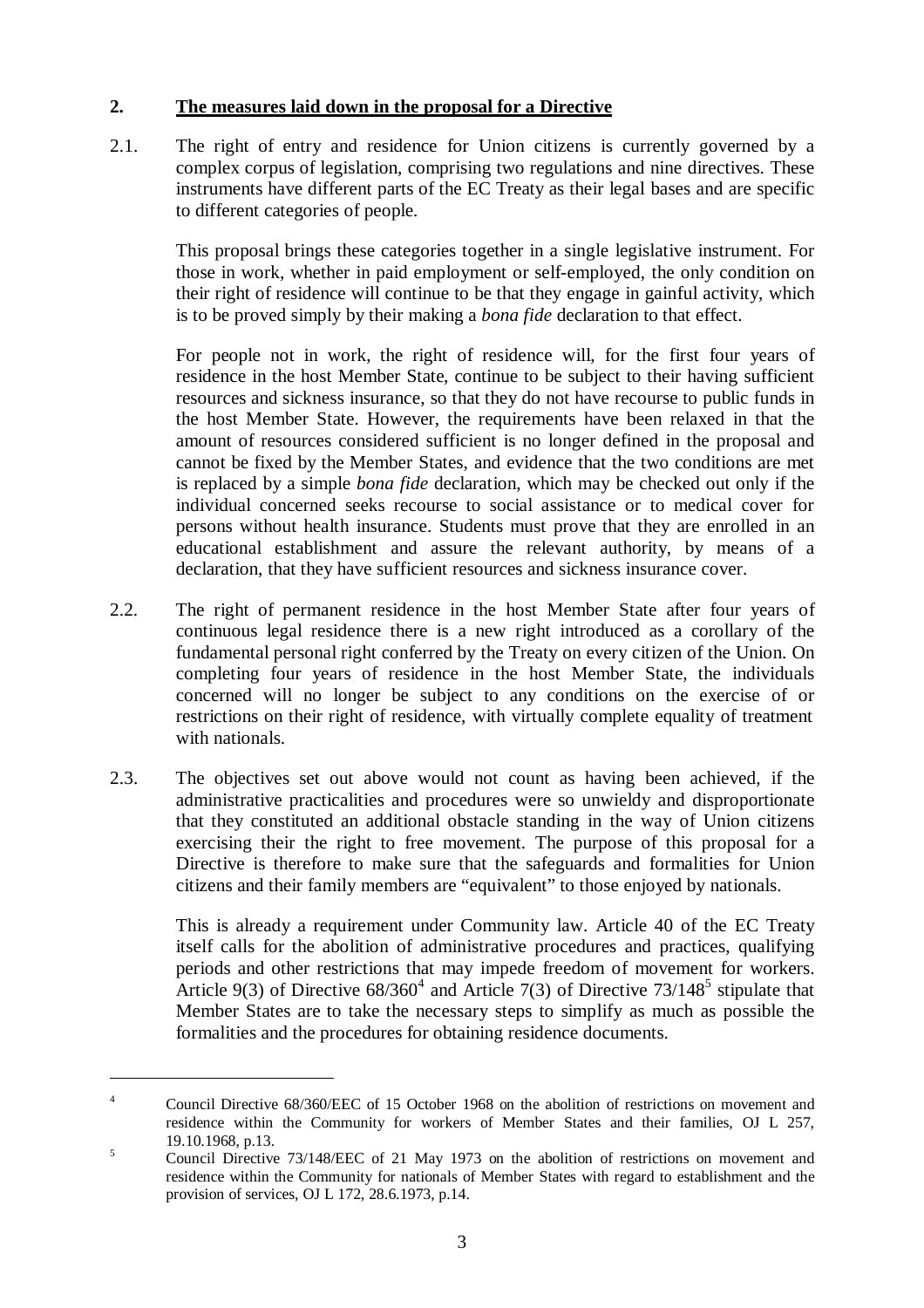In this light, new Community legislation should include administrative provisions that take account of, among other things, the case-law of the Court of Justice.

The Court of Justice has consistently held (see, for example, the judgement of 8 April 1976 in Case 48/75 *Royer* [1976] ECR 497, para 31 *ff.*) that the right of Union citizens to enter the territory of another Member State and to reside there for the purposes specified by the Treaty is a right conferred directly by the Treaty or, in certain cases, by provisions implementing it and, as such, is a right acquired regardless of whether the competent authority in the host Member States has issued a residence card. Consequently, the granting of a residence card should be regarded as an act by a Member State acknowledging the status that nationals of another Member State have in their own right by virtue of Community law. In other words, the residence card has, according to the Court of Justice, a purely declaratory value and is not constitutive of Union citizens' right of residence. But it would be wrong to overlook Member States' legitimate right, recognised by the Court of Justice, to keep track of people's movements on their territory. This consideration can be fully catered for in the form of registration with the competent authorities in the place of residence and possession of a valid identity card from the country of origin or passport.

In view of the above, the proposal first extends the period non-nationals can stay in another Member State with just a valid identity card or passport without having to go through any particular formalities. The extension of the current three-month period to six months is intended to cater for the modern, high mobility lifestyles, we are witnessing in Member States.

At the same time, there is a need for a new approach to the right of residence arrangements, in particular by restricting the residence card requirement to cases where it is justified. The obligation to have a residence card may be maintained only for members of the family of an EU citizen who are not nationals of a Member State: the purpose here is to make it easier for the latter to exercise the right of free movement conferred by Community law by issuing them with a residence card.

By giving a complete list of the documents to be submitted to the competent authorities in the host Member State, describing the procedures to be followed and laying down the time limits to be adhered to, this proposal for a Directive drastically simplifies the formalities for Union citizens and their family members to exercise the right of residence, cutting them back to the bare essentials.

2.4. This proposal for a Directive also specifically takes into account the situation of the family members of Union citizens. While it is true that the right of movement and residence of family members of Union citizens is not explicitly referred to by the Treaty, the right does flow from the right to preserve family unity, which is intrinsically connected with the right to the protection of family life, a fundamental right forming part of the common constitutional traditions of the Member States, which are protected by Community law and incorporated in the Charter on Fundamental Rights of the European Union.

First of all, by broadening the definition of "family member", this proposal is intended not only to accommodate the case-law of the Court of Justice and acknowledge changes in the law of the Member States, but also to facilitate the free movement of Union citizens by eliminating any possibility of family reunification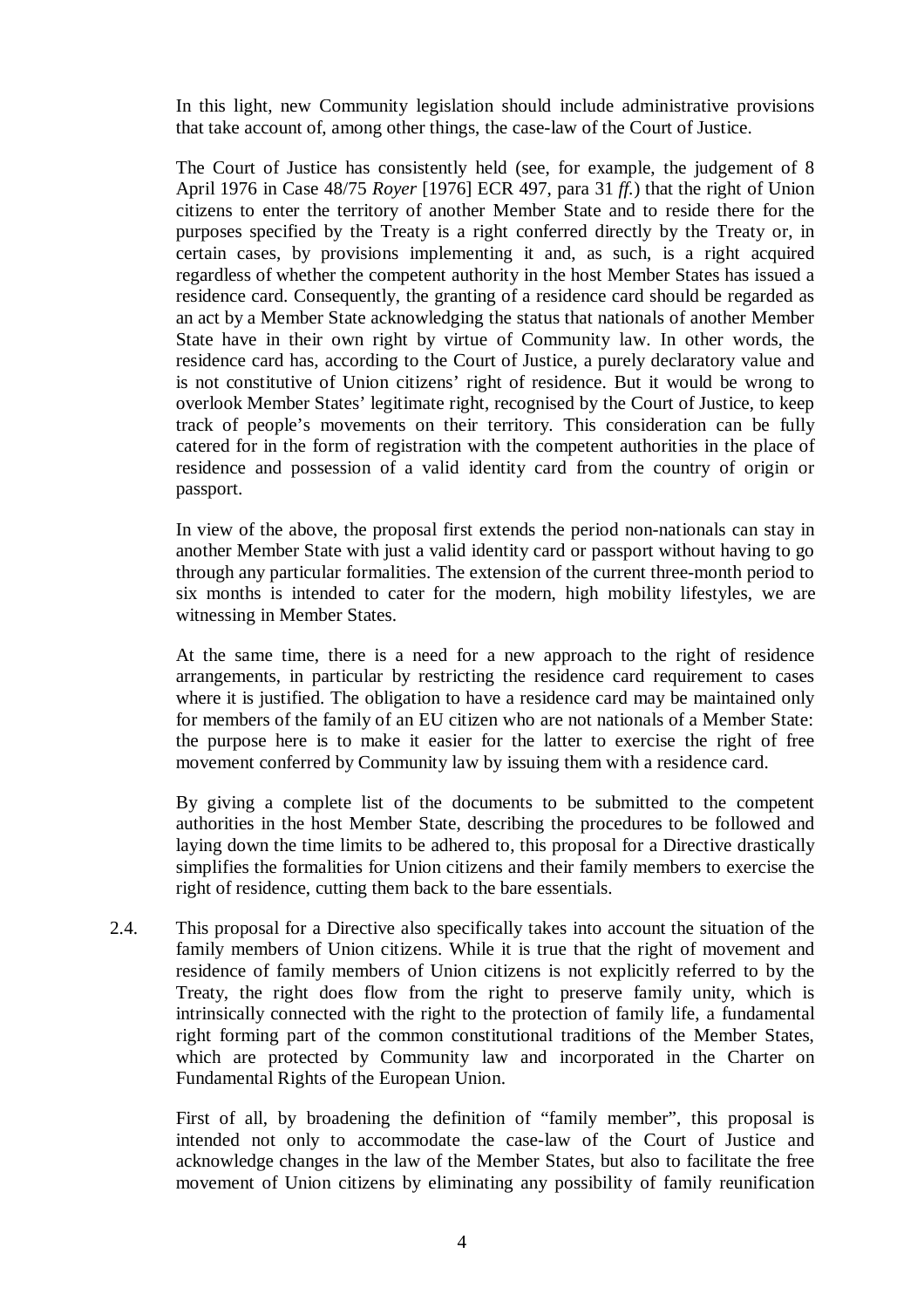reasons having a negative influence. One problem is that under Community law as it stands, the right of residence in the host Member State may be taken away from divorced spouses and from children who are no longer minors or dependent on the Union citizen, regardless of their nationality. This problem is particularly acute for members of a Union citizen's family who are third-country nationals; hence the need to introduce measures providing equitable solutions that respect family life and human dignity, coupled with certain conditions in order to avoid abuses of the system.

2.5. The proposal also sets out to provide a tighter definition of the circumstances under which the right of residence right of Union citizens and their family members may be restricted. The Treaty itself allows the right of free movement and residence to be refused on grounds of public policy, public security and public health. Although the Court of Justice has accepted that the concept of public policy can vary under national legislation, it has nonetheless interpreted Directive  $64/221^6$  in such a way as to clarify the concept in certain respects, which deserves inclusion in this proposal replacing that Directive. In addition, the introduction of new provisions drawing on the concept of fundamental rights will provide Union citizens with greater protection and better safeguards in dealings with both administrative authorities and the courts concerning any decisions restricting their fundamental right of movement and residence; this protection is absolute for minors who have family ties in the host country and people who have acquired a right of permanent residence.

## **3. Choice of legal basis**

- 3.1. This proposal for a Directive is based jointly on Articles 12, 18(2), 40, 44, and 52. Since Article 18(2) of the Treaty is a residual legal basis that can be used only for people not working, the specific legal bases of Articles 40, 44 and 52, which cover people engaged in gainful activity in the host Member State, need to be used, so that a single instrument can be adopted, applying a single procedure covering all the procedures laid down in the above provisions. In order to meet this key objective of having a single instrument, the Commission is giving up the exercise of the power, conferred on it by Article 39(3)(d) of the Treaty, to draw up implementing regulations laying down the conditions on the right to remain in the territory of a Member State, after having been employed there. This proposal for a Directive includes already existing provisions on the right to remain provided for in Commission Regulation  $1251/70$ ;<sup>7</sup> in due course the Commission will present an instrument repealing the Regulation (see also commentary on Article 42 below).
- 3.2. Given that the current proposed directive is based on provisions of the Treaty establishing the European Community, other than those of Title IV of the same Treaty with respect to visas, asylum, immigration and other subjects linked to the free movement of persons, it will need to be entered into the law of all Member States.

## **4. Subsidiarity and proportionality**

<sup>&</sup>lt;sup>6</sup> Council Directive 64/221/EEC of 25 February 1964 on the coordination of the special measures concerning the movement and residence of foreign nationals which are justified on grounds of public policy, public security or public health, OJ B 056, 4.4.1964, p.850.<br><sup>7</sup> Commission Regulation (EEC) No 1251/70 of 29 June 1970 on the right of workers to remain in the

territory of a Member State after having been employed in that State, OJ L 142, 30.6.1970, p.24.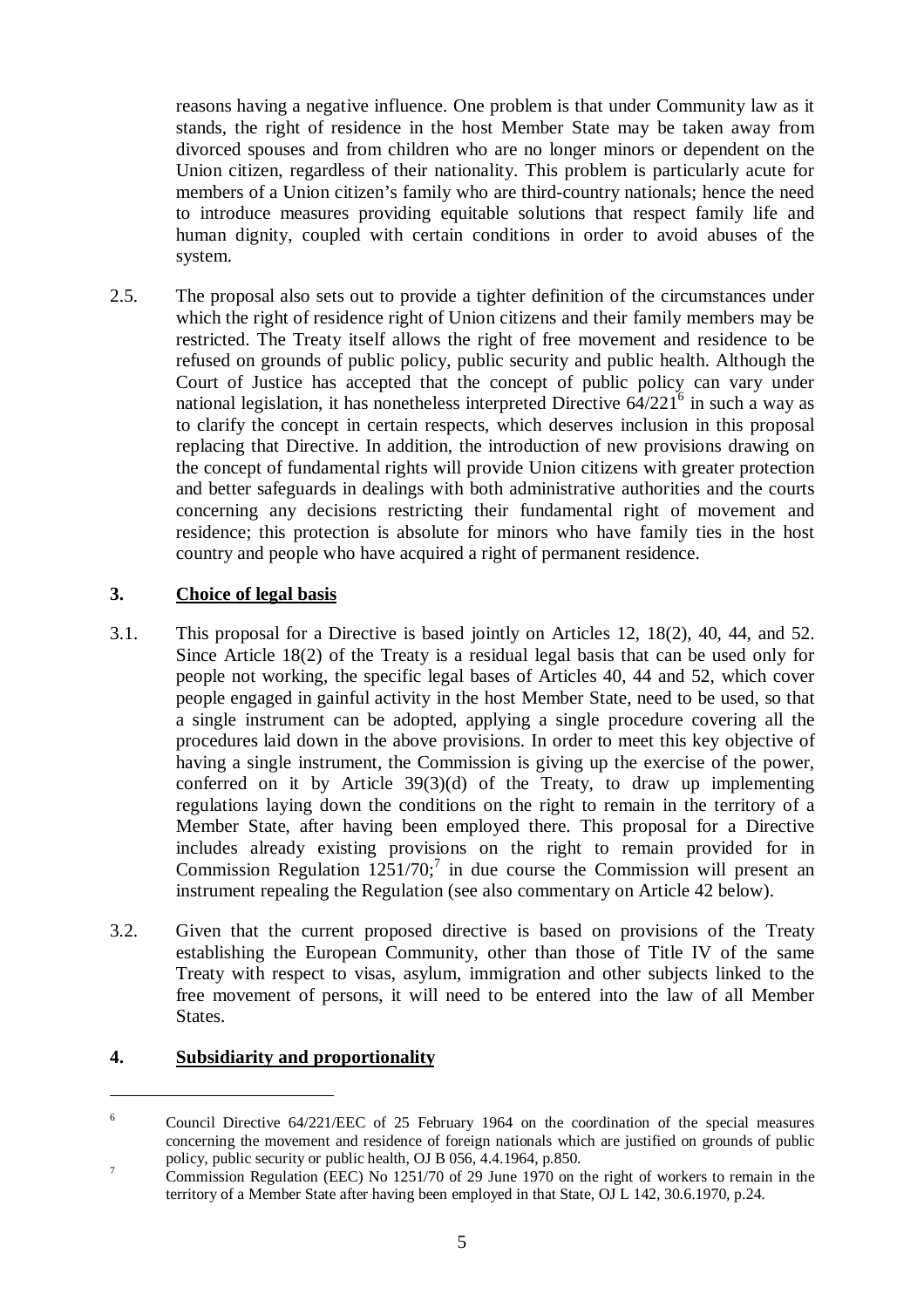- 4.1. Articles 40, 44 and 52 require the European Community to enact the legislative instruments necessary to ensure the free movement of workers (right to enter and reside), freedom of establishment and freedom to provide services. Article 18(1) gives every Union citizen a right to move and reside freely, subject to restrictions and conditions laid down by the Treaty or in secondary legislation: Member States do not have competence over this aspect. Article 18(2) allows the Community to adopt provisions to facilitate the exercise of the right to freedom of movement. Before Article 18 was included in the Treaty, Article 235 (now Article 308) had allowed the Community to adopt measures to ensure free movement of persons not engaged in gainful activity (people who are retired or out of work), while Article 7 (now Article 12) did the same for the free movement of students.
- 4.2. The measures in this proposal for a Directive are in line with the powers of the European Community, which must be exercised in accordance with the stipulation in Article 5 of the Treaty that "any action by the Community shall not go beyond what is necessary to achieve the objectives of this Treaty." Union citizens' right to move and reside is currently governed by a corpus of legislation made up of two Regulations and nine Directives: the aim of this proposal is to bring this corpus together in the form of a single legislative instrument and to make changes to further facilitate the exercise of these rights. Where there is to be a sole legal instrument which respects the obligation of the nature of the instrument dictated by some of the articles which form the legal basis of the proposal, the only choice is a Directive.
- 4.3. The choice of a Directive also makes it possible to clearly define the principles governing the exercise of the right to move and reside freely, while leaving it up to the Member States to choose the most suitable ways and means of implementing these principles within their own legal and administrative set-up and national context. However, certain provisions in the proposal are very detailed in order to avoid differences between administrative practices or differences of interpretation creating obstacles to the rights concerned being exercised in practice. Moreover, the time allowed for transposal in the case of a directive will enable the Member States to adopt all the necessary measures to adapt the current arrangements in line with the new provisions in this proposal for a Directive.

## **ARTICLE-BY-ARTICLE COMMENTARY**

# **Chapter I**

## **GENERAL PROVISIONS**

#### Article 1

Since the Directive replaces a whole series of legislative instruments concerning freedom of movement and residence, it covers a variety of matters.

First, it lays down the conditions governing the exercise of the right to move and reside freely for Union citizens and their family members: these provisions replace those contained in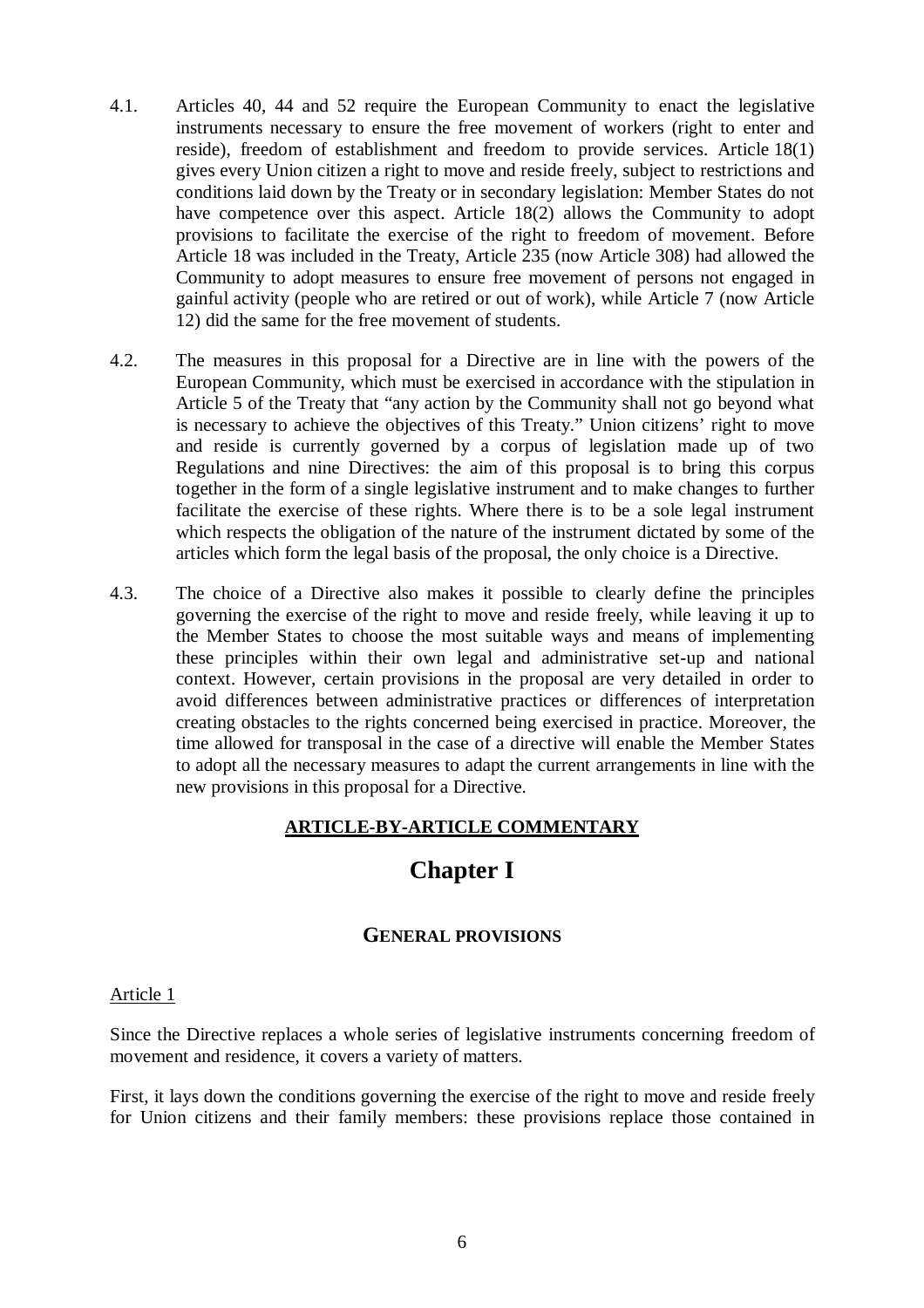Directives 68/360, 73/148, 90/364,<sup>8</sup> 90/365<sup>9</sup> and 93/96<sup>10</sup> concerning the right of free movement and residence of workers, the self-employed, people not working, pensioners and students.

Second, it establishes the right of permanent residence, a new concept introduced by the Directive. These provisions adapt and incorporate those of Regulation 1251/70 and Directive  $75/34<sup>11</sup>$  concerning the right to remain of workers and the self-employed.

Lastly, it establishes restrictions on these rights on grounds of public policy, public security and public health, replacing the provisions of Directive 64/221 concerning public policy.

## Article 2

This Article defines three concepts used in the instrument.

- 1. Firstly it defines the concept of a Union citizen on the basis of Article 17 of the Treaty.
- 2. These provisions also define who counts as a family member. As things have stood up to now, which members of a Union citizen's family are entitled to freedom of movement irrespective of nationality varies according to the category to which the Union citizen they are dependent on belongs. In the case of workers, Article 10(1) of Regulation  $1612/68^{12}$  gives the right of residence to the spouse, descendants who are minors or dependants and to dependent relatives in the ascending line. The same right is granted by the directives concerning the residence right of the self-employed, people not working and pensioners. However, Directive 93/96 on the right of residence for students grants this right only to the spouse and to dependent descendants. The upshot of this is that the mother of a Union citizen working in another Member State cannot, as things stand, go and live with her son, if, having an income, she does not count as dependent on him, but her income is lower than the amount the host Member State counts as sufficient resources. Similarly, the mother of a student has no right to settle with her son, unless she has sufficient resources and sickness insurance.

Paragraph 2 proposes a definition of family member that applies across the board.

First, this definition includes not only spouses, but also unmarried partners. Subparagraph (b), which is new, deals with the issue of the right of residence for unmarried partners of Union citizens. The "family group" has been recently undergoing rapid change and more and more people, often with children, are forming "de facto" couples. Furthermore, several Member States have introduced a special status, with a set of rights and obligations, which cohabiting unmarried couples can

<sup>&</sup>lt;sup>8</sup> Council Directive 90/364/EEC of 28 June 1990 on the right of residence, OJ L 180, 13.7.1990, p.26.<br><sup>9</sup> Council Directive 90/365/EEC of 28 June 1990 on the right of residence for employees and self-

employed persons who have ceased their occupational activity, OJ L 180, 13.7.1990, p.28.<br>Council Directive 93/96/EEC of 29 October 1993 on the right of residence for students, OJ L 317,

<sup>18.12.1993,</sup> p.59.<br>Council Directive 75/34/EEC of 17 December 1974 concerning the right of nationals of a Member State

to remain in the territory of another Member State after having pursued therein an activity in a self-

employed capacity, OJ L 014, 20.1.1975, p.10.<br>Council Regulation (EEC) No 1612/68 of 15 October 1968 on freedom of movement for workers within the Community, OJ L 257, 19.10.1968, p.2.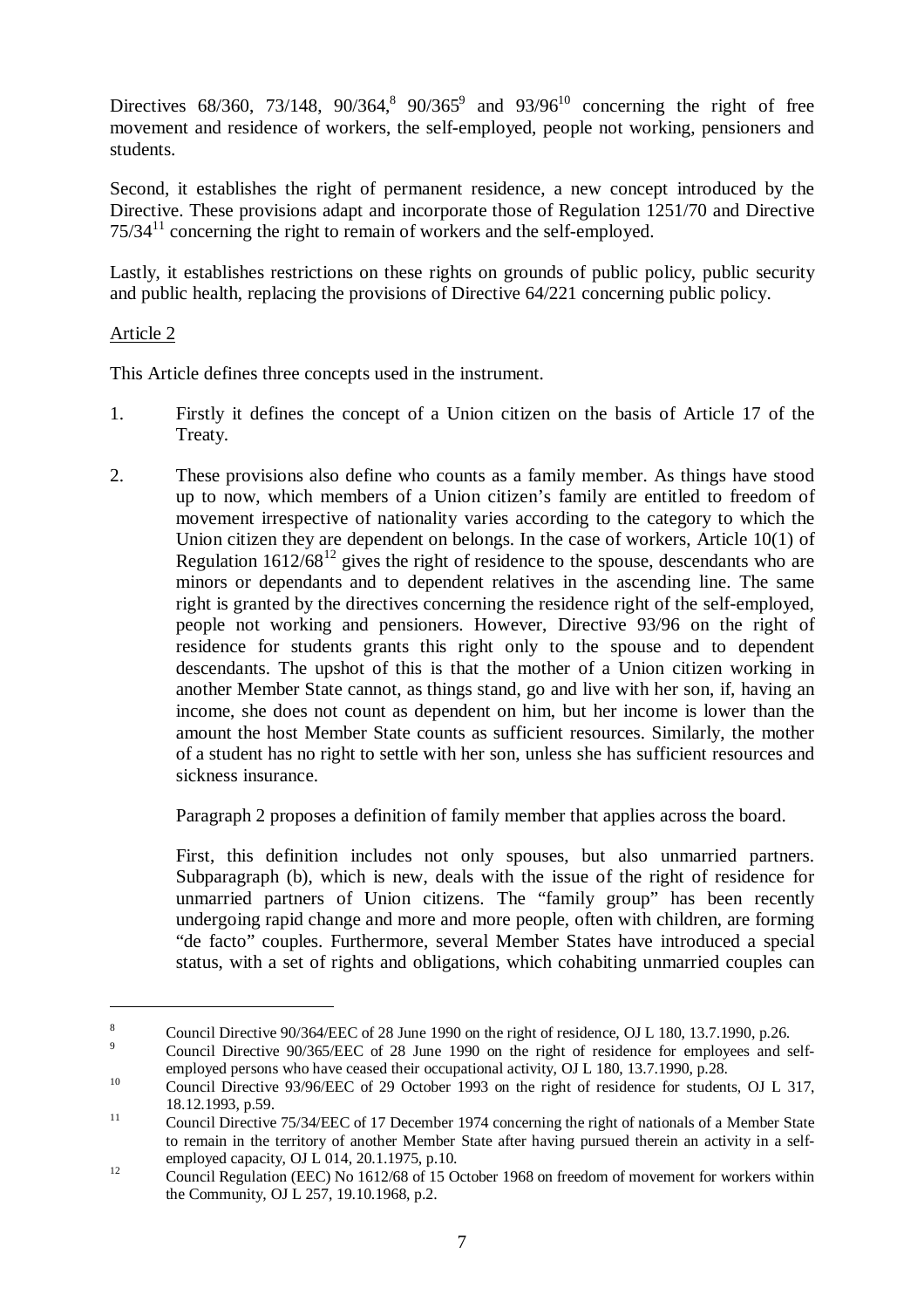register for. In the context of the right of residence, Community law cannot ignore this development, so the proposal is to treat unmarried partners as equivalent to spouses for residence purposes, where the legislation of the host Member State provides for unmarried partner status and on the terms of any such legislation.

Second, the definition includes the descendants of spouses/partners, even if they are not minors or dependent, and parents of spouses/partners, whether or not they are dependent.

As the report of the high-level group chaired by Mrs Veil stated, there is no good reason to deny children over 21 who are not dependent on their parents, or relatives in the ascending line who are not dependent on their children, the right to join their family in another Member State.

3. Finally, the Article defines the concept of a host Member State.

#### Article 3

- 1. These provisions define who benefits from the Directive. That is to say, any Union citizen moving or residing in another Member State and members of their family, irrespective of nationality, who accompany or join them. There are no specifications as to the purpose of the movement or residence. It is clear that Union citizens will be able to go to another Member State to work in an employed or self-employed capacity, or to engage in a non-profit-making activity or in vocational training, or without work, or as a pensioner, student, service provider or service recipient.
- 2. These provisions are taken from the existing provisions of Article 10(2) of Regulation 1612/68 and Article 1(2) of Directive 73/148/EEC, which call on Member States to facilitate the entry of any other family members of Union citizens or their spouses who are dependent on them or lived with them in the country from where they are arriving. These provisions would apply only to people without a residence entitlement in their own right.

## Article 4

This provision requires Member States to abide by the principle of non-discrimination when acting on any of the obligations laid down in the Directive. This provision takes account of the European Union Charter of Fundamental Rights (Article 21) and is without prejudice to obligations arising from other international instruments, such as the European Convention for the Protection of Human Rights and Fundamental Freedoms (Article 14).

# **Chapter II**

## **RIGHT TO MOVE AND RESIDENCE UP TO SIX MONTHS**

## Article 5

1. The first subparagraph of paragraph 1 establishes the right of Union citizens to leave the territory of one Member State to go to another Member State. This subparagraph is basically taken from Article 2(1) of Directive 68/360, which stipulates that the right to leave the territory of a Member State "shall be exercised simply on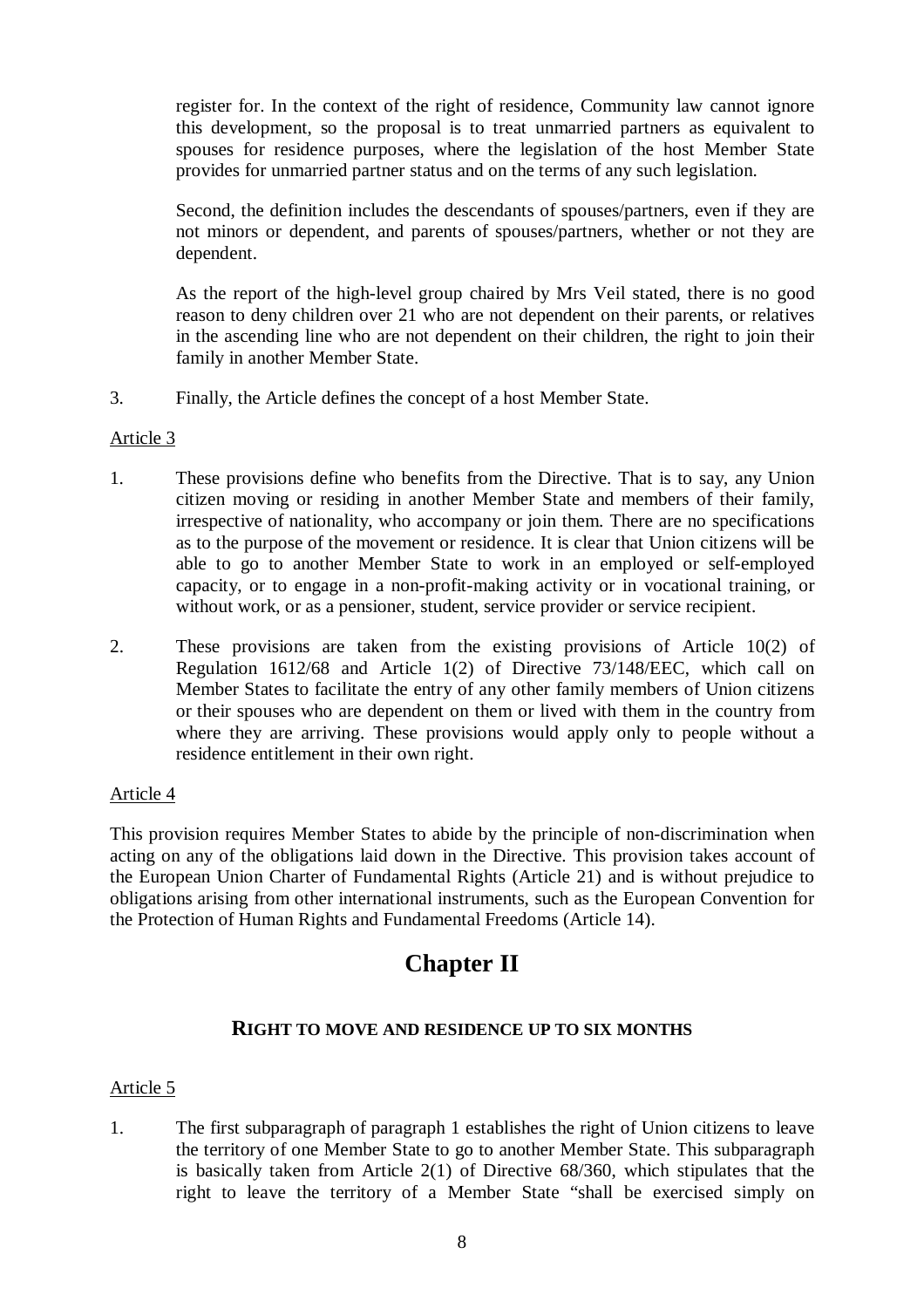production of a valid identity card or passport", but changed in line with the new arrangements abolishing checks at EU-internal borders. For this purpose, "on production of" has been changed to "with".

The second subparagraph extends the right to leave the territory to family members not having the nationality of a Member State who accompany the Union citizen or join him in the host Member State; it broadly takes over the last sentence of Article 2(1) of Directive 68/360.

- 2. This paragraph is taken from paragraph 4 of Article 2 of Directive 68/360 concerning the prohibition on imposing a requirement for exit visas or equivalent formalities as regards persons enjoying freedom of movement.
- 3. This paragraph is taken from the provisions of Article 2(2) of Directive 68/360 concerning the issuing and renewal of travel documents (passport or identity card) by Member States for their own nationals.
- 4. This paragraph is taken from and clarifies the similar provisions of paragraph 3 of Article 2 of Directive 68/360 regarding the validity of travel documents.

#### Article 6

- 1. This paragraph is taken from Article 3(1) of Directive 68/360 regarding the right to enter the territory of a Member State, which is exercised by Union citizens and their family members by virtue of having an identity card or passport. Here too, "on production of" has been changed to "with". The second subparagraph takes from Article 3(2) of Directive 68/360 the prohibition for Member States to impose a requirement for exit visas or equivalent formalities on Union citizens.
- 2. These provisions make clear that the only family members of a Union citizen who are nationals of a third country who can be subject to a visa requirement are those who have the nationality of one of the countries referred to in Council Regulation 539/2001 which lists the third countries whose nationals must be in possession of visas when crossing the external borders and those whose nationals are exempt from that requirement.<sup>13</sup> The second sentence of the paragraph makes a great innovation in providing for the equivalence of visas and residence documents issued by one of the Member States.

At present family members who are nationals of a third country are already entitled to every facility to obtain the necessary visas, which must be issued free of charge. This measure is to be maintained to cater for family members who have not yet been issued with a residence card.

3. This provision is intended to restrict the stamping of family members' passports to cases where it is strictly necessary (i.e. an entry stamp to mark the start of the length of stay stated on the visa or an exit stamp to mark the end of the stay). Stamping passports no longer serves any purpose once the people concerned have obtained a residence card, which entitles them to enter and leave the country for as long as the card is valid.

<sup>13</sup> OJ L 81, 21.3.2001, p.1.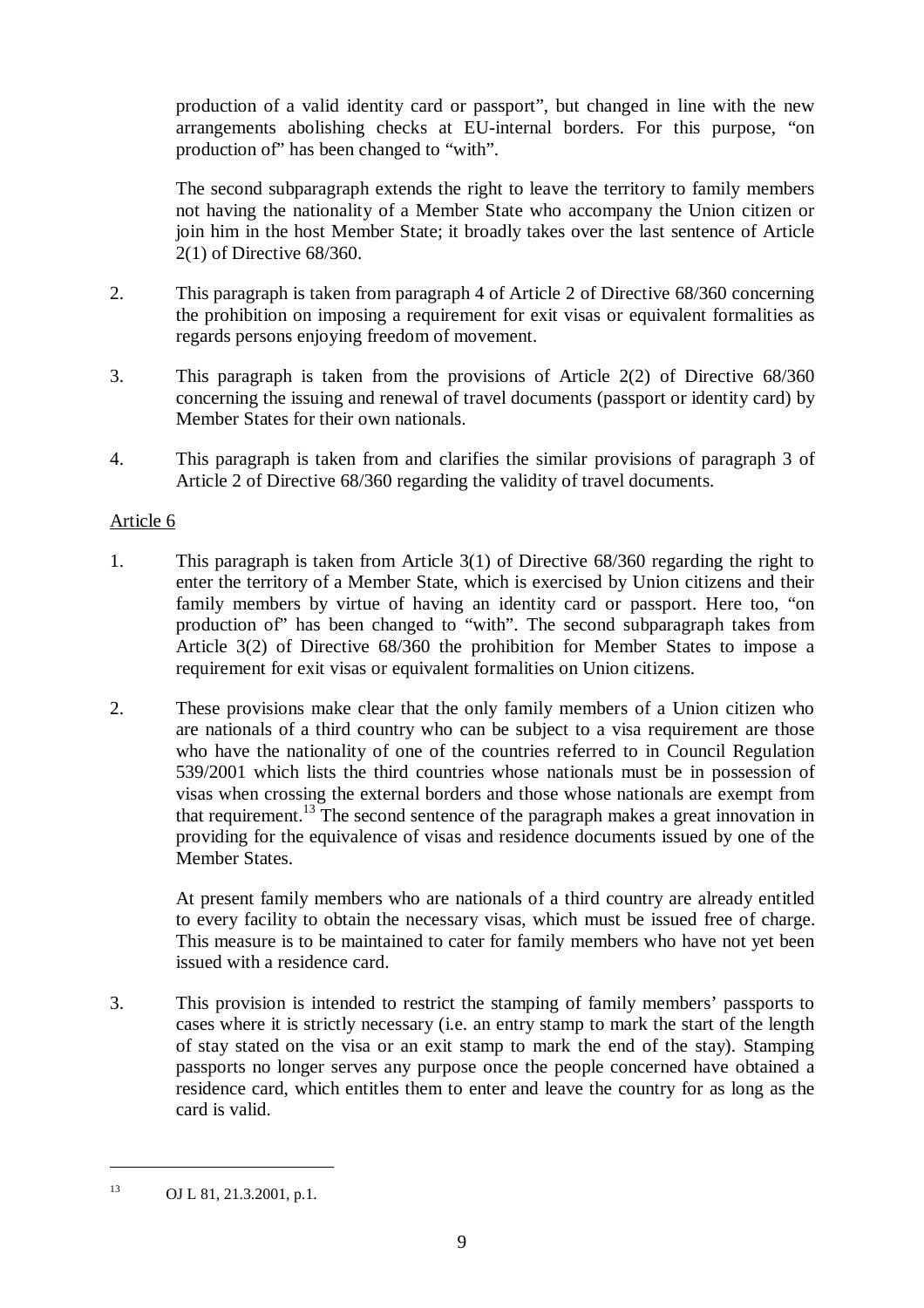- 4. This provision is to cover situations where people entitled to free movement are unable to show the necessary documents (passport or identity card, plus, where required, residence card or visa) when crossing a border. In this event, before refusing leave to enter, Member States will be required to give the individuals concerned every opportunity to prove that they are entitled to free movement. For example, a member of the family could bring the necessary documents along, if they had merely been inadvertently left at home. In the case of visas, there would have to be an examination of whether the conditions were met for the family members requiring a visa to be issued with one at the border.
- 5. During the first six months of their stay, Union citizens may reside within the territory of another Member State simply with their passport or identity card. This paragraph incorporates the existing provisions (Article 8 of Directive 68/360 and Article 4 of Directive 73/148), with two changes. First, the period during which a Union citizen may reside within the territory of another Member State without going through any formalities is extended to six months. This period takes account of the fact that people are, as a rule, regarded as domiciled in a country if they live there at least six months a year. This will facilitate short-term stays of less than six months, for example by trainees, students, etc. Second, a change has been made to Article 8(a) of Directive 68/360 and Article 4(2)(3) of Directive 73/148, which refer to the document "with which the person concerned entered the territory", which does not make sense where there are no checks at the internal borders and citizens are required merely to be in possession of, but not show, an identity card or passport.

The second sentence allows host Member States to impose a requirement that beneficiaries announce their presence in the country (this obligation already exists in current law). This is a simple requirement for notification to the competent authorities that exists under the domestic law of certain Member States and which will be applied in the same conditions, *mutatis mutandis*, envisaged for national citizens. This is compatible with their powers as regards measures to provide public authorities with detailed knowledge of population movements in their territory (*cf.* judgement given by the Court of Justice on 7 July 1976 in Case 118/75 *Watson*, paras 17 and 18). Failure to discharge this obligation may result in liability for proportional, non-discriminatory penalties.

6. The same provisions provided for in paragraph 5 apply to family members not having the nationality of a Member State who accompany or join the Union citizen. There is an exception for family members required to have a visa because, for example, they have not yet got a residence card. People in this situation must submit their residence card application before their visa expires, to avoid finding themselves in an irregular situation.

# **Chapter III**

## **RIGHT OF RESIDENCE FOR MORE THAN SIX MONTHS**

## Article 7

1. These provisions define the conditions governing the exercise of the right of residence. While the exercise of this right is to be facilitated, the fact that, at the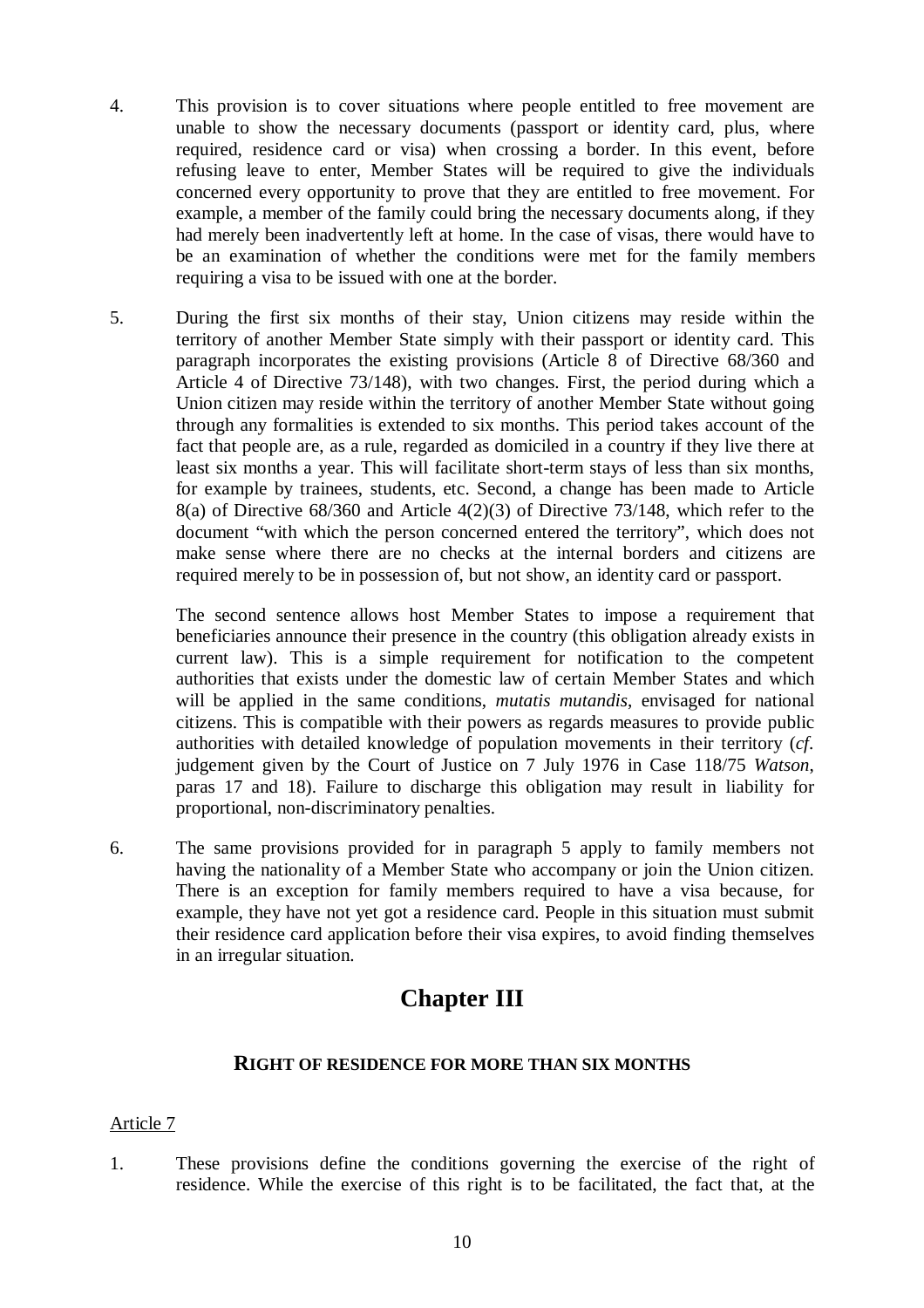present stage, social assistance provision is not covered by Community law and is not, as a rule, "exportable", entails that a completely equal treatment as regards social benefits is not possible without running the risk of certain categories of people entitled to the right of residence, in particular those not engaged in gainful activity, becoming an unreasonable on the public finances of the host Member State.

For Union citizens the conditions are clarified in points (a), (b), (c) and (d). Union citizens must either engage in gainful activity or have sufficient resources and sickness insurance covering risks in the host Member State, or be students admitted for vocational training in the host Member State.

Point (d) covers Union citizens who are entitled to exercise the right of residence, either because they themselves meet the conditions laid down in points (a), (b) or (c) (exercise a gainful activity or have sufficient resources or be a student), or because they are a family member of a Union citizen who does. Where there are different conditions depending on the status on the basis of which the right of residence is being exercised, in the interest of free movement, whatever arrangement is most favourable should be applied to the person entitled to the right of residence.

2. The right of residence of the family members of a Union citizen who are not nationals of a Member State is derived from the right of residence of the Union citizen, which means that the right is based on their family tie and that they must, in the broad sense of the term, accompany the Union citizen in the host Member State. However, exceptions are allowed in the event of the death or departure of the Union citizen or divorce (Articles 12 and 13).

#### Article 8

1. The Court of Justice has upheld that the residence card is not an authorisation, but simply a document recording a pre-existing right (Judgement of 8 April 1976, Case 48/75 *Royer*, ECR 497, para 50). If residence cards are to be maintained and made use of, they must serve some useful purpose for Union citizens and not be just an administrative burden that is costly even for the Member States.

The Commission considers that the requirement for issuing residence cards is not indispensable; however it would be acceptable for non-national Union citizens to be subject to the same conditions as nationals when changing address, namely the duty to have themselves entered on the population register (or whatever other arrangements apply to nationals), so that the authorities can record their presence by, for example, entering them on a register of non-national Union citizens, such as already exists in most Member States for the electoral rolls for the purpose of the right to vote in European and local elections.

This is the context in which the first sentence of paragraph 1 is to be understood, as providing that Member States may require Union citizens and members of their family who are nationals of a Member State to register with the competent authorities in their place of residence.

2. The time allowed by the host Member State for registration may not be less than six months, to be consistent with Article 6, which provides for residence without formalities for up to six months; even so, a Union citizen may be registered before six months are up if he sees fit. Following registration, the second sentence provides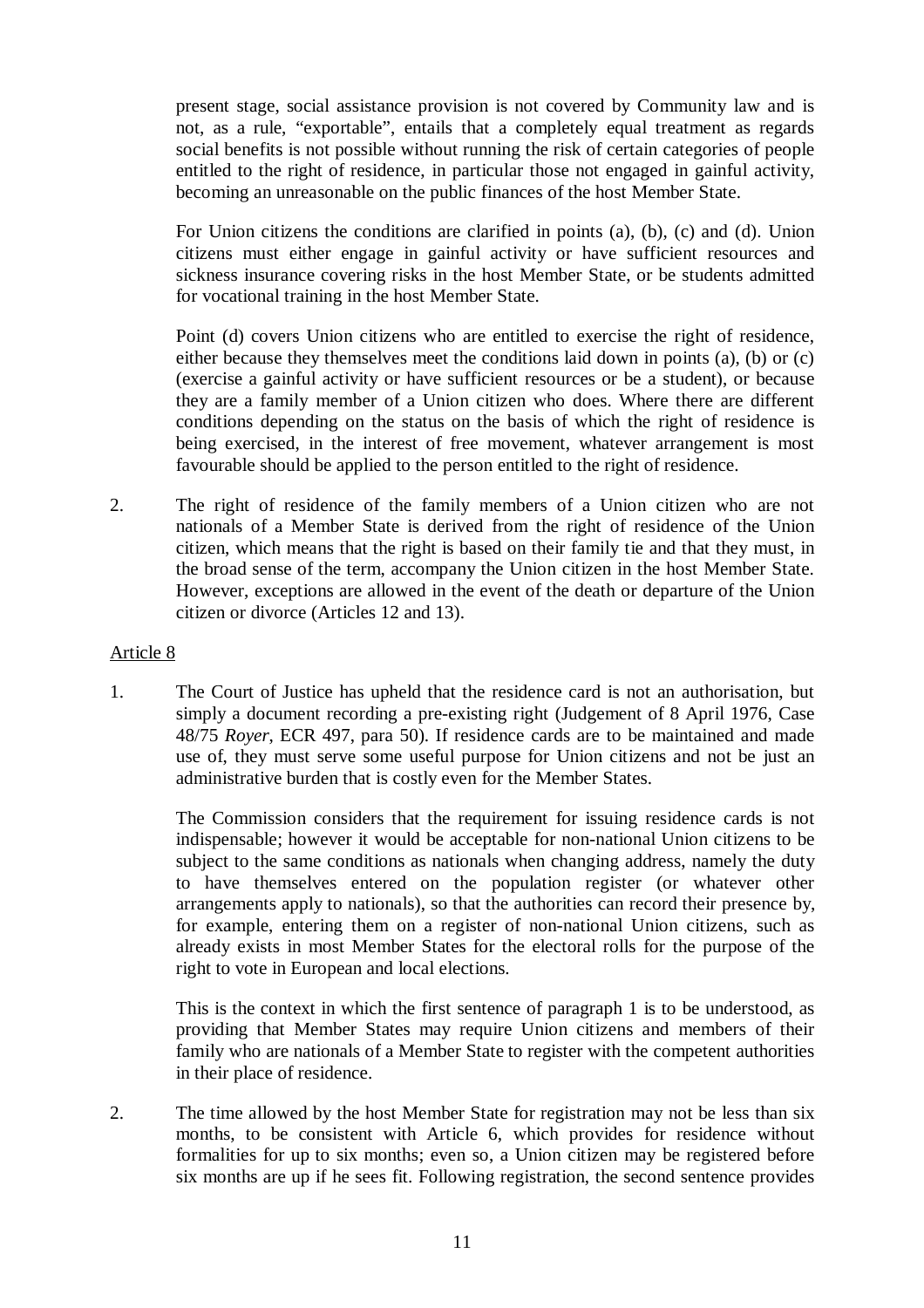for a registration certificate to be issued on the spot by the competent national authority. The registration certificate is meant to be a kind of receipt for the citizen and proof for the authorities that the formality has been carried out. The certificate is to be issued immediately by the department responsible, once the formalities referred to in paragraphs 3, 4 or 6 have been completed. The residence certificate states the name and address of the person concerned; it does not have a period of validity and simply states the date of registration. The purpose of the certificate is merely to record that an administrative formality has been carried out.

The last sentence defines the penalties applicable for failure to comply with the requirement to register, which must be non-discriminatory and proportionate. Since there is a provision in the Directive governing penalties for failure to comply with the obligations it provides for, that provision should apply in this respect too.

3. To be issued with the registration certificate, Union citizens must declare either that they are engaged in gainful activity or, if they are not, that they have sufficient resources and sickness insurance. The system proposed here is comparable to the one that already exists for students under the current legislation; it substantially simplifies the exercise of the right of residence and is inspired by the self-certification system used by several Member States. A false declaration could by penalised on the basis of the principle of equal treatment with nationals in compliance with the proportionality principle.

Under the system proposed, Member States are not to check that Union citizens meet the conditions governing residence, but are to take them on their word. In case of a false declaration or if the citizen seeks recourse to public funds, Member States may require proof of means of subsistence and/or carry out administrative investigations potentially challenging the right of residence. On the same basis, the fact that a citizen is not able to pay for his medical charges because he is not in receipt of medical assistance, could have repercussions on his civil liability and could eventually challenge his right of residence.

Finally it must be noted that the presentation of a simple declaration of sickness insurance doesn't exempt the person to give evidence of the insurance in the relations with authorities charged with dispensing medical assistance, in line with national legislation.

- 4. A Union citizen who goes to another Member State to study will be required to provide evidence that he is enrolled at an accredited establishment to follow a course of vocational training and to make a declaration to the effect that he has sufficient resources and sickness insurance cover.
- 5. Member States cannot put a figure on the amount of resources to be deemed sufficient, as is the case in current legislation, since such a requirement would fail to allow for the variety of possible situations.
- 6. Union citizens intending to settle in another Member State as family members of another Union citizen who satisfies the residence conditions must produce proof that they fall into one of the categories provided for in Article 2(2), which define family members or Article 3(2).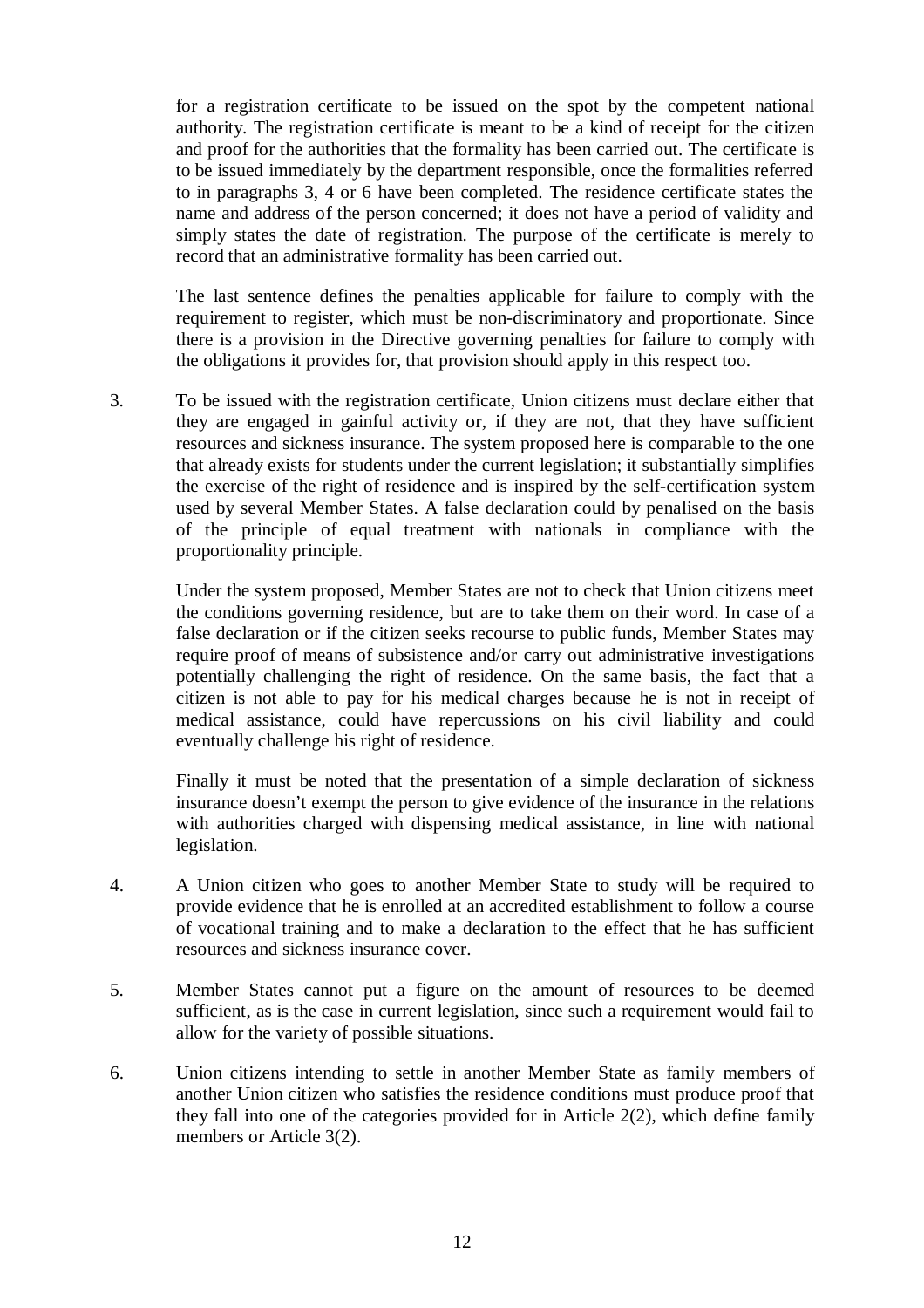7. These provisions broadly take over certain provisions of Directive 68/360, with clarifications, and incorporate Court of Justice case-law regarding the retention of worker status where the worker is no longer engaged in any employed or selfemployed activity.

#### Article 9

- 1. Family members of a Union citizen who are not nationals of a Member State must apply for a residence card. In their case, unlike the case of Union citizens, there does appear to be good reason for an actual residence card to be physically issued, in the interest of both the person concerned (for example, since a residence card is also to count as a visa as provided for in Article 6) and the public authorities.
- 2. The application must be submitted within six months of arrival in the territory of the host Member State. The second sentence refers to family members required to have a visa, who must submit the residence card application before their visa expires.
- 3. This provision allows Member States to punish failure to comply with the requirement to apply for a residence card with penalties meeting the same criteria as those laid down in Article 8(2).

#### Article 10

- 1. The right of residence of family members who are not nationals of a Member State is recorded by a residence card issued within three months of submission of the application: the residence card clearly indicates that the holder is a family member of a Union citizen, so as to make it clear that the holder has an entitlement under Community law. A certificate proving that the application has been submitted is issued immediately and free of charge: this certificate states that the person concerned has an entitlement under Community law.
- 2. By reference to Article 8(6), this provision provides an exhaustive list of the supporting documents that must be submitted by family members of a Union citizen who are not nationals of a Member State in order to obtain their residence card. The supporting documents are the same as the ones required of family members who are nationals of a Member State.

#### Article 11

1. The residence card is valid for at least five years from the date of issue. After four years of continuous residence, family members will acquire a right of permanent residence and will have to apply for a new residence card, as laid down in Chapter IV. The fact that the initial card is valid for five years will make sure that the person concerned is not left without any documentation, should it take time to obtain the new card (to complete the administrative formalities).

Under the current legislation, family members who are not nationals of a Member State are issued with "a residence document which shall have the same validity as that issued to the worker on whom [they are] dependent" (Directive 68/360, Article 4(4)). Since, under the proposed Directive, Union citizens no longer have a residence card, but just a certificate which serves as a receipt, the idea of the validity of the family member's residence document depending on a Union citizen's residence card no longer makes sense.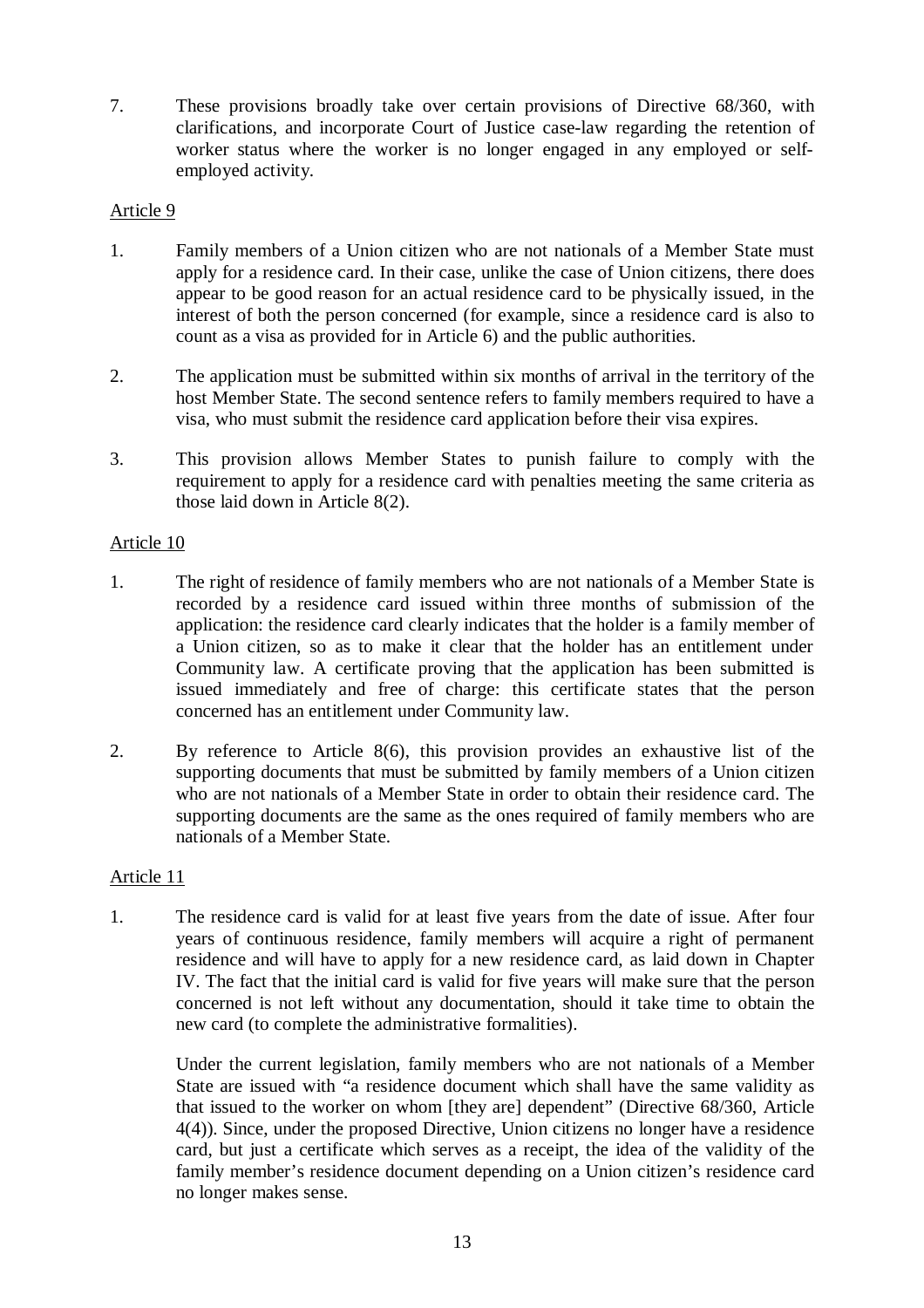2. The validity of the residence card is not affected by periods away of six months or, in specific circumstances, even longer. This provision is taken from Article 6(2) of Directive 68/360 and extends the legitimate reasons for breaks in residence, which are the same as those set out in Article 18(1) of the proposed Directive.

#### Article 12

- 1. Family members who are Union citizens have a residence entitlement in their own right: their right of residence is not affected by the death or the departure of the Union citizen on whom they depend. The purpose of this paragraph is merely to make it clear that, in the event of the death or departure of the Union citizen, these persons must themselves satisfy the conditions for the exercise of the right of residence laid down in Article 7(1) until they acquire the permanent right of residence.
- 2. Family members who are not nationals of a Member State have a right of residence via the Union citizen on whom they are dependent. However, they may retain the right of residence in the event of the Union citizen's death. Family members who are not nationals of a Member State do not retain the right of residence in the event of the Union citizen's departure, but must leave together with the citizen. An exception is provided for by paragraph 3 as regards children who are still studying.

The right of residence for the surviving family members who are not nationals of a Member State is subject to their being engaged in gainful activity or having sufficient resources, or being a member of a family, already constituted in the host Member State, of a person satisfying these conditions, until they acquire the permanent right of residence. Unlike the case of Union citizens, a simple *bona fide* declaration would not be sufficient: the persons concerned will have to prove that they satisfy the conditions. This paragraph also defines what is to count as sufficient resources and is taken from the existing provisions regarding the residence of people not in work.

3. This paragraph gives legislative status to the principle propounded by the Court of Justice in Joined Cases 389/87 and 390/87 *Echternach* and *Moritz* (judgement given on 15.3.1989) and concerns the children of Union citizens, who are not nationals of a Member State, who are studying in the host Member State, and are integrated in its education system and who might have difficulty integrating into a new education system for reasons such as, amongst others, language and culture. These persons might be penalised by the fact that the Union citizen parent leaves the territory of the host Member State for professional or other reasons. This right of residence, which may be limited to the duration of the studies, is subject to enrolment at an educational establishment at a secondary or post-secondary level, precisely because re-integration in a new system may prove more difficult at this level. Logically, the stay of such persons remains bound by the principles of Article 21 concerning equal treatment.

## Article 13

1. Divorce or annulment of marriage do not affect the right of residence of members of the family who are themselves Union citizens. This paragraph aims simply to make it clear that these members of the family, in light of a divorce or annulment of marriage, must satisfy the conditions for the exercise of the right of residence laid down in Article 7(1) in their own right.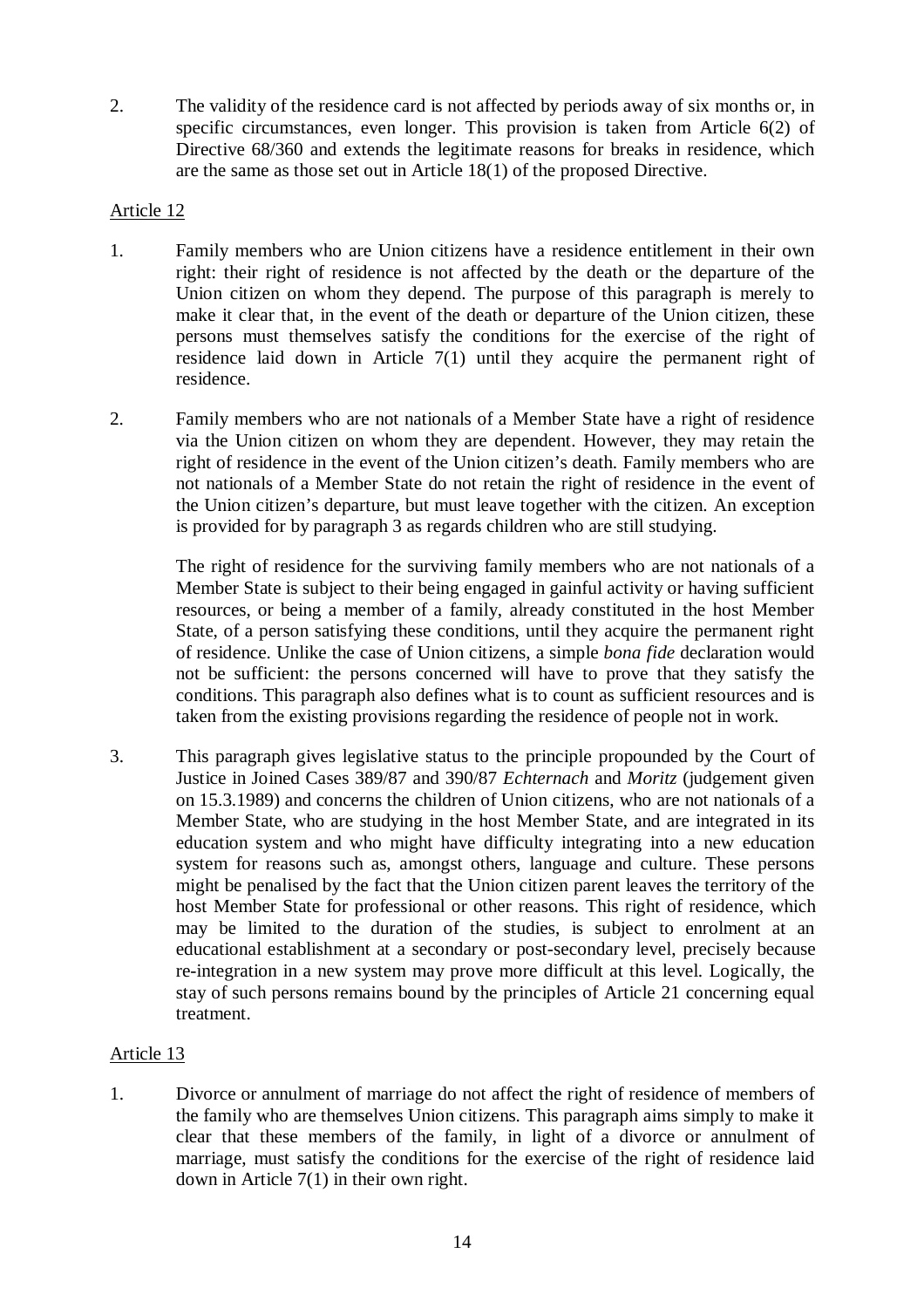2. Paragraph 2 of this article settles the problem of the right of residence of non-EU family members of Union citizens where the marriage is ended by divorce or annulled. The purpose of this provision is to provide certain legal safeguards to people whose right of residence is dependent on a family relationship by marriage and who could therefore be open to blackmail with threats of divorce. It must be specified that, for reasons of legal certainty, for a marriage to count as dissolved a decree absolute must have been granted; in the event of *de facto* separation, the spouse's right of residence is not affected at all. The Court of Justice has upheld that "the marital relationship cannot be regarded as dissolved so long as it has not been terminated by the competent authority. It is not dissolved merely because the spouses live separately, even where they intend to divorce at a later date" (Judgement of the Court of Justice of 13 February 1985 in Case 267/83 *Diatta*, ECR 567, para 20).

The right granted under this provision is subject to three disjunctive conditions:

(a) the marriage must have lasted for five years up until the initiation of the judicial divorce or annulment proceedings, including at least one year in the host country, in order to avoid people using marriages of convenience to get round the residence entitlement rules; or

(b) the spouse, not being a Union national, whose right of residence depends on their being married to a Union citizen, has been granted custody of the Union citizen's children. This condition is in the interests not only of the children, who will not be forced to leave the host country where they may already be well integrated, but also of the Union citizen, who will be able to exercise any visiting or supervision rights more easily; or

(c) the marriage was dissolved because of particularly difficult circumstances. The wording in the article is vague and is meant to cover, in particular, situations of domestic violence.

3. The right of residence for family members who are not nationals of a Member State is subject to their being engaged in gainful activity or having sufficient resources until they acquire the permanent right of residence or being members of the family, already constituted in the host Member State, of a person satisfying these conditions. Unlike the case of Union citizens, a simple *bona fide* declaration would not be sufficient: the persons concerned will have to prove that they satisfy the conditions. This paragraph also defines what is to count as sufficient resources and is taken over from the existing provisions regarding the residence of people not in work.

## **CHAPTER IV**

#### **RIGHT OF PERMANENT RESIDENCE**

The scope of the right to remain is extremely narrow in current Community law and subject to restrictive conditions. The Commission is, therefore, proposing to establish a right of residence on a permanent basis for all Union citizen and family members, even if they are not nationals of a Member State, after four years of unbroken residence in the host Member State. In several Member States, the law already provides for indefinite leave to remain after a certain period of residence regardless of nationality.

## Section I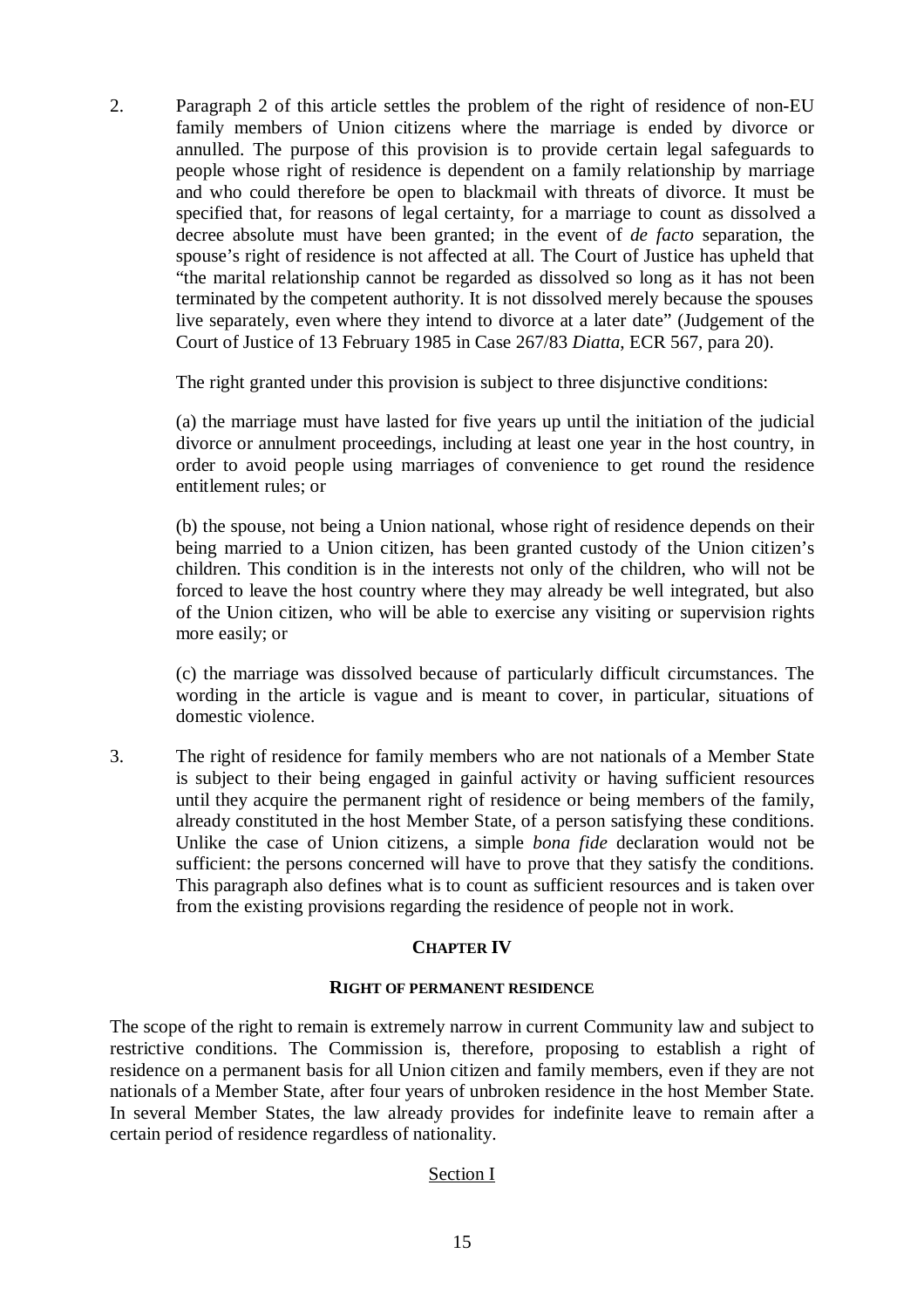## Acquisition

## Article 14

1. Union citizens acquire the right of permanent residence in the host Member State after a four-year period of continuous residence. This permanent right of residence is no longer subject to the conditions laid down in Chapter III of the Directive.

After a sufficiently long period of residence, it may be assumed that the Union citizen has developed close links with the host Member State and become an integral part of its society, which justifies granting what may be termed an upgraded right of residence. Furthermore, the integration of Union citizens settled long-term in a Member State is a key element in promoting social cohesion, a fundamental objective of the Union.

- 2. Family members who are not nationals of the host Member State may also acquire the right of permanent residence after four years' residence in the host Member State with the Union citizen on whom they depend.
- 3. Once acquired, the right of permanent residence is lost only in the event of more than four years' absence from the host Member State. The right of permanent residence acknowledges the integration of the Union citizen and his family members into the host Member State. Absences of more than four years would suggest a kind of "disintegration".

## Article 15

The provisions of Article 15 aim to maintain the existing acquis on the right to remain.

- 1. Article 2 of Commission Regulation 1251/70 and Article 2 of Council Directive 75/34 provide for specific conditions on which workers who have stopped working in the host Member State may acquire indefinite leave to remain, after periods of residence that can be inferior to four years. The purpose is to retain this arrangement which is more favourable to workers than the general rule laid down in Article 14.
- 2. This paragraph takes over Article 2(2) of Regulation No 1251/70 and Directive 75/34.
- 3. Where Union workers acquire the right of permanent residence on the basis of paragraph 1, the same right is acquired by their family members, irrespective of nationality, with no qualifying residence requirement.

This provision takes over the current legislation on the right to remain, which provides that family members may remain in the host Member State permanently if the worker acquired the right to remain there (Article 3(1) of Regulation 1251/70 and Council Directive 75/34).

4. These provisions are taken from Article 3(2) of Regulation 1251/70 and Article 3 of Directive 75/34, granting the right of permanent residence – subject to certain conditions – to family members of employed or self-employed Union citizens who die during their working life, before having acquired the right themselves. The only changes here are that the qualifying period during which the worker must have been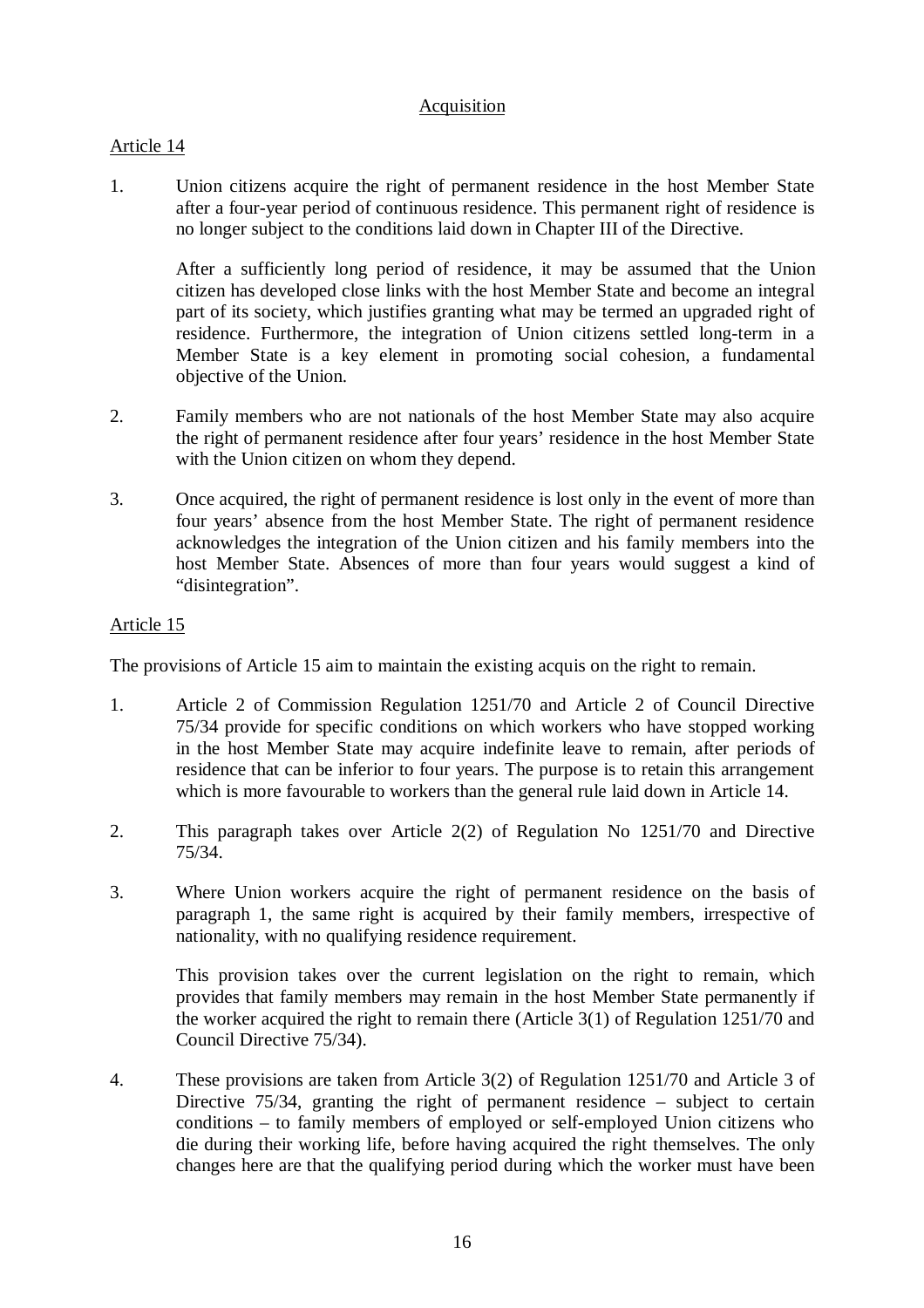resident prior to death has been reduced to one year from the two years laid down in the current legislation, and that point (c) has been clarified.

#### Article 16

For the sake of clarity, these provisions cover family members who are not nationals of a Member State and who had kept their right of residence where the Union citizen died or got divorced before the right of permanent residence was acquired, who are covered by Articles 12(2) and 13(2). If people in this situation satisfy the conditions, they acquire the right of permanent residence after four years of continuous residence in the host Member State, counted from their date of arrival.

#### Section II

#### Administrative formalities

#### Article 17

- 1. Acquisition of the right of permanent residence entails a series of important additional rights, such as access to social welfare in the host Member State for all categories of persons benefiting from the Directive and immunity from expulsion from the territory of the Member State of residence. This is why permanent residence status should be confirmed by the issuance of a residence card. While obtaining this card necessarily involves administrative formalities, once done, they are done once and for all, since the card will be valid indefinitely.
- 2. People entitled to the right of permanent residence have to apply for the residence card within two years. This provision is based on Article 5(1) of Regulation 1251/70. At first sight this provision may seem restrictive, but it prevents host Member States from imposing even more restrictive deadlines. Failure to comply with the deadline can give rise to non-discriminatory and proportionate penalties as in the case of failure to comply with the duty to register under Article 8.
- 3. The validity of the card is affected only by absences of longer than four consecutive years.

#### Article 18

- 1. These provisions are based on Article 4 of Regulation 1251/70 regarding the right to remain. Continuity of residence may be proved by various means, such as evidence of being gainfully employed or self-employed or rent receipts. Member States must show flexibility regarding proof of residence duration and continuity. The duration of permitted absences not affecting continuity of residence has been extended to six months or more than six months where there are special reasons, such as compulsory military service, pregnancy and childbirth, study or work away.
- 2. This paragraph means that continuity of residence is broken by any expulsion decision duly taken against a person with right of residence.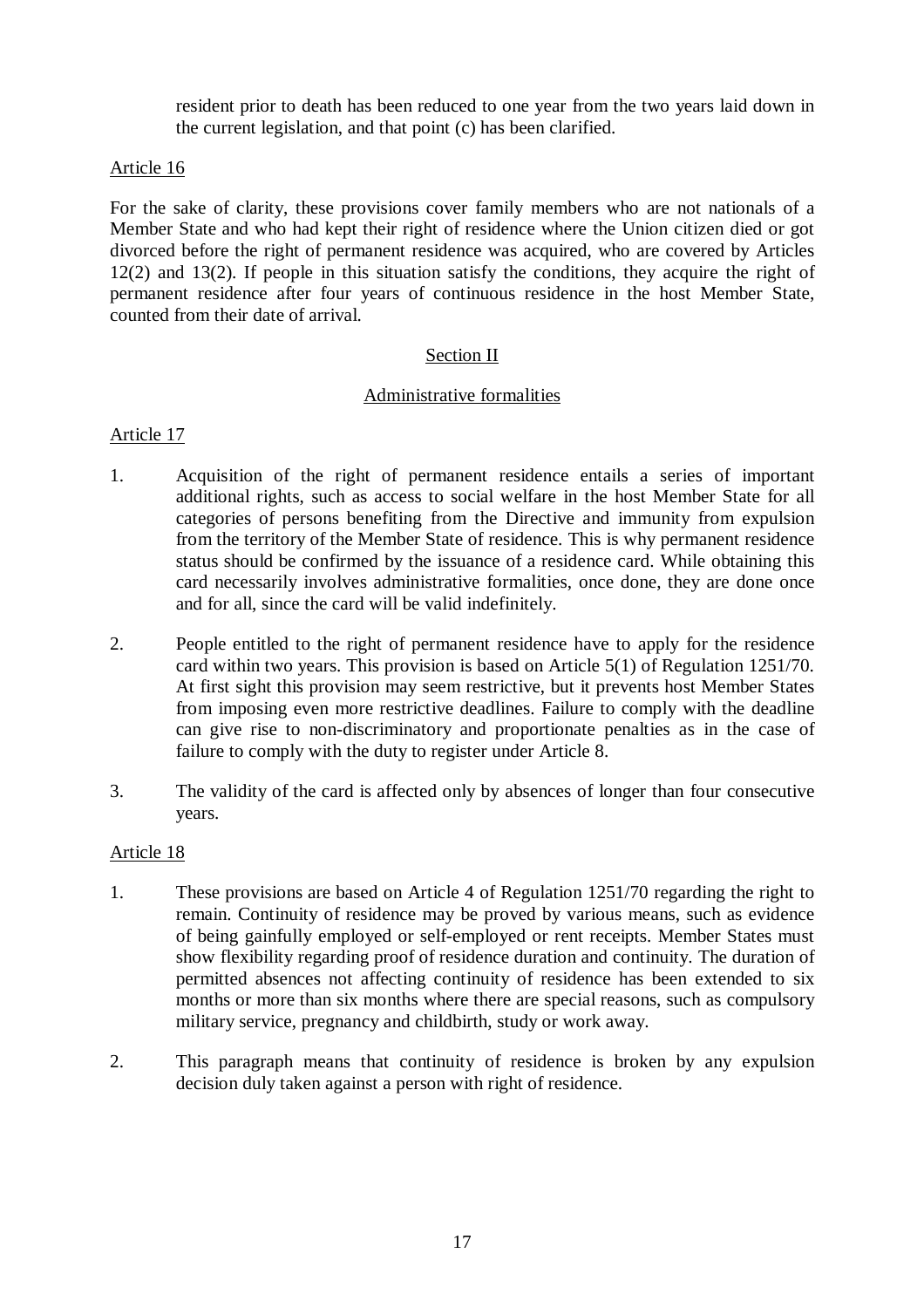# **Chapter V**

## **COMMON PROVISIONS – RIGHT OF RESIDENCE AND RIGHT OF PERMANENT RESIDENCE**

#### Article 19

The first sentence is taken from Article 6(1)(a) of Directive 68/360 and Article 5 of Directive 73/148. The second sentence reflects the principle of equal treatment and is taken from the Court of Justice judgement of 28 October 1975 in Case 36/75 *Roland Rutili v Minister for the Interior* [1975] ECR 1219, para 50.

#### Article 20

Irrespective of nationality, family members of Union citizens are entitled to work in an employed or self-employed capacity in the host Member State. The article makes no distinction between different members of the family. This is a new departure from the current legislation, which confines this right to spouses and minor or dependent children, though logically any Union citizen's right to engage in gainful activity flows directly from the Treaty.

#### Article 21

1. This provision lays down the principle of equal treatment as between Union citizens and host-country nationals. It broadly takes up the conclusions of the Court of Justice in its judgement of 12 May 1998 in Case C-85/96 *María Martínez Sala v Bavaria Freistaat* [1998] ECR I-2691, point 62, and establishes a direct link between the principle of non-discrimination and the right of residence (Articles 12 and 18(1) of the EC Treaty).

The same right to equal treatment is extended to family members, non nationals of a Member State, who enjoy the right of residence or permanent residence in the host Member State.

2. In order not to entail undue financial burdens on host Member States, this provision qualifies the general principle of equal treatment for all Union citizens, by not according entitlement to social assistance to Union citizens and family members who reside in another Member State but are not engaged in gainful activity there. Moreover, Article 7 clearly stipulates that people not working must have sufficient resources and sickness insurance, and by consequence having recourse to social assistance may challenge their right of residence. The notion of social assistance also includes free medical benefits provided by the Member States as indicated in national legislation for destitute persons.

In the same vein, host Member States are not required to provide maintenance grants to Union citizens coming to the country to study as their principal occupation. Maintenance grants count as social assistance in the broad sense of the term and, therefore, students are not eligible for it under the terms of this Directive, since they are required to assure the relevant national authorities that they have sufficient resources to avoid being a burden on the public finances of the host Member State: this provision needs to be retained for the sake of clarity. Nonetheless, it should not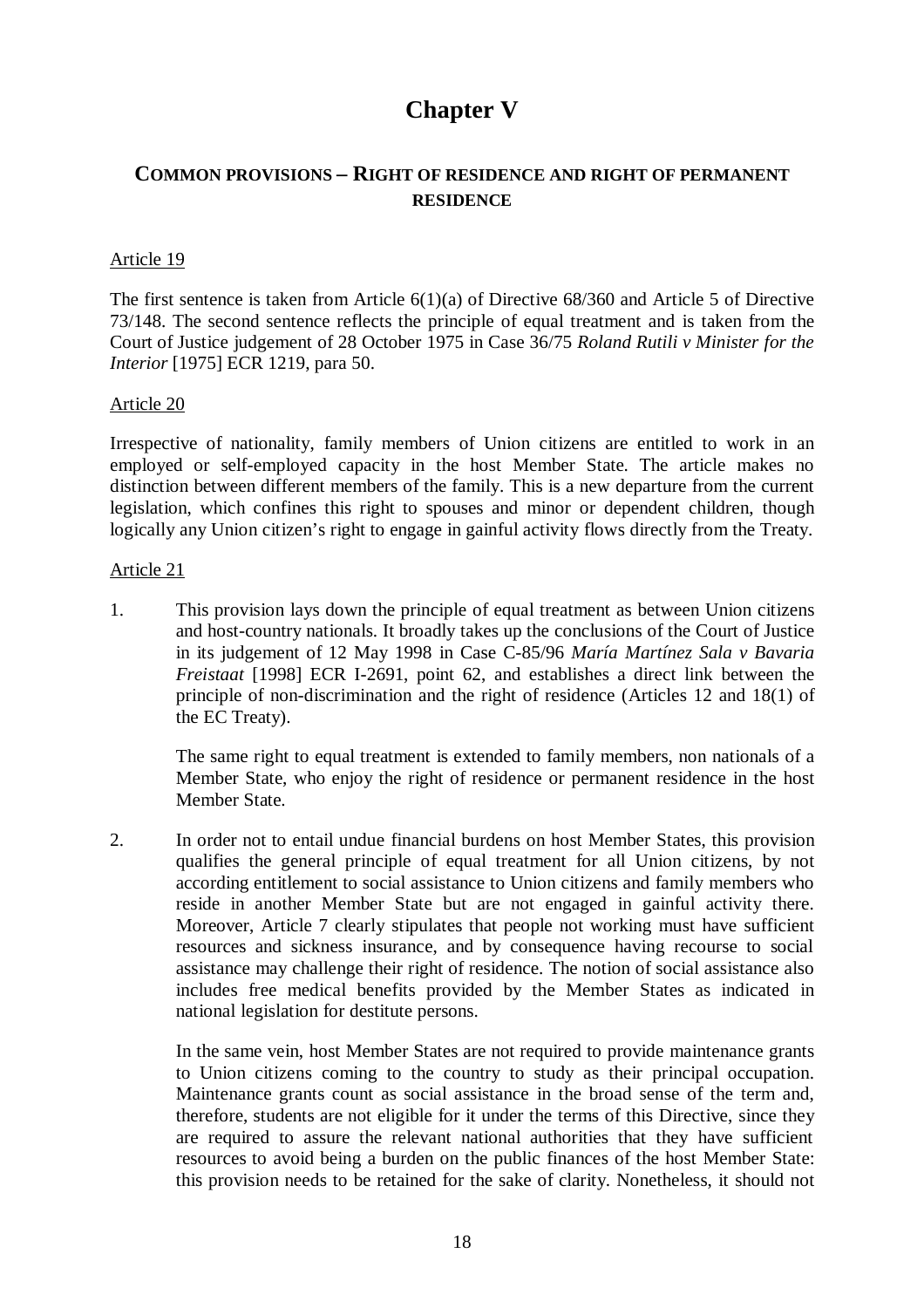be forgotten that under paragraph 1 students may not be discriminated against in other fields on the grounds of nationality, such as when it comes to grants other than maintenance grants or medium-term loans with special low interest rates for students.

These qualifications apply until permanent residence status is acquired in accordance with the provisions of Chapter IV of the Directive: once this status is acquired, persons enjoying the right of permanent residence Union citizens are treated on an equal footing with nationals.

## Article 22

- 1. This is a new clarifying provision on the validity of residence documents issued by the host Member States, which builds upon Court of Justice conclusions that the residence card merely records an existing right: holding a residence card is not a precondition for exercising rights connected with the free movement of persons and, in particular, the right of residence in another Member State (*inter alia*, judgement of 8 April 1976 in Case 48/75 *Royer* [1976] ECR 497, para 50).
- 2. Residence documents are issued by the Member States free of charge or at the same rate charged to nationals for receiving similar documents (for example, the cost of a residence card could be comparable to that of national identity card).

## Article 23

This article reflects the principle of equal treatment as it relates to the requirement to carry a residence document. The first sentence is based on the Court of Justice judgement of 27 April 1989 in Case 321/87 *Commission v Belgium*,[1989] ECR 997, para 12, and the second on Court of Justice case-law (judgement of 12 December 1989 in Case C-265/88 *Messner* [1989] ECR 4209, para 14, and judgement of 30 April 1998 in Case C-24/97 *Commission v Germany* [1998] ECR I-2133).

## Article 24

This is a new provision to protect Union citizens against arbitrary decisions by public authorities.

This Article establishes procedural guarantees available to a person enjoying the right of residence where a Member State takes an expulsion decision against him on grounds other than those set out in Chapter VI (public policy): the aim here is to ensure that the citizen is no less well protected against expulsion decisions based on administrative grounds than where there are public policy grounds.

An expulsion decision taken on such grounds may not involve a ban on entry in the territory of the Member State taking the decision; this distinguishes it from a public policy decision.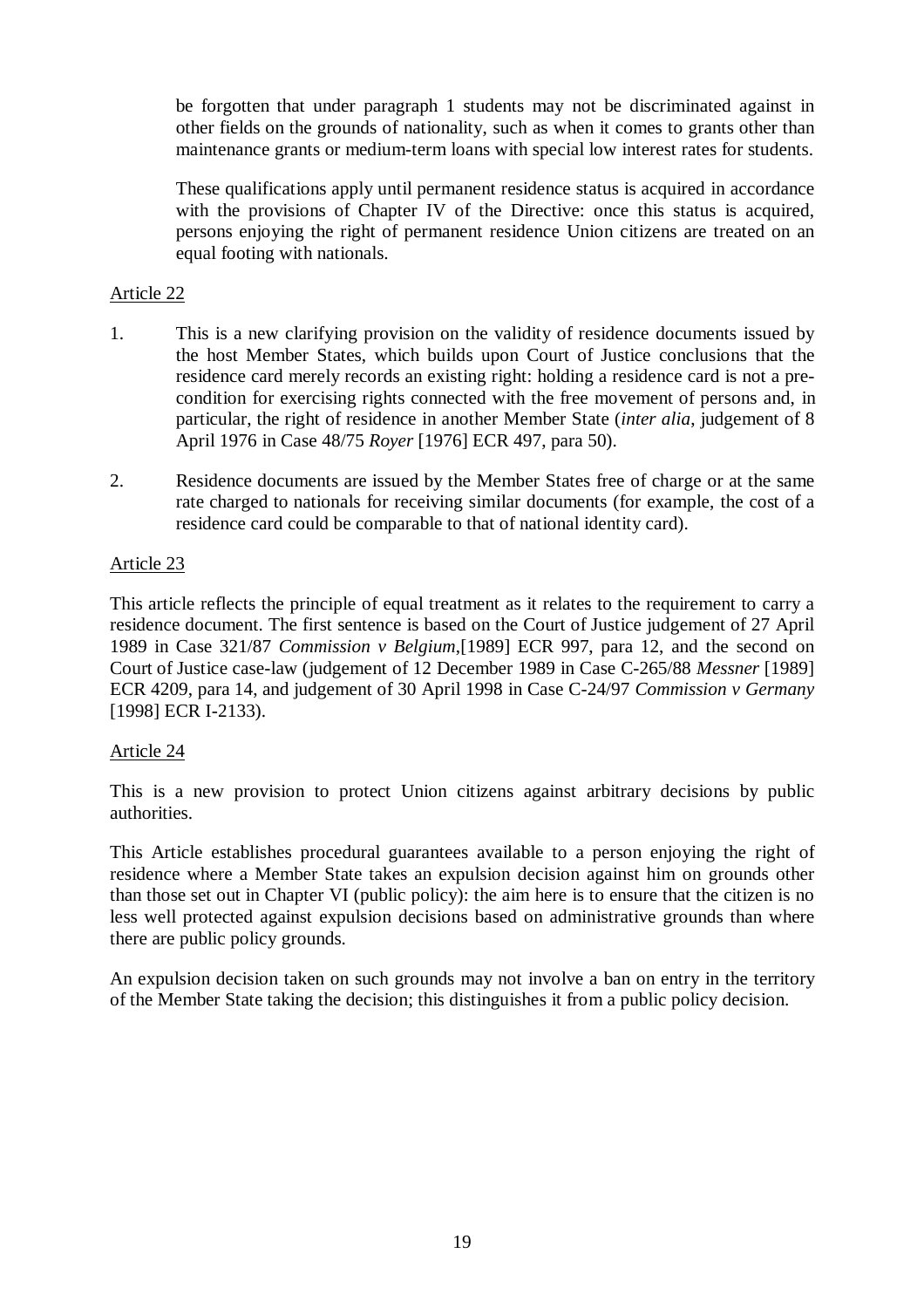# **Chapter VI**

## **RESTRICTIONS ON THE RIGHT OF ENTRY AND THE RIGHT OF RESIDENCE ON GROUNDS OF PUBLIC POLICY, PUBLIC SECURITY OR PUBLIC HEALTH**

In accordance with Court of Justice case-law (judgement of 3 July 1980 in Case 157/79 *Regina v Pieck* [1980] ECR 2171), the proviso the Treaty attaches to the free movement of persons on grounds of public policy, public safety and public health does not constitute a condition precedent to the acquisition of the right of entry and residence but as providing the possibility, in individual cases where there is sufficient justification , of imposing restrictions on the exercise of a right derived directly from the Treaty. This means that Member States may not cite grounds of public policy, public security or public health as general grounds or without case-specific justification in order to restrict the exercise of the right to move and reside freely.

The Commission proposal aims to provide a tighter definition of the concept of public policy by incorporating established Court of Justice case-law on the matter, strengthen procedural safeguards, in particular by ensuring that judicial redress procedures are always available, and provide greater protection against expulsion by taking account of how integrated the Union citizen is in the host country, as well as providing absolute protection for minors with family ties in the host country and for people with permanent residence status.

#### Article 25

- 1. This article states the principle already contained in the Treaty that restrictions on freedom of movement and residence are permissible only on grounds of public policy, public security or public health. These grounds may not be cited to serve economic ends (Article 2(2) of Directive 64/221).
- 2. Measures taken on grounds of public policy or public security must be adopted on the basis of the personal conduct of the individual they concern. A previous criminal conviction does not justify the automatic adoption of such measures (Directive 64/221, Article 3(1) and (2)).

This subparagraph defines the concept of public policy in light of the judgement given by the Court of Justice on 27 October 1977 in Case 30/77 *Bouchereau* [1977] ECR 1999, para 35. The threat represented by the individual must be present and serious, and founded on personal conduct.

This subparagraph gives legislative force to a principle that follows from the Court of Justice judgement of 18 May 1982 in Joined Cases 115 and 116/81 *Adoui and Cornuaille* [1982] ECR 1665, point 8, which clarifies the concept of serious threat and ensures equal treatment for nationals of other Member States and host-country nationals.

- 3. This paragraph takes over the wording, slightly modified, of Article 3(3) of Directive 64/221.
- 4. This paragraph takes over the wording, slightly modified, of Article 5(2) of Directive 64/221.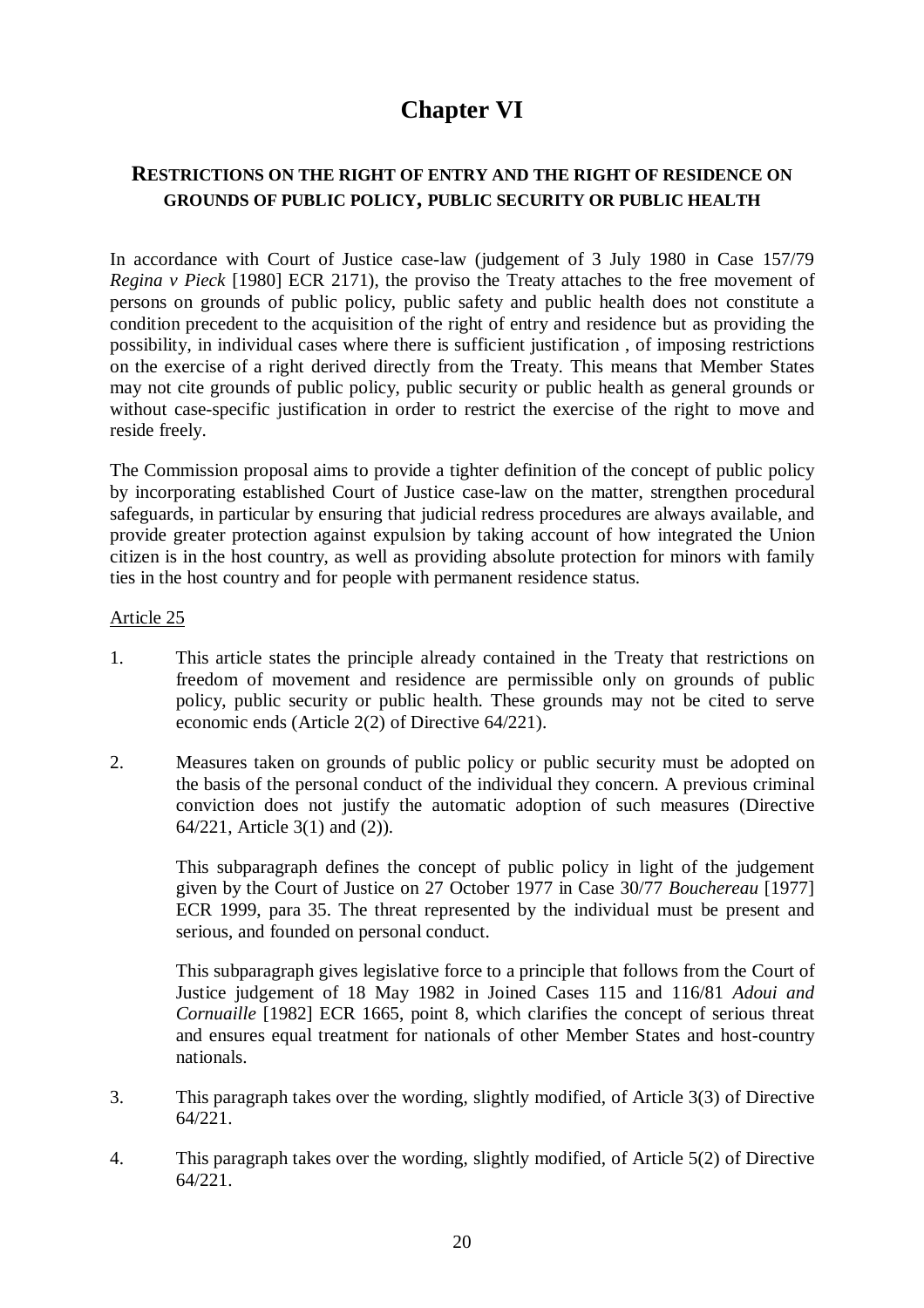5. This paragraph reproduces Article 3(4) of Directive 64/221.

## Article 26

- 1. These provisions are intended to provide greater safeguards against expulsion, by requiring the Member States, before ordering the expulsion of a Union citizen or family member, to take account of the person's degree of integration in the host country on the basis of certain criteria referred to by way of examples. This provision is not devoid of legal effect, since any decision by a Member State that failed to take these criteria into account would be open to the charge that it was disproportionate and could, therefore, be overturned by national courts, which, as explicitly stipulated in this Directive (Article 29(4)), are required to check that these criteria have been properly taken into account.
- 2. This provision introduces absolute protection against expulsion for Union citizens and family members with permanent residence status and for family members who are minors. In the case of minors, this protection is dictated by humanitarian considerations. People with permanent residence status are assumed to have developed very close ties integrating them into the host Member State, which would make expulsion unjustifiable. Expulsion orders have a very serious impact on the person concerned, destroying the emotional and family ties they have developed in the host country.

## Article 27

- 1. These provisions specify the only diseases and disabilities that may justify refusal of leave to enter or reside on public health grounds. The medical conditions in question are the ones from the annex to Directive 64/221 that are still current. Since the remaining medical conditions are no longer current, the annex to Directive 64/221 has not been incorporated into this Directive.
- 2. This restriction takes over the provisions of Article 4(2) of Directive 64/221 and means that the right of residence once recognised cannot be subsequently contested on health grounds.
- 3. These provisions may be used only in exceptional circumstances, where there are serious indications that the person concerned suffers from one of the diseases or disabilities that can justify refusal of leave to enter or reside and provided that the host Member State bears the full costs of the examination. Such examinations may on no account be carried out systematically, as this would undermine the purpose of the provisions on the issuance of registration certificates and residence cards, laid down in Articles 8 or 10.

## Article 28

1. This provision is taken from Article 7 of Directive 64/221, with the last phrase specifying the manner in which the person concerned is to be notified, based on a principle from the Court of Justice judgement of 18 May 1982 in joined Cases 115 and 116/81 *Adoui and Cornuaille* [1982] ECR 1665, para 13. The phrase at the end does not mean that the decision has to be translated into the language of the person concerned, particularly where it is a lesser known language, but it does require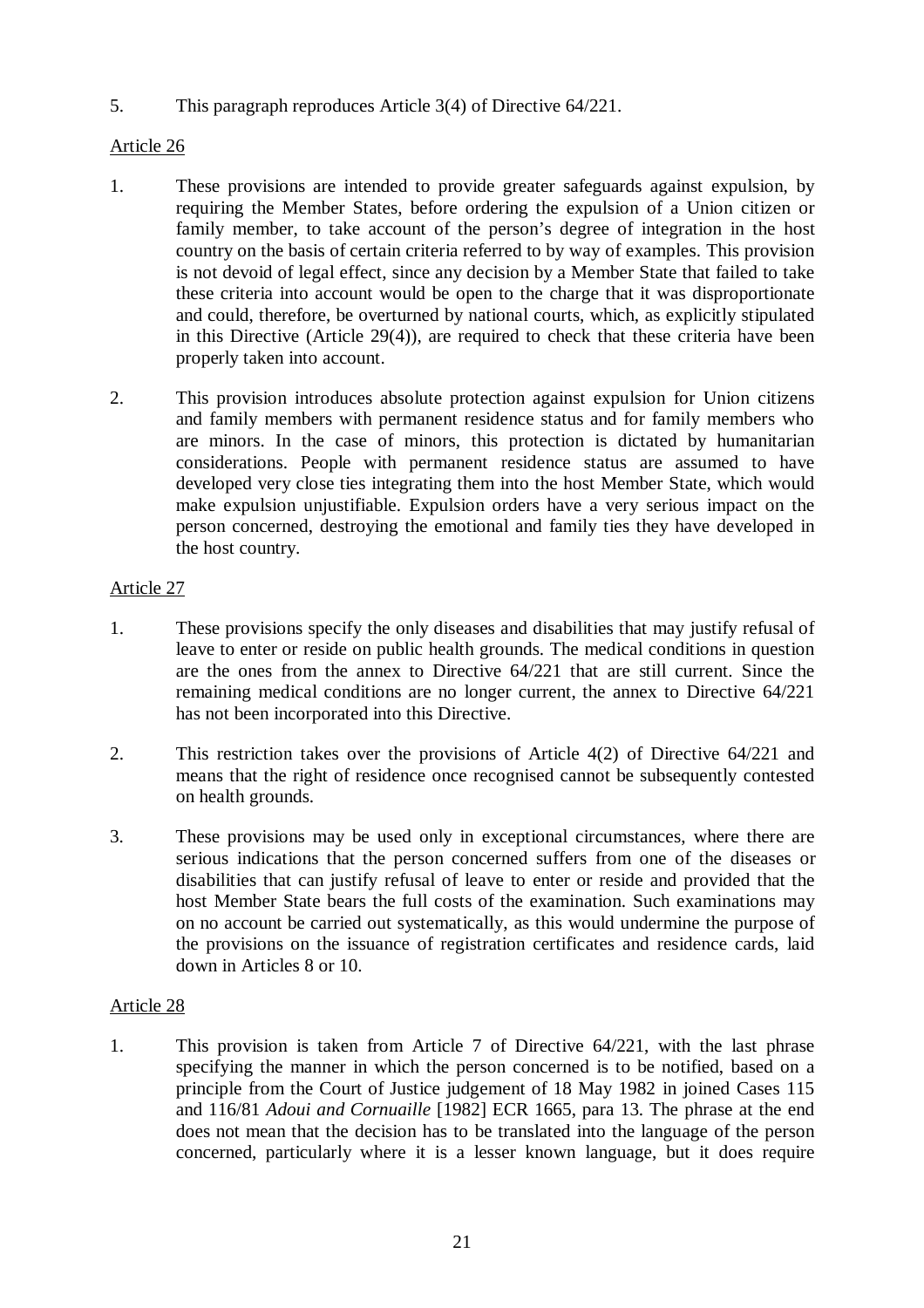Member States to do what they can to make sure that the person concerned understands what the decision is about and what it means for them.

- 2. These provisions are taken from Article 6 of Directive 64/221 with two additions based on Court of Justice case-law (judgement of 28 October 1975 in Case 36/75 *Rutili* [1975] ECR 1219, para 39), requiring Member States, when notifying the individual concerned of a decision taken against them, to specify the exact reasons for the decision in full, so that the person is in a position to prepare their defence properly. A further safeguard is that decisions refusing leave to enter or reside must not only state the reasons on which they are based, but also be done in writing, so that the courts can, if necessary, carry out a proper judicial review.
- 3. The final safeguard is the requirement that the notification must inform the person concerned of the procedures available to them to appeal against decisions refusing leave to enter or reside. The last sentence of this paragraph is taken over from Article 7 of Directive 64/221, allowing the person concerned, except in duly substantiated emergencies, to stay in the host Member State at least fifteen days or one month, depending on the case, in order to have the time necessary to carry out the formalities to lodge their appeal.

## Article 29

- 1. These provisions aim to ensure that people entitled to the right of residence have access to administrative and judicial redress, guaranteeing complete judicial protection.
- 2. Complete judicial protection does not exclude the possibility of a Member State providing for an appeals procedure before an administrative authority. In this eventuality, there must be objectivity safeguards, as taken over from Article 9 of Directive 64/211, in particular the matter must be first referred to an authority other than the one which is to take the decision refusing leave to enter or ordering expulsion, and the right of defence must be protected.
- 3. Under this provision, the national court will now be able to order suspension of the enforcement of decisions refusing leave to enter or ordering expulsion, where the decision is deemed *prima facie* unjustified, even if national law does not stipulate that appeals have suspensory effect. Giving appeals automatic suspensory effect would not be a suitable solution, since it would lay the arrangements open to abuse. The judgement of national courts can be relied on to ensure that the interests of both the individuals concerned and the Member States are adequately protected.
- 4. This provision, which is based on para 15 of the *Adoui and Cornuaille* judgement, makes it clear that the national court's job is to review not only the legality of the contested decision (which is of limited importance in such cases), but also the facts which form the basis for it. The second sentence of paragraph 4 makes it a matter for national courts to consider the various criteria referred to, by way of examples, in Article 26, requiring them to check whether the measure in question is in line with the fundamental principle of proportionality.
- 5. Paragraph 5 allows the Member States to exclude the individual concerned from their territory pending the hearing, while ensuring the individual's presence in person at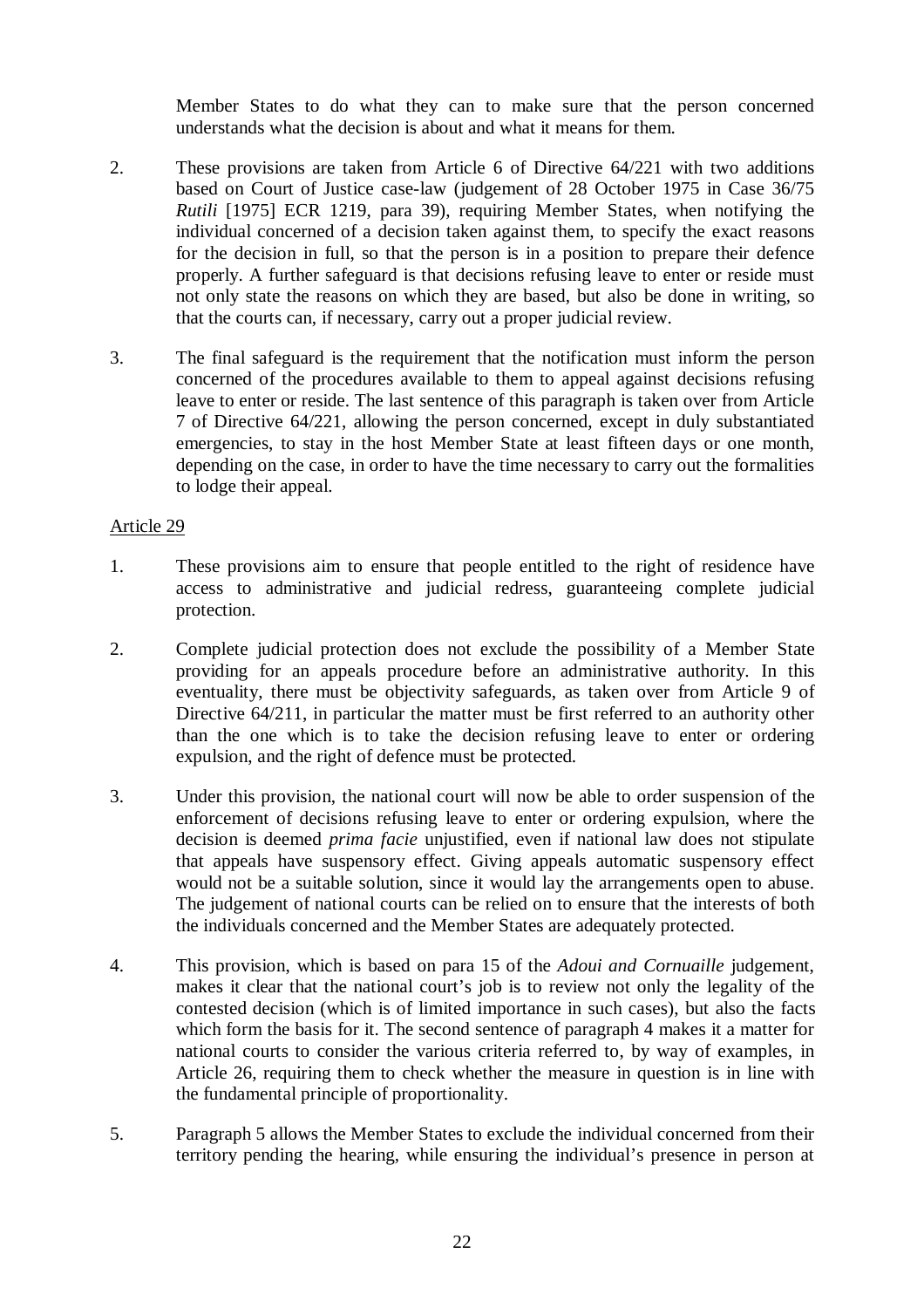the hearing and protecting their fundamental right to a fair trial (Court of Justice judgement in *Pecastaing*, para 13).

## Article 30

- 1. This provision incorporates into the legislation a right already recognised by the Court of Justice (judgement of 18 May 1982 in Joined Cases 115 and 116/81, *Adoui and Cornuaille*, point 12; judgement of 19 January 1999 in Case C-348/96, *Donatella Calfa*), by prohibiting life-long exclusion orders against people who have been expelled on grounds of public policy or public security.
- 2. Paragraph 2 provides that the reasonable period after which a new application may be submitted, as referred to in the Court of Justice judgement in *Adoui and Cornuaille*, may not be more than two years from the date of the decision refusing leave to enter or ordering expulsion. When considering fresh applications, Member States must take into account any material changes in the circumstances which justified the first expulsion order.

This provision also lays down the time limit for the Member State to decide on the new application, so as not to undermine the purpose of the first subparagraph.

3. Paragraph 3 is based on point 12 of the *Adoui and Cornuaille* judgement. This provision is needed to avoid leaving the way open for abuses of the system.

## Article 31

- 1. This new provision concerns cases where an expulsion order is issued as a penalty or legal consequence of a custodial sentence, either by a criminal court or an administrative authority, as happens in certain Member States in cases of criminal conviction. While criminal law is generally speaking the preserve of the Member States, the Court of Justice has consistently held that Community law imposes certain limits on this power and that such law may not restrict the fundamental freedoms protected under Community law (judgement of 2 February 1989 in Case 186/87, *Cowan*, para 19). Under this new provision, before ordering the expulsion of a Union citizen or family member, irrespective of nationality, as a penalty or legal consequence in accordance with national legislation, national criminal courts and administrative authorities will now be required to have regard to Community law, principally the provisions of this Directive, and in particular Articles 25, 26, 27 and 30(1).
- 2. In several Member States, expulsion decisions are taken at a particular point in time, often in conjunction with a criminal sentence, whereas actual enforcement of the decision takes place at a later date, often several years after the initial decision. This provision requires Member States, when enforcing an expulsion order, to check that the danger to public policy and public safety still applies and to assess whether the circumstances which gave rise to the initial decision have changed.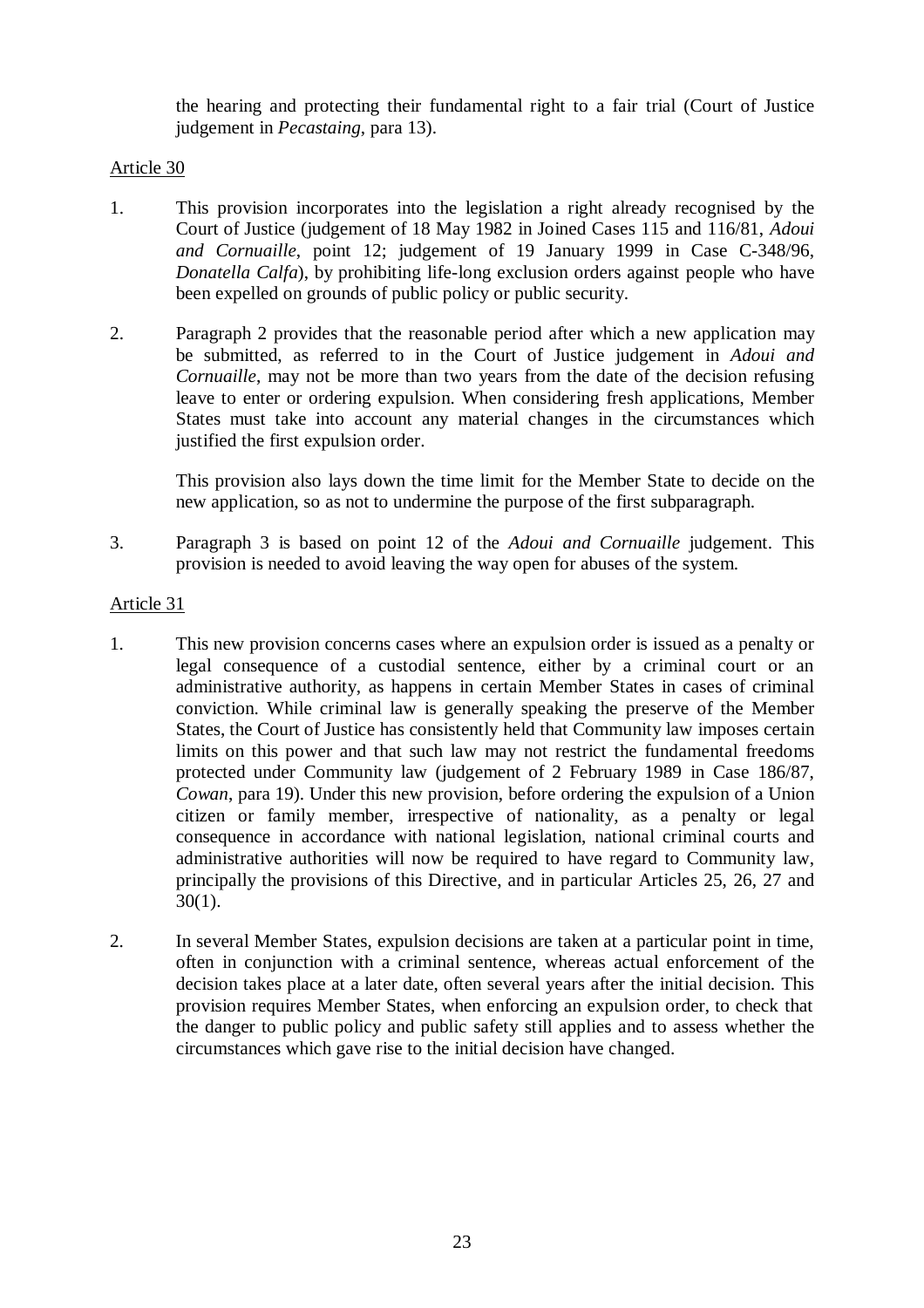# **Chapter VII**

## **FINAL PROVISIONS**

#### Article 32

Since the Directive introduces a new regime for the free movement and the right of residence of Union citizens and establishes new rights, it would be opportune for the Member States to inform Union citizens of their rights and obligations as covered by the present Directive.

#### Article 33

This Article lays down the principles to be respected in setting the penalties applicable to violations of national provisions enacted pursuant to the Directive. Penalties must be effective, proportional and dissuasive; they must be comparable to those applied by the Member States to their own nationals in the event of minor offences. This follows a long line of Court of Justice cases (e.g. Case C-265/88 *Messner* and Case C-24/97 *Commission v Germany*).

#### Article 34

This Directive does not prevent the application of national provisions that treat nationals of other Member States on terms that are more favourable than those provided for in the present Directive. For example, any Member State that gives non-EU family members status in their own right after two years of residence may continue to do so.

#### Article 35

This article states which provisions of Community law are repealed or deleted and which are retained. In practice, the only current Community texts on freedom of movement and the right of residence to remain in force will be Regulation 1612/68 and Regulation 1251/70.

The Directive deletes some of the provisions of Regulation 1612/68 as regards the concept of family member and access to work for family members: the provisions of the Directive apply to everyone concerned and, therefore, replace the similar provisions figuring until now in Regulation 1612/68.

Following adoption of this Directive, the Commission will in due course submit a proposal for the repeal of Regulation 1251/70 which was adopted on the basis of Article 39(3)(d) of the Treaty, which gives the Commission sole authority over the right to remain for workers.

To avoid creating a legal vacuum, the provisions of paragraphs 1 and 2 of this article will not come in force until 1 July 2003.

#### Article 36

This article requires the Commission to produce a report on the application of the Directive, as is often done with new Directives. This will make it possible for the Commission to check that the Directive has been correctly transposed, detect any difficulties in applying it in practice and assess whether any of the provisions need to be amended.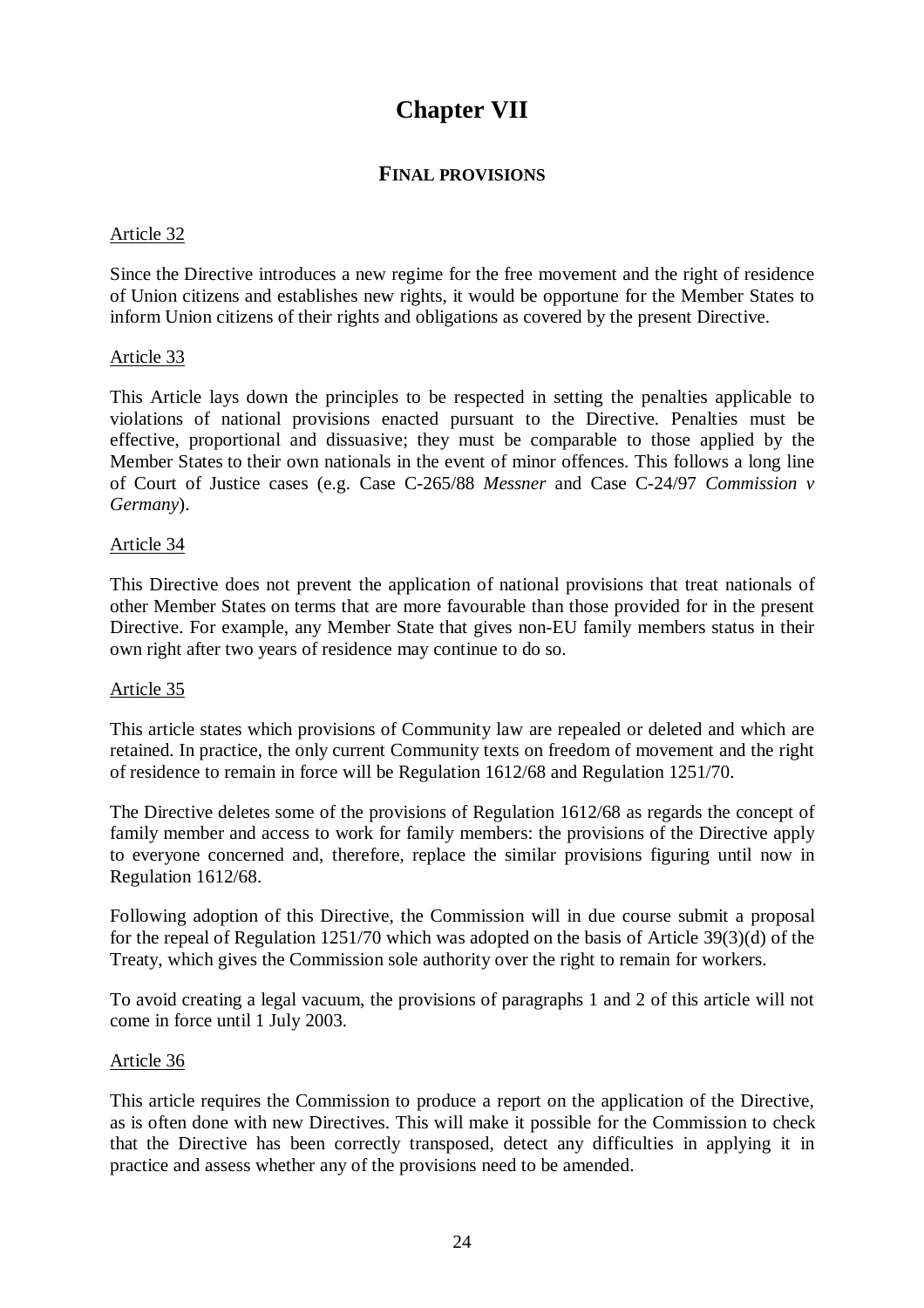## Articles 37

Member States are required to adopt and publish measures transposing this Directive by 1 July 2003 at the latest and to apply it from the same date*.* They are to inform the Commission of the changes enacted in their laws, regulations or administrative provisions. They are to quote the Directive in any such provisions enacted.

#### Article 38

This article sets the date of entry into force of the Directive.

#### Article 39

The Directive is addressed exclusively to the Member States.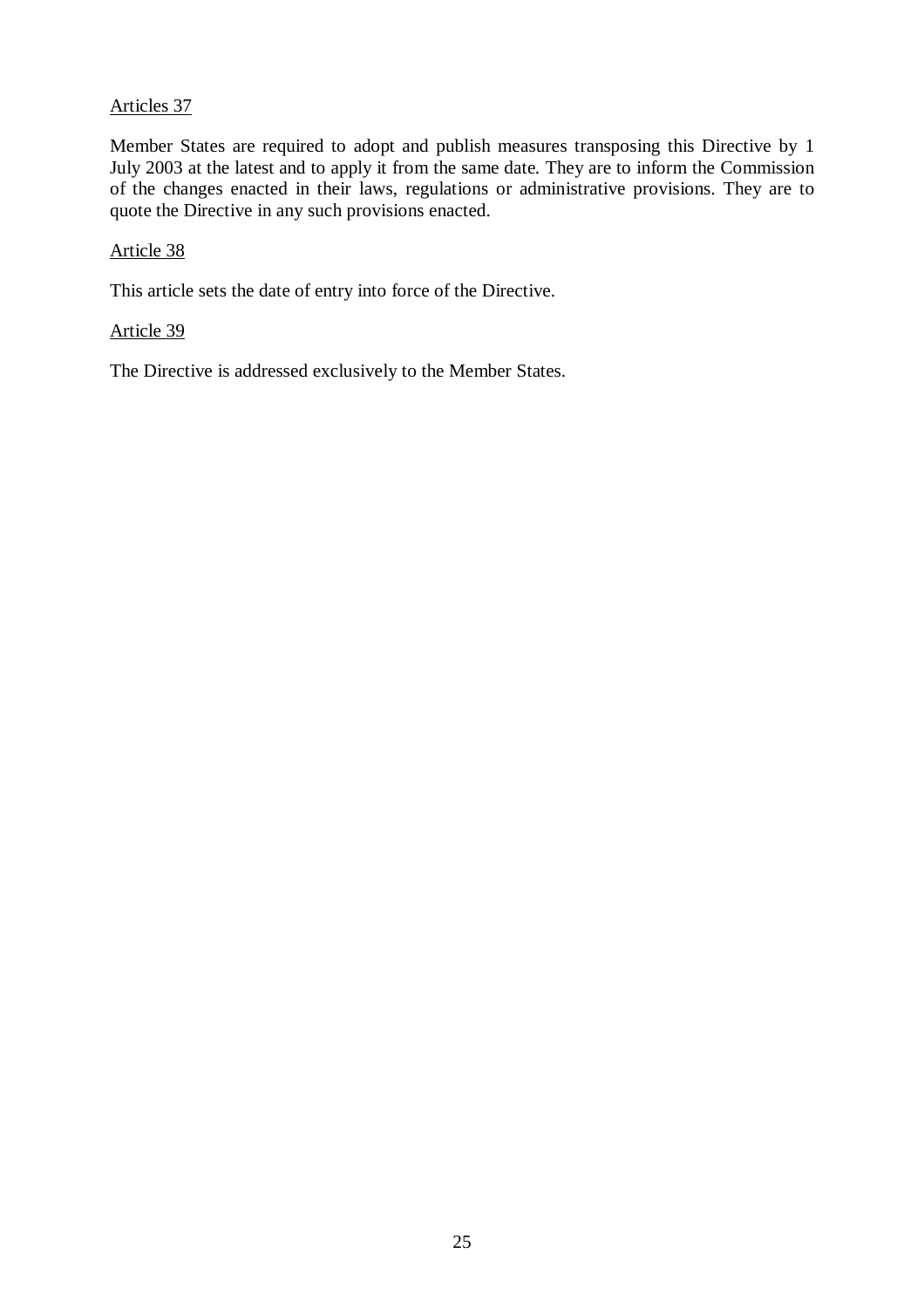#### 2001/0111 (COD)

#### Proposal for a

#### **EUROPEAN PARLIAMENT AND COUNCIL DIRECTIVE**

#### **on the right of citizens of the Union and their family members to move and reside freely within the territory of the Member States**

## **(Text with EEA relevance)**

#### THE EUROPEAN PARLIAMENT AND THE COUNCIL OF THE EUROPEAN UNION,

Having regard to the Treaty establishing the European Community, and in particular Articles 12, 18, 40, 44 and 52 thereof,

Having regard to the proposal from the Commission<sup>1</sup>,

Having regard to the Opinion of the Economic and Social Committee<sup>2</sup>,

Having regard to the Opinion of the Committee of the Regions<sup>3</sup>,

Acting in accordance with the procedures laid down in Article 251 of the Treaty<sup>4</sup>,

Whereas:

- (1) The common provisions contained in Title I of the Treaty on European Union state that one of the objectives of the Union is to "strengthen the protection of the rights and interests of the nationals of its Member States through the introduction of a citizenship of the Union".
- (2) The free movement of persons constitutes one of the fundamental rights of the internal market which is, under Article 14(2) of the EC Treaty, an area without internal borders, within which freedom is assured in accordance with the provisions of the Treaty.
- (3) The introduction of citizenship of the Union under Articles 17 and 18 of the Treaty confers on each citizen of the Union a primary, individual right to move and reside freely within the territory of the Member States.
- (4) The development of the mobility of students, researchers, those undertaking training, volunteers, teachers and trainers is recognised as a political priority of the European Union.

 $\begin{array}{ccc} \n\frac{1}{2} & \text{OJC} \\
\frac{3}{4} & \text{OJC} \\
\end{array}$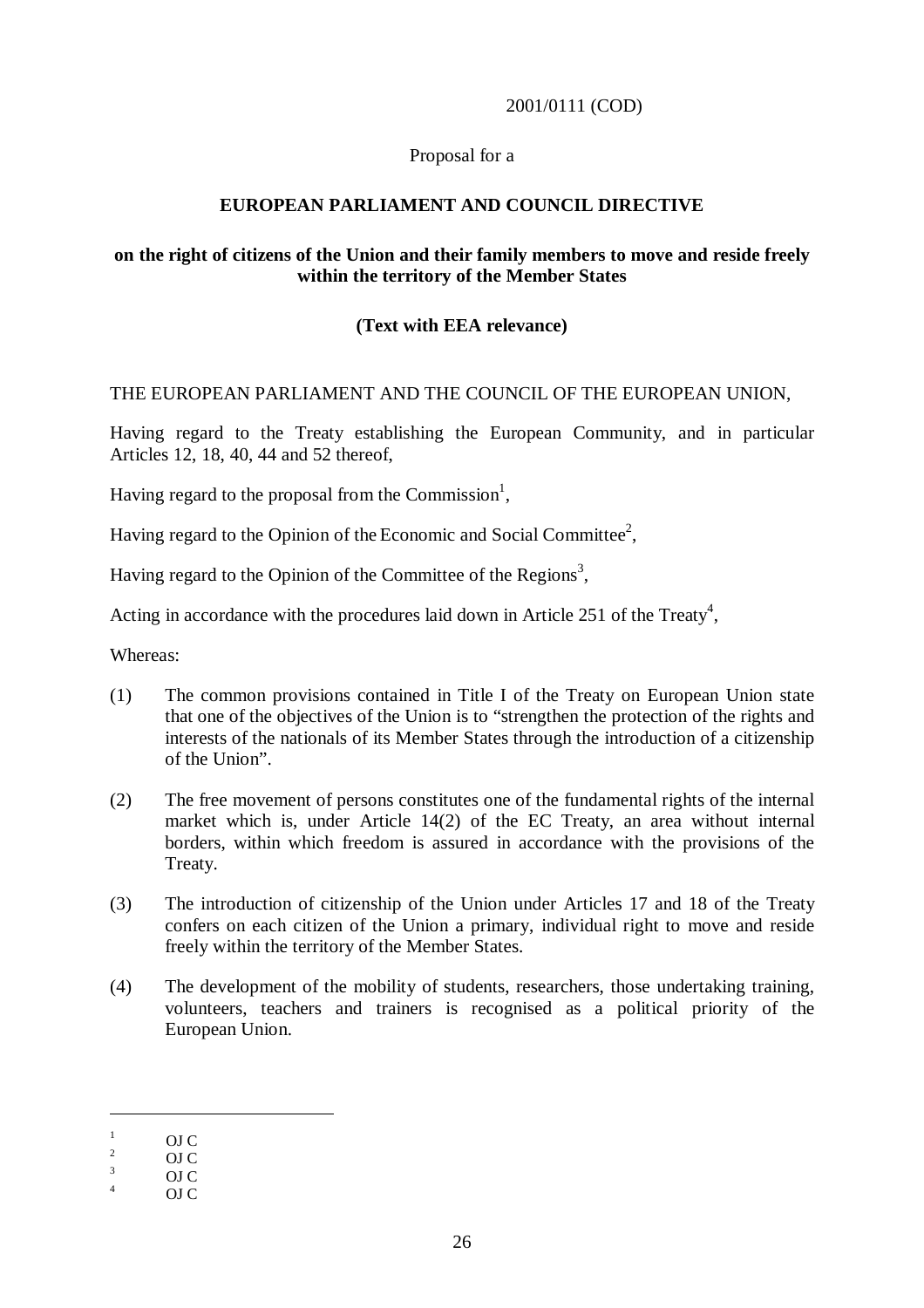- (5) In this context, the sector-by-sector, piecemeal approach to the right of free movement and residence, as provided for by Council Regulation (EEC) No 1612/68 of 15 October 1968 on freedom of movement for workers within the Community<sup>5</sup>, Council Directive 68/360/EEC of 15 October 1968 on the abolition of restrictions on movement and residence within the Community for workers of Member States and their families<sup>6</sup>, Council Directive 73/148/EEC of 21 May 1973 on the abolition of restrictions on movement and residence within the Community for nationals of Member States with regard to establishment and the provision of services<sup>7</sup>, Council Directive  $90/364/EEC$  of 28 June 1990 on the right of residence<sup>8</sup>, Council Directive 90/365/EEC of 28 June 1990 on the right of residence for employees and self-employed persons who have ceased their occupational activity<sup>9</sup> and Council Directive 93/96/EEC of 29 October 1993 on the right of residence for students<sup>10</sup>, needs to be reviewed in order to facilitate the exercise of this right, in accordance with Article 18(2) of the Treaty.
- (6) The right of each citizen of the Union to move and reside freely within the territory of the Member States must, if it is to be exercised under objective conditions of freedom and dignity, be granted to their family members, irrespective of nationality. The definition of family member must be widened and standardised for all persons entitled to the right of residence.
- (7) There is a need for the formalities connected with the free movement of Union citizens within the territory of the Member States to be clearly defined. There is also a need to facilitate the free movement of family members who are not nationals of a Member State and would be subject to visa requirements within the meaning of Council Regulation (EC) No 539/2001 of 15 March 2001 listing the third countries whose nationals must be in possession of visas when crossing the external borders and those whose nationals are exempt from that requirement<sup>11</sup>, namely by treating residence documents as equivalent to short-stay visas.
- (8) In keeping with new developments in mobility, working arrangements and lifestyles less tied to a single place, stays not exceeding six months by Union citizens should not be subject to any formalities other than the requirement to hold a valid identity card or passport.
- (9) Persons exercising the right to free movement should not, however, become an unreasonable burden on the public finances of the host Member State during an initial period of residence; it is therefore planned to retain the system whereby the exercise of the right of residence for Union citizens for periods in excess of six months remains subject to the requirement that such citizens be engaged in a gainful activity or, in the case of those not engaged in gainful activity, that they have sufficient resources and comprehensive sickness insurance in the host Member State for themselves and their

 $5$  OJ L 257, 19.10.1968, p. 2; Regulation as last amended by Regulation (EEC) No 2434/92 (OJ L 245, <sup>6</sup> OJ L 257, 19.10.1968, p. 13; Directive as last amended by the Act of Accession of Austria, Finland

and Sweden.<br>
<sup>7</sup> OJ L 172, 28.6.1973, p. 14.<br>
<sup>8</sup> OJ L 180, 13.7.1990, p. 26.<br>
<sup>9</sup> OJ L 180, 13.7.1990, p. 28.<br>
<sup>10</sup> OJ L 81, 21.3.2001, p. 1.<br>
OJ L 81, 21.3.2001, p. 1.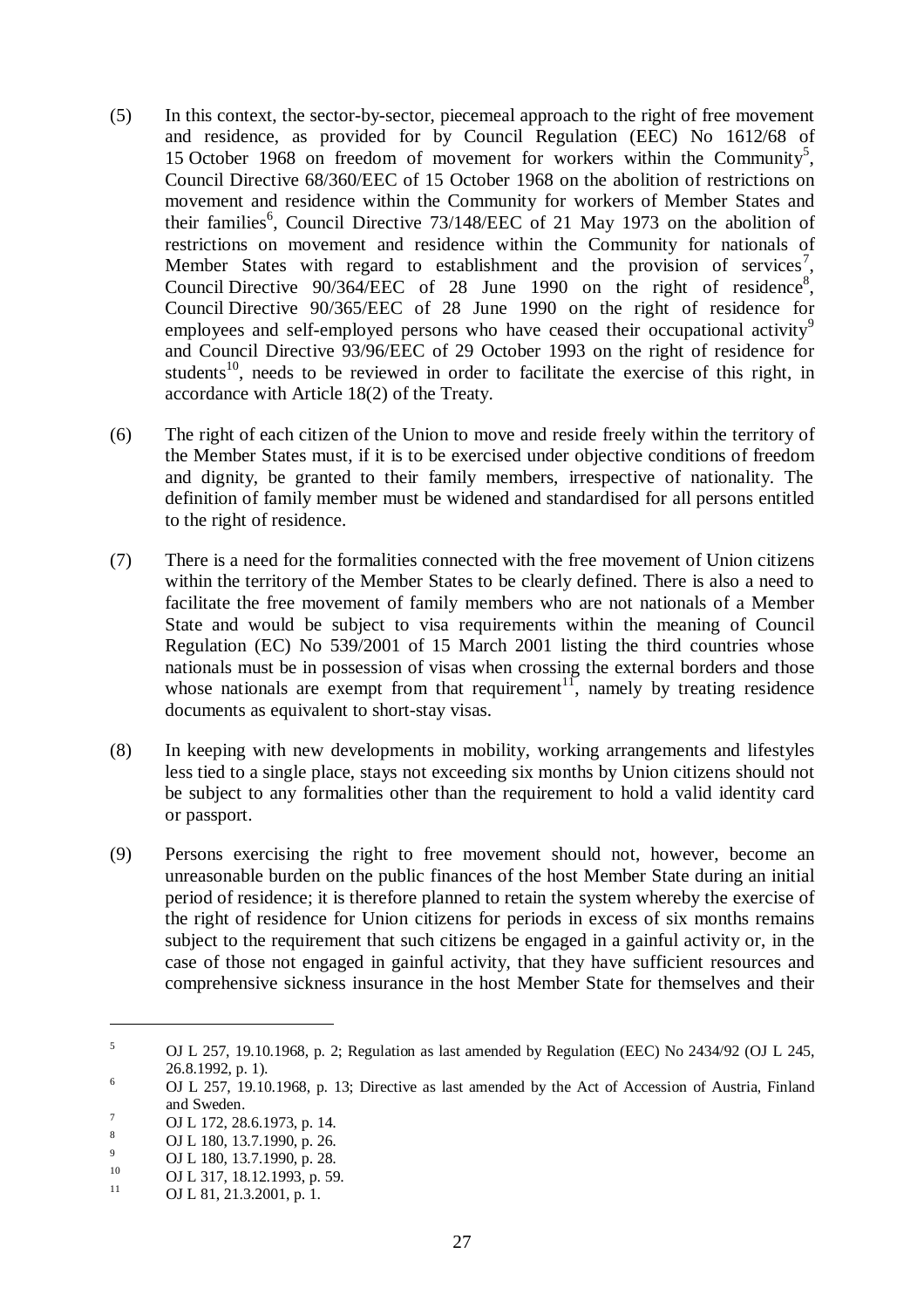family members, or that they be students undergoing vocational training in the host Member State, or be family members of a Union citizen who does satisfy one of these requirements.

- (10) The fundamental and personal right of Union citizens to reside in another Member State is not dependent upon their having been issued a residence card; the residence card requirement should therefore be restricted to cases where it is genuinely justified, in particular for members of the Union citizen's family who are not nationals of a Member State and for stays of longer than six months.
- (11) For stays of longer than six months, registration by Union citizens with the competent authorities in the place of residence, attested by a certificate to that effect, in combination with the possession of a valid identity card from the Member State of origin, or a passport, is sufficient and proportionate and adequate for the host Member State's purpose of keeping a record of the movement of people on its territory.
- (12) The supporting documents required by the administrative authorities for the issuance of a certificate of residence or a residence card must be comprehensively specified in order to avoid divergent administrative practices or interpretations constituting an undue obstacle to the exercise of the right of residence by Union citizens and their family members.
- (13) Family members should be legally safeguarded in the event of the death of the Union citizen or of marriage dissolution; with due regard to family life and human dignity and on certain conditions to guard against abuses of the system, measures should be taken to ensure that persons in such circumstances retain their right of residence.
- (14) Guaranteed permanent residence for Union citizens who have chosen to settle long-term in another Member State strengthens the feeling of holding a common citizenship and is a key element in promoting social cohesion, which is one of the fundamental objectives of the Community; a right of permanent residence should, therefore, be laid down for all Union citizens after four years of uninterrupted residence.
- (15) Certain advantages specific to Union citizens who are in paid employment or who are self-employed should, however, be maintained, as these constitute acquired rights, conferred by Regulation (EEC) No 1251/70 of the Commission of 29 June 1970 on the right of workers to remain in the territory of a Member State after having been employed in that State<sup>12</sup> and Council Directive  $75/34/EEC$  of 17 December 1974 concerning the right of nationals of a Member State to remain in the territory of another Member State after having pursued therein an activity in a self-employed capacity  $^{13}$ .
- (16) Where Union citizens exercise their right of permanent residence, it should also be extended to their family members. Where an employed or self-employed Union citizen dies during his working life, but before having acquired the right of permanent residence, the family members should also be able to acquire the right of permanent residence and should be subject to special conditions.

<sup>&</sup>lt;sup>12</sup> **OJ L 142, 30.6.1970, p. 24. OJ L 14, 20.1.1975, p. 10.**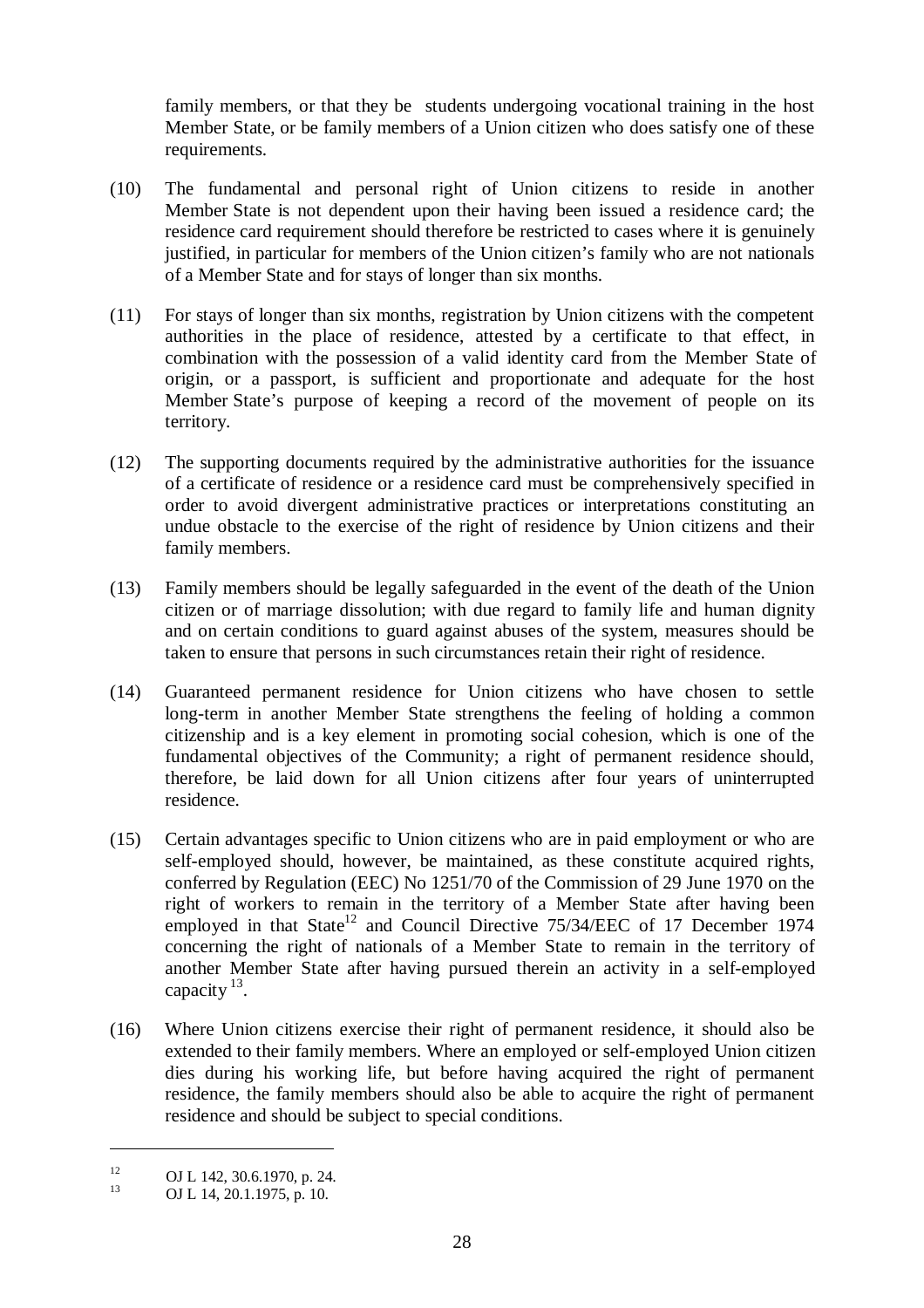- (17) In order to be a genuine vehicle for integration into the society of the host Member State where the Union citizen resides, the right of permanent residence should not be subject to conditions, but should confer complete equality of treatment with nationals, as well as maximum protection against expulsion.
- (18) Consequently, the acquisition of the right of permanent residence provides Union citizens and their family members with additional rights and increased protection; this right should, therefore, be evidenced by the issuance of a residence card having unlimited duration.
- (19) In accordance with the principle of non-discrimination, all Union citizens and their family members should enjoy equal treatment with nationals in areas covered by the Treaty. However, prior to acquisition of the right of permanent residence, it is a matter for the host Member State to decide whether it will extend social assistance provision or sickness insurance coverage to persons not engaged in gainful activity, or maintenance grants to Union citizens coming to study on its territory.
- (20) Articles 39(3), 46(1) and 55 of the Treaty allow limits to be placed on the right of free movement on grounds of public policy, public security and public health. Council Directive  $64/221/EEC<sup>14</sup>$  provided for the coordination of special measures concerning the movement and residence of foreign nationals which are justified on grounds of public policy, public security or public health.
- (21) In view of the case-law of the Court of Justice of the European Communities and the fundamental right of freedom of movement, there is a need for a tighter definition of the circumstances and procedural guarantees subject to which Union citizens and their family members may be denied leave to enter, or may be expelled.
- (22) Expulsion of Union citizens and members of their families on grounds of public policy or public security is a drastic measure that can seriously harm persons who, having availed themselves of the rights and freedoms conferred on them by the Treaty, have become genuinely integrated into the host Member State. The scope for such measures should therefore be limited to take account of the degree of integration of the person concerned and to prohibit expulsion of Union citizens or members of their families who have a permanent right of residence or of family members who are minors.
- (23) The administrative rules of procedure should also be specified in detail in order to ensure a high level of protection of the rights of Union citizens and their family members in the event of their being refused leave to enter or reside in another Member State, as well as to uphold the principle that any action taken by the authorities must be properly justified.
- (24) In all events, judicial redress procedures should be available to Union citizens and members of their families who have been refused leave to enter or reside in another Member State, and on the same terms as those available to nationals as regards both the conditions for lodging an appeal and the conduct of the proceedings.

<sup>&</sup>lt;sup>14</sup> OJ 56, 4.4.1964, p. 850. Directive as last amended by Directive 75/35/EEC (OJ L 14, 20.1.1975, p. 14.)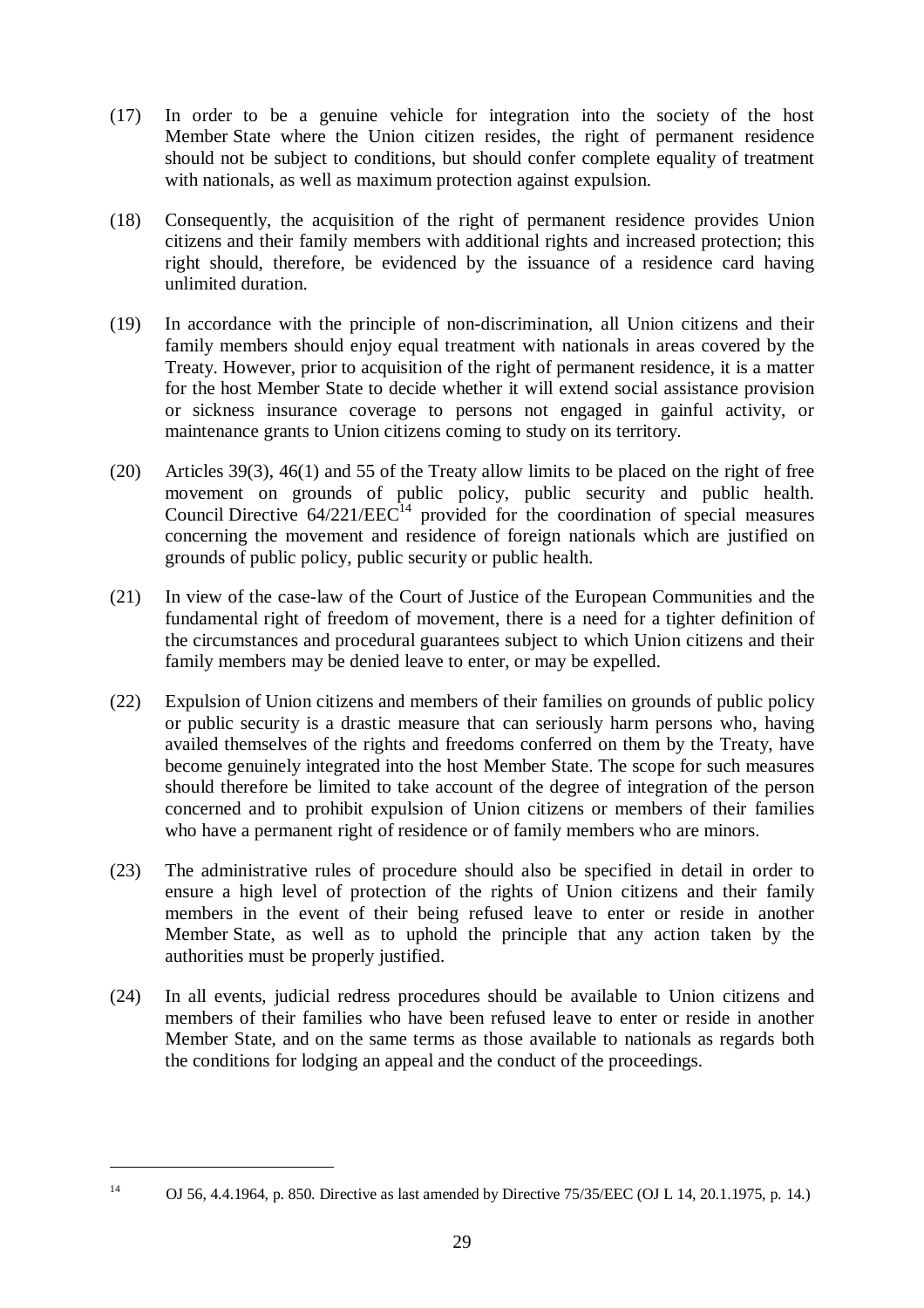- (25) In line with the case-law of the Court of Justice, the right of Union citizens or members of their families who have been expelled to submit a fresh application after a reasonable period and no later than after two years should be confirmed.
- (26) Owing to the new conditions laid down by this Directive for the exercise of the right of free movement, provisions of existing legislation that are contrary to this Directive should be deleted or amended, while allowing national provisions that are more favourable to be applied.
- (27) This Directive respects the fundamental rights and observes the principles recognised in particular by the Charter of Fundamental Rights of the European Union as general principles of Community law,

#### HAVE ADOPTED THIS DIRECTIVE:

## **CHAPTER I**

#### **GENERAL PROVISIONS**

#### *Article 1 Subject*

This Directive lays down:

- (a) the conditions governing the exercise of the right to move and reside freely within the Member States by Union citizens and their family members;
- (b) the right of permanent residence in the Member States for Union citizens and their family members;
- (c) the limits placed on these rights on grounds of public policy, public security and public health.

#### *Article 2 Definitions*

For the purposes of this Directive:

- (1) "*Union citizen*" means any person having the nationality of a Member State;
- (2) "*Family member*" means:
	- (a) the spouse;
	- (b) the unmarried partner, if the legislation of the host Member State treats unmarried couples as equivalent to married couples and in accordance with the conditions laid down in any such legislation;
	- (c) the direct descendants and those of the spouse or unmarried partner as defined in point (b);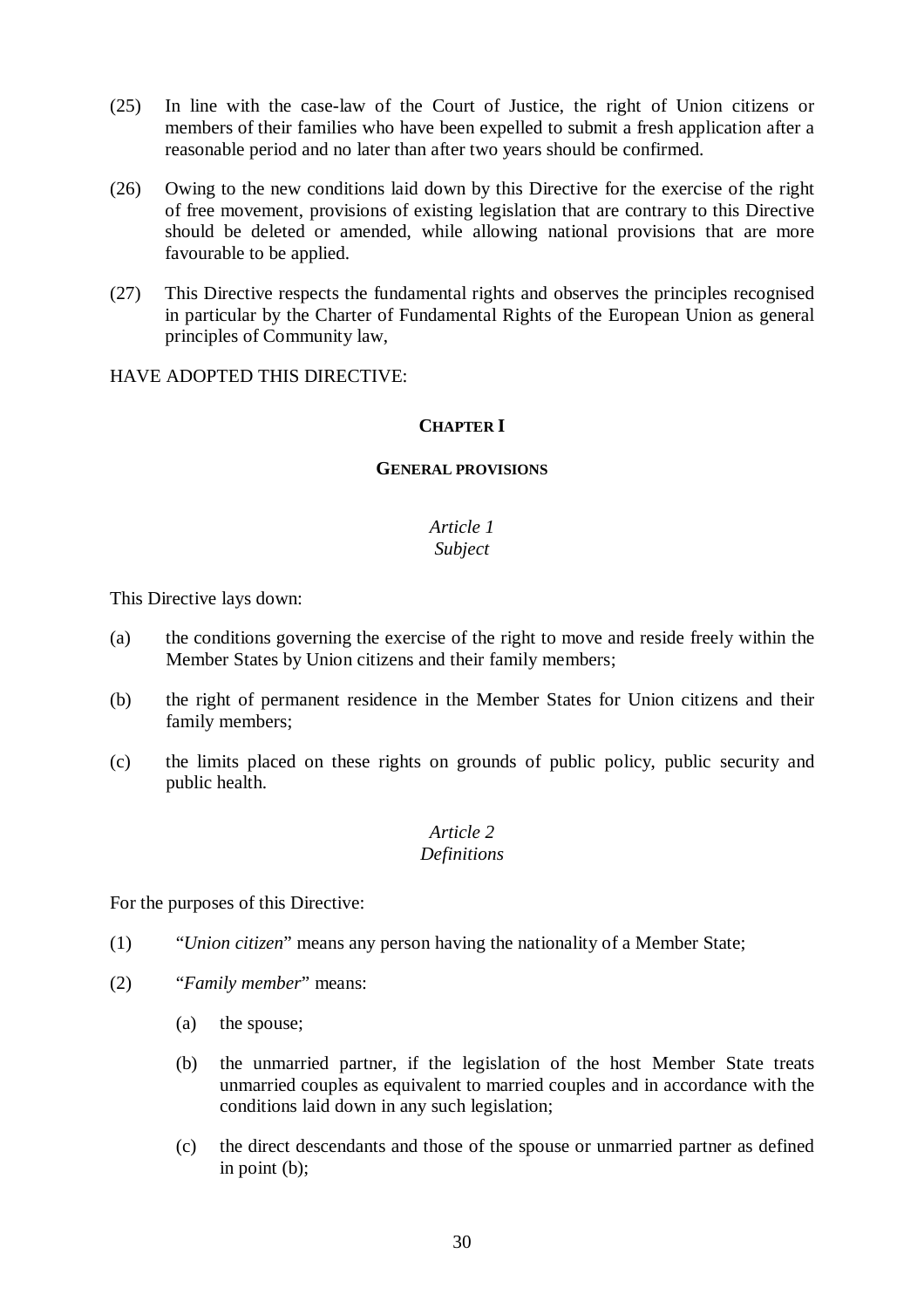- (d) the direct relatives in the ascending line and those of the spouse or unmarried partner as defined in point (b);
- (3) "*Host Member State*" means the Member State to which a Union citizen goes in order to exercise his right of free movement and residence.

## *Article 3*

## *Persons entitled*

- (1) This Directive shall apply to all Union citizens who move to and reside in a Member State of the Union other than that of which they are a national and to their family members as defined in point 2 of Article 2 who accompany or join them.
- (2) Member States shall facilitate entry and residence for any other family members not within the definition in point 2 of Article 2 who, in the country from which they have come, are dependants or members of the household of the Union citizen having the primary right of residence, notwithstanding any right to free movement and residence the persons concerned may have in their own right.

#### *Article 4*

## *Non-discrimination clause*

Member States shall give effect to the provisions of this Directive without discrimination on grounds of sex, race, colour, ethnic or social origin, genetic characteristics, language, religion or beliefs, political or other opinion, membership of an ethnic minority, property, birth, disability, age or sexual orientation.

## **CHAPTER II**

#### **RIGHT TO MOVE AND TO RESIDE FOR UP TO SIX MONTHS**

## *Article 5*

## *Right of exit*

(1) All Union citizens shall have the right to leave their territory to travel to another Member State with a valid identity card or passport.

For family members who are not nationals of a Member State, this right shall be the same as for the Union citizen whom they accompany or join.

- (2) No exit visa or equivalent formality may be imposed on the persons to whom paragraph 1 applies.
- (3) Member States shall issue to their own nationals, and renew, an identity card or passport stating their nationality.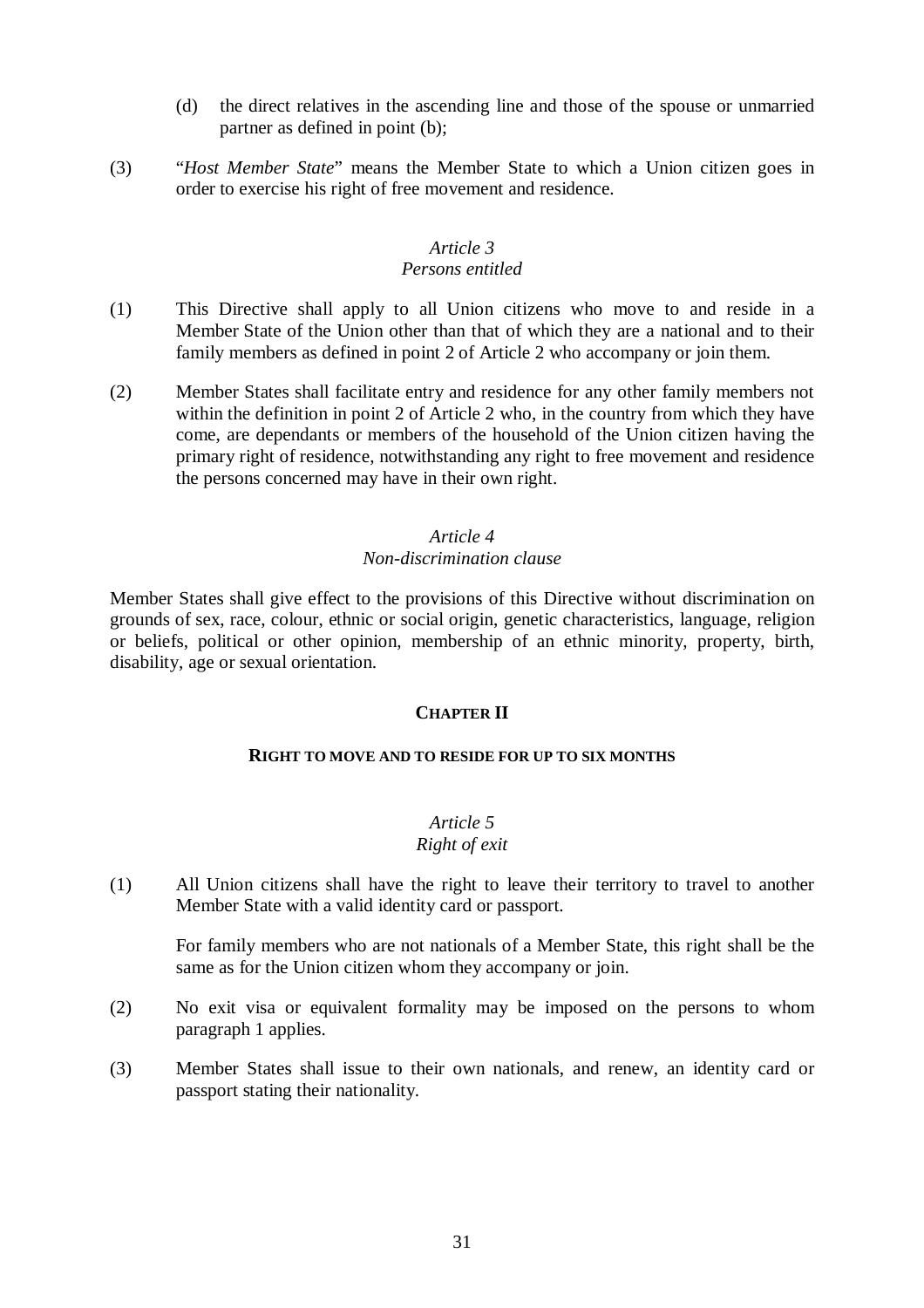(4) The passport shall be valid at least for all Member States and for countries through which the holder must pass when travelling between Member States. Where the legislation of a Member State does not provide for identity cards to be issued, the period of validity of any passport on being issued or renewed shall be not less than five years.

#### *Article 6*

#### *Right of entry and residence for up to six months*

(1) Member States shall grant Union citizens and their family members, irrespective of nationality, leave to enter their territory with a valid identity card or passport.

No entry visa or equivalent formality may be imposed on Union citizens.

(2) Family members who are not nationals of a Member State or who hold a residence card issued by a Member State may only be required to have a short-stay visa in accordance with Council Regulation (EC) No 539/2001. A current residence document issued by a Member State shall be equivalent to a visa.

Member States shall accord such persons every facility to obtain the necessary visas; such visas shall be free of charge.

- (3) The host Member State shall not place an entry or exit stamp in the passport of family members who are not nationals of a Member State provided they are in possession of a residence card.
- (4) Where a Union citizen or family member does not have the necessary travel documents or, if required, the necessary visas, the Member State concerned shall, before turning them back, give such persons every opportunity to obtain the necessary documents or have them brought to them or to corroborate or prove by other means that they are covered by the right to freedom of movement.
- (5) The right of Union citizens to enter the territory of a Member State shall include the right to reside there for a period of no more than six months with a valid identity card or passport. The Member State may only require the person concerned to report their presence on its territory within a time limit, which may not be less than fifteen days. Failure to comply with this requirement may make the person liable to penalties, which shall be proportionate and non-discriminatory.
- (6) The provisions of paragraph 5 shall also apply to family members who are third-country nationals accompanying or joining the Union citizen. However, if such family members are required to have a visa, they must apply for a residence card in accordance with Article 9 before their visa expires.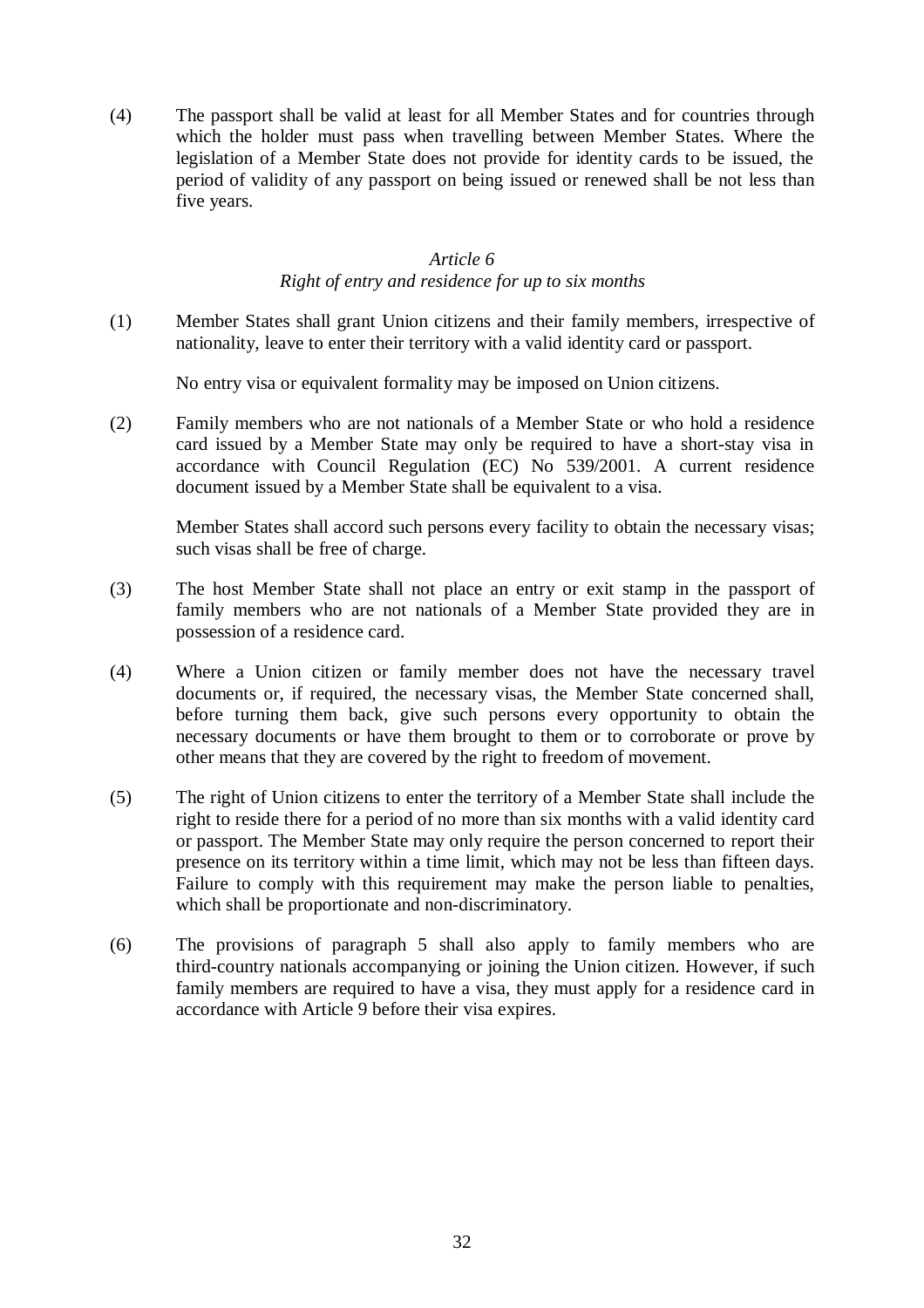#### **CHAPTER III**

#### **RIGHT OF RESIDENCE FOR MORE THAN SIX MONTHS**

#### *Article 7*

## *Conditions governing right of residence*

- (1) All Union citizens shall have the right to reside on the territory of another Member State for a period of longer than six months if they:
	- (a) are engaged in gainful activity in an employed or self-employed capacity; or
	- (b) have sufficient resources for themselves and for their family members to avoid becoming a burden on the social assistance system of the host Member State during their stay and that they have sickness insurance covering all risks in the host Member State; or
	- (c) are students admitted to a course of vocational training; or
	- (d) are a family member of a Union citizen who satisfies conditions (a), (b) or (c).
- (2) The right of residence shall extend to family members who are not nationals of a Member State, where they accompany or join the Union citizen in the host Member State, provided that such Union citizen satisfies the conditions referred to in paragraph  $1(a)$  or (b) or (c).

#### *Article 8*

## *Administrative formalities for Union citizens*

- (1) For stays of longer than six months, the host Member State may require Union citizens to register with the relevant authorities.
- (2) The deadline for registration may not be less than six months from the date of arrival. The right of residence shall be evidenced by a certificate of registration, issued on the spot, stating the name and address of the person registering and the date of the registration. Failure to comply with the registration requirement may make the person liable to proportionate and non-discriminatory penalties.
- (3) For the certificate of registration to be issued, Member States may require only that Union citizens to whom Article 7(1)(a) or (b) applies present a valid identity card or passport and assure the relevant authority, by means of a declaration or by such alternative means as they may choose, that they satisfy the conditions laid down therein.
- (4) For the certificate of registration to be issued, Member States may require only that Union citizens to whom Article  $7(1)(c)$  applies present a valid identity card or passport and evidence of enrolment at an accredited establishment to follow a course of vocational training and assure the relevant authority, by means of a declaration or by such alternative means as they may choose, that they have sufficient resources for themselves and for their family members to avoid becoming a burden on the social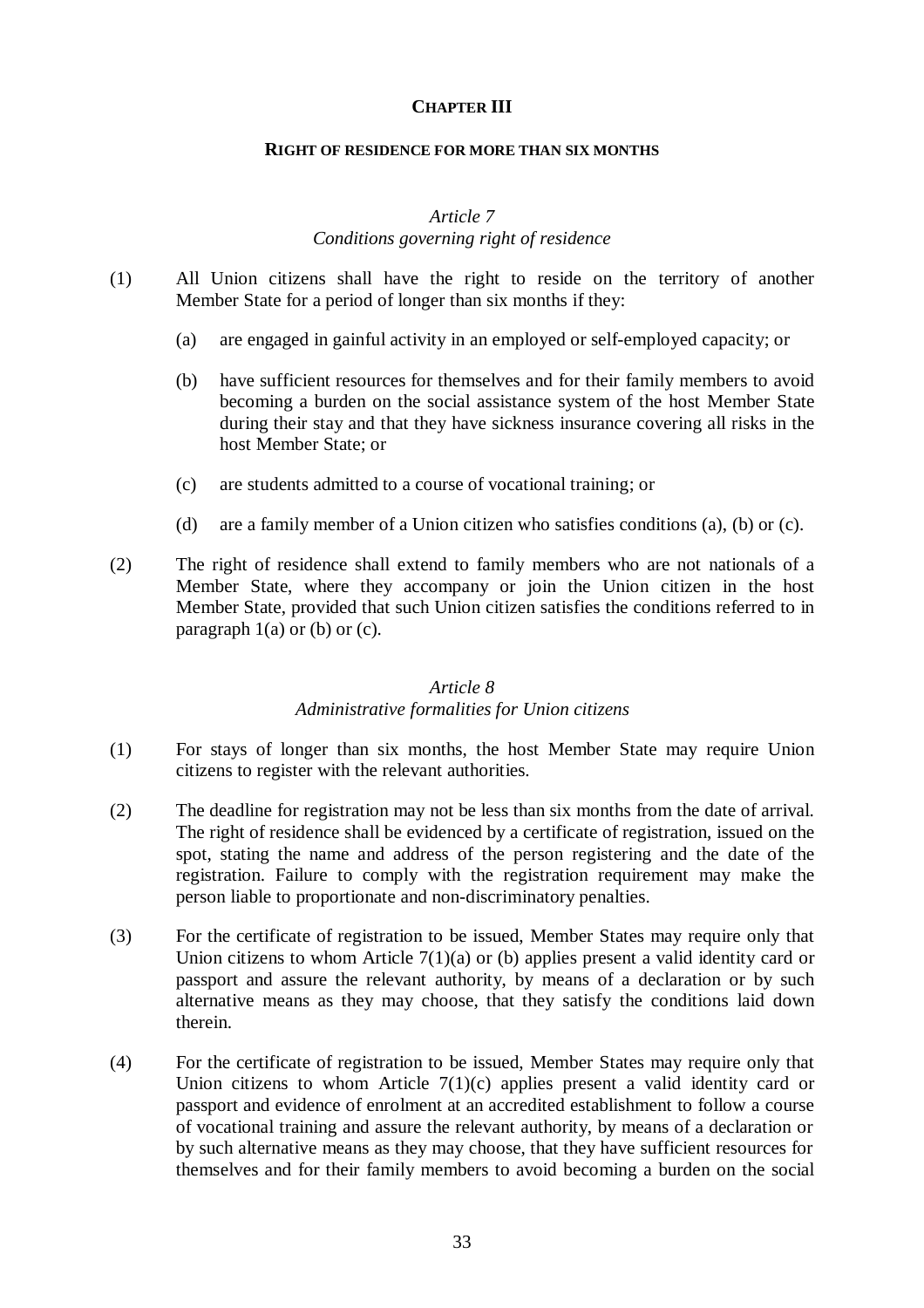assistance system of the host Member State during their stay and that they have sickness insurance covering all risks in the host Member State.

- (5) Member States may not lay down an amount which they regard as sufficient resources.
- (6) For the certificate of registration to be issued to family members of Union citizens, Member States may require the following documents to be presented:
	- (a) a valid identity card or passport;
	- (b) a document proving the family relationship;
	- (c) where relevant, the registration certificate of the Union citizen whom they accompany or join;
	- (d) in cases falling under Article 2(2)(b), proof that the conditions laid down therein are met;
	- (e) in cases falling under Article 3(2), a document issued by the relevant authority in the country of origin or country from which they are arriving, certifying that they are dependants of the Union citizen or members of his/her household.
- (7) The certificate of registration may not be refused to a worker who is no longer engaged in an employed or self-employed activity, in the following circumstances:
	- (a) he/she is temporarily unable to work as the result of an illness or accident;
	- (b) he/she is in duly recorded involuntary unemployment and has registered as a jobseeker with the relevant employment office ;
	- (c) he/she is in involuntary unemployment after completing a fixed-term employment contract of less than a year and have registered as a jobseeker with the relevant employment office. In such cases, he/she shall retain worker status for a period which may not be less than six months; where the person concerned has acquired entitlement to unemployment benefits, worker status shall be retained for as long as such entitlement runs;
	- (d) he/she embarks on vocational training. Unless the person concerned is involuntarily unemployed, retaining worker status shall require the training to be related to their previous occupation.

#### *Article 9*

*Administrative formalities for family members who are not nationals of a Member State*

(1) Member States shall issue a residence card to family members of a Union citizen who are not nationals of a Member State, where the planned stay is for more than six months.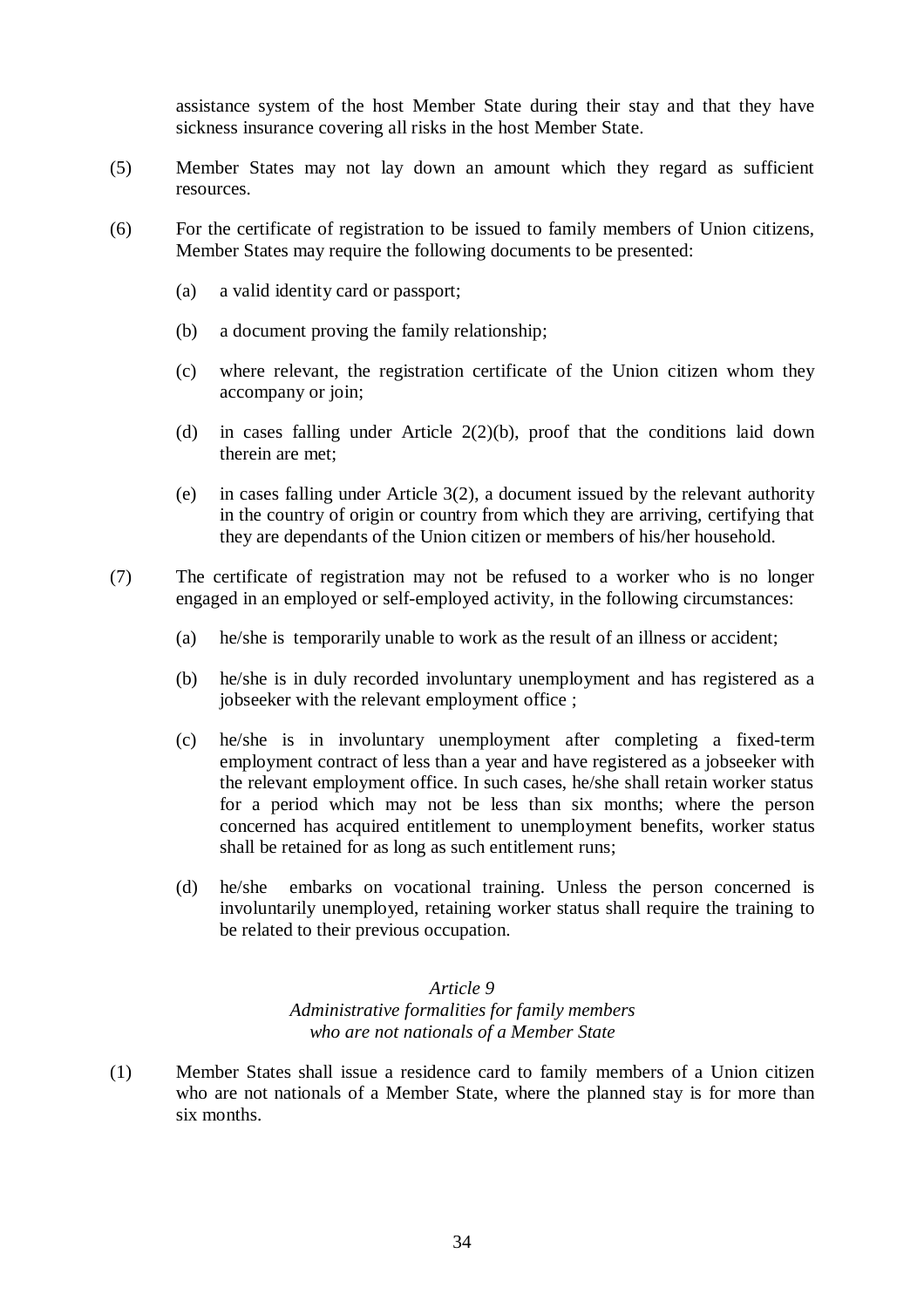- (2) The deadline for submitting the residence card application may not be less than six months from the date of arrival. However, family members required to have a visa must apply before their visa expires.
- (3) Failure to comply with the requirement to apply for a residence card may make the person liable to proportionate and non-discriminatory penalties.

## *Article 10 Issuing of residence cards*

- (1) The right of residence of family members of a Union citizen who are not nationals of a Member State shall be evidenced by the issue of a document bearing the words "residence card of a family member of an EU citizen" no later than three months from the date on which they submit the application. A certificate of proof of application shall be issued on the spot. This document shall also record that the person concerned is a family member of a Union citizen.
- (2) For the residence card to be issued, Member States shall require presentation of the same documents as those referred to in Article 8(6).

## *Article 11 Validity of the residence card*

- (1) The residence card provided for by Article 10(1) shall be valid for at least five years from the date of issue.
- (2) The validity of the residence card shall not be affected by breaks in residence not exceeding six months at a time or by absences of a longer duration for important reasons such as compulsory military service, serious illness, pregnancy and childbirth, study or vocational training, or a work assignment in another Member State or third country.

## *Article 12*

*Retention of the right of residence by family members in the event of death*

(1) Without prejudice to the second subparagraph, the Union citizen's death or departure from the host Member State shall not affect the right of residence of the family members of a Union citizen who are nationals of a Member State.

Before acquiring the right of permanent residence, the persons concerned must themselves meet the requirements laid down in Article  $7(1)(a)$ , (b), (c) or (d).

(2) Without prejudice to the second subparagraph, the Union citizen's death or departure from the host Member State shall not entail loss of the right of residence of the family members of a Union citizen who are not nationals of a Member State.

Before acquiring the right of permanent residence, the family members' right of residence shall, nonetheless, be subject to the condition that they engage in gainful activity in an employed or self-employed capacity or that they have sufficient resources to support themselves and their family members to avoid becoming a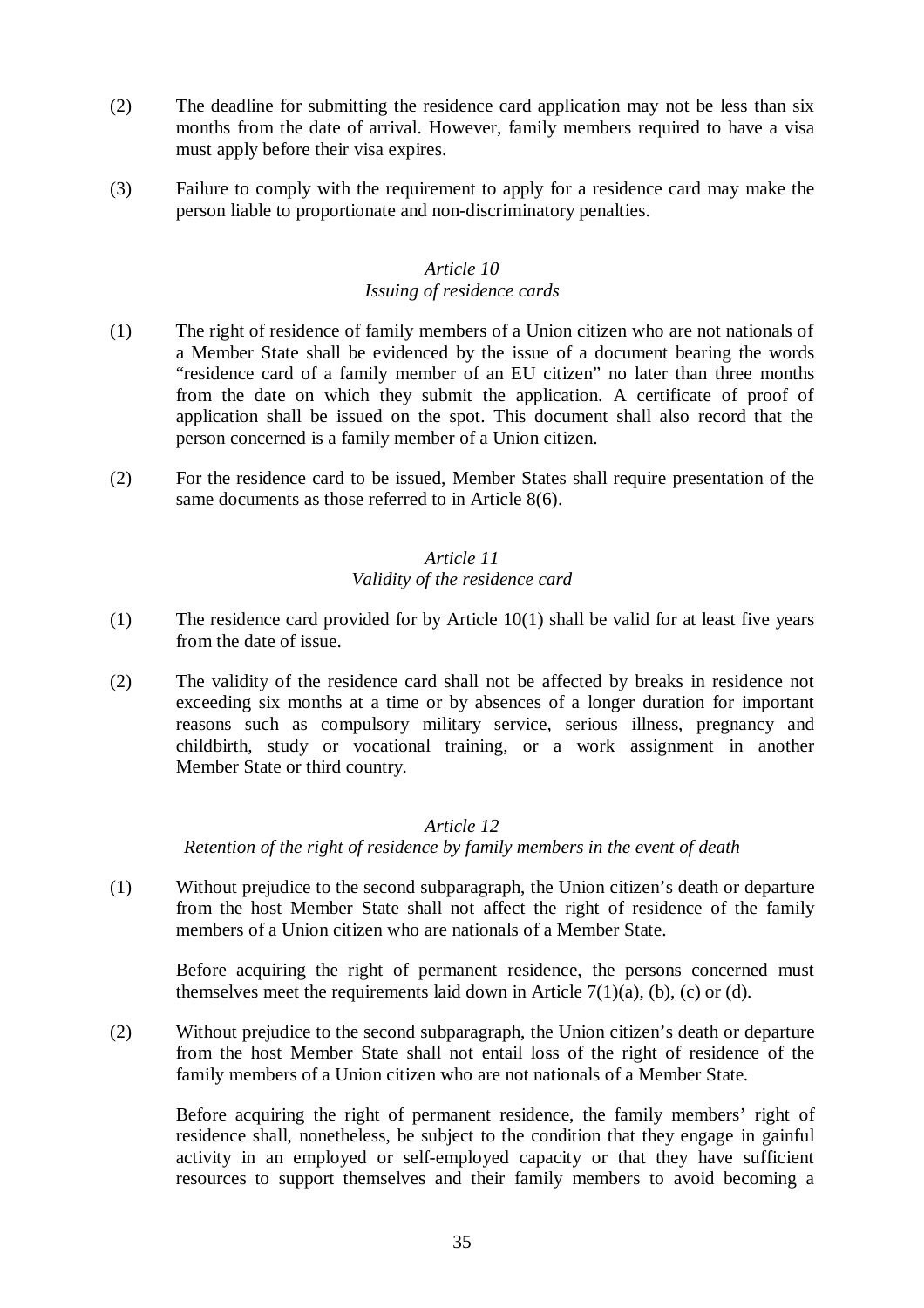burden on the social assistance system of the host Member State for the duration of their stay and that they have sickness insurance covering all risks in the host Member State, or be a member of the family, already constituted in the host Member State, of an applicant satisfying these conditions.

Those resources shall be deemed sufficient where they are at, or above, the threshold below which the host Member State may grant social assistance to its nationals. Where this criterion is not applicable, the applicant's resources shall be deemed sufficient where they are no less than the amount of the minimum social security pension paid by the host Member State.

(3) The Union citizen's departure from the host Member State shall not entail the loss of the right of residence of his/her children who are not nationals of a Member State if they reside in the host Member State and are enrolled at an educational establishment, at a secondary or post-secondary level, for the purpose of studying there, until the completion of their studies.

#### *Article 13*

## *Retention of the right of residence of family members in the event of divorce or annulment of marriage*

(1) Without prejudice to the second subparagraph, divorce or annulment of marriage shall not affect the right of residence of an EU citizen's family members who are nationals of a Member State.

Before acquiring the right of permanent residence, the persons concerned must meet the conditions provided for in Article  $7(1)(a)$ , (b), (c) or (d).

- (2) Without prejudice to the second subparagraph, divorce or annulment of marriage shall not entail the loss of the right of residence of an EU citizen's family members who are not nationals of a Member State where:
	- (a) prior to the initiation of the divorce or annulment proceedings, the marriage has lasted at least five years, including one year in the host Member State; or
	- (b) by agreement between the spouses or by court order, the spouse, not being an EU national, has custody of the EU citizen's children; or
	- (c) this is warranted by particularly difficult circumstances.

Before acquiring the right of permanent residence, the right of residence of the non-EU national shall, nonetheless, be subject to the condition that they engage in gainful activity in an employed or self-employed capacity or that they have sufficient resources to support themselves and their family members to avoid becoming a burden on the social assistance system of the host Member State for the duration of their stay and covering all risks in the host Member State, or be a member of the family, already constituted in the host Member State, of an applicant satisfying these conditions.

The "sufficient resources" referred to in the second subparagraph shall be as defined in the third subparagraph of Article 12(2).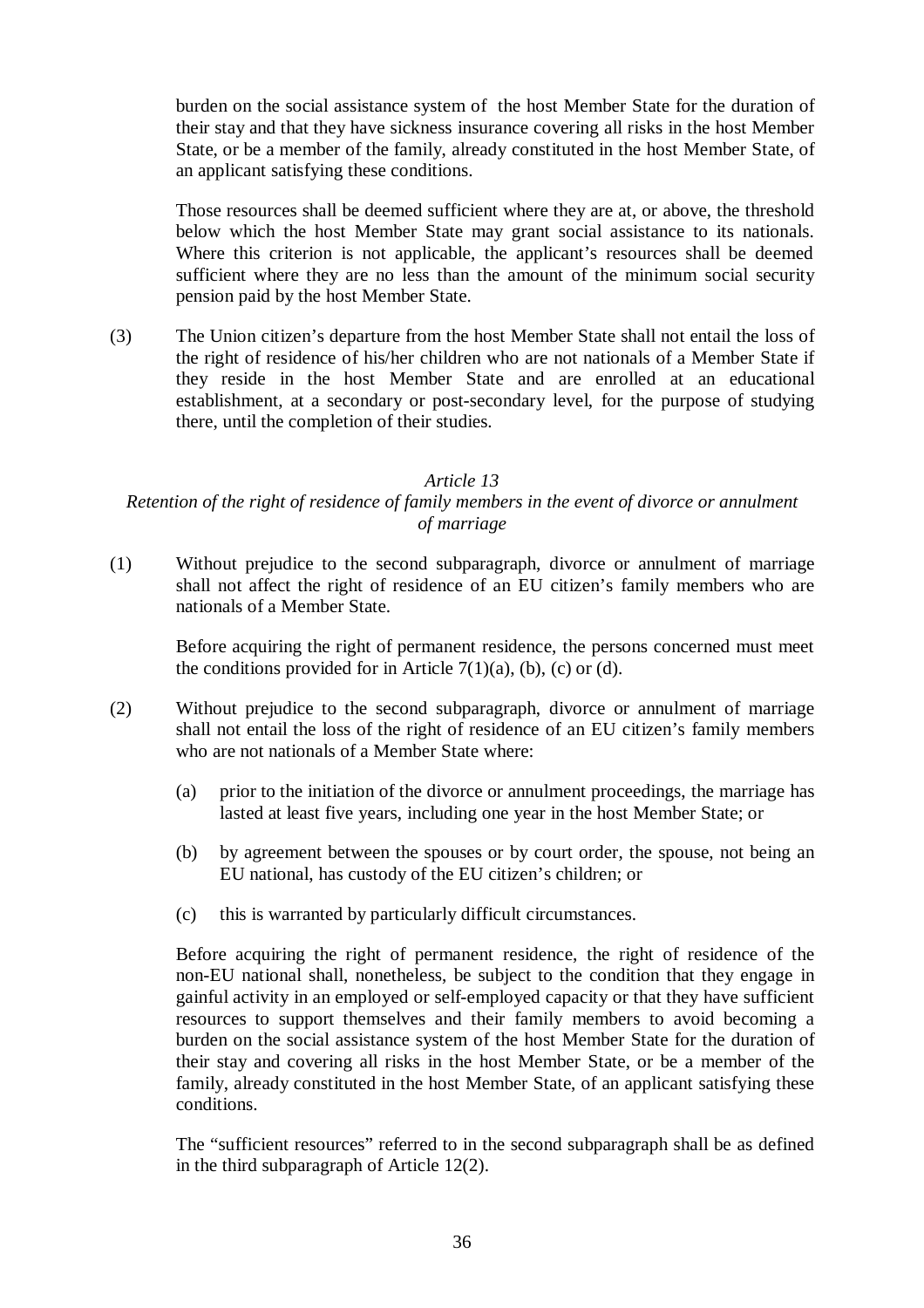#### **CHAPTER IV**

#### **RIGHT OF PERMANENT RESIDENCE**

## **SECTION I**

#### **ELIGIBILITY**

#### *Article 14 General rule for EU citizens and their family members*

- (1) A Union citizen who has resided legally and continuously for four years in the host Member State shall have the right of permanent residence there. Thereafter the right shall not be subject to the conditions provided for in Chapter III.
- (2) Paragraph 1 shall apply also to family members who are not nationals of a Member State and who have resided with the Union citizen in the host Member State for four years.
- (3) Once acquired, the right of permanent residence shall be lost only through absence from the host Member State for a period exceeding four consecutive years.

#### *Article 15*

#### *Exemptions for persons no longer working in the host Member State and their family members*

- (1) By way of derogation from Article 14, the right of permanent residence on the territory of the host Member State shall be enjoyed before completion of four years of continuous residence, by:
	- (a) employed or self-employed workers who, at the time of termination of their activity, have reached the age laid down by the law of that Member State for entitlement to an old-age pension or who cease paid employment to take early retirement, provided they have been working in that State for at least the preceding twelve months and have resided there continuously for at least three years.

If the legislation of the Member State does not accord the right to an old-age pension to certain categories of self-employed persons, the age condition shall be deemed to have been met, where the person has reached the age of 60;

(b) employed or self-employed workers who have resided continuously within the territory of the Member State for more than two years and who cease to work there as a result of permanent incapacity to work.

If such incapacity is the result of an accident at work or an occupational disease entitling the person to a pension for which an institution in that Member State is entirely or partially responsible, no condition shall be imposed as to length of residence;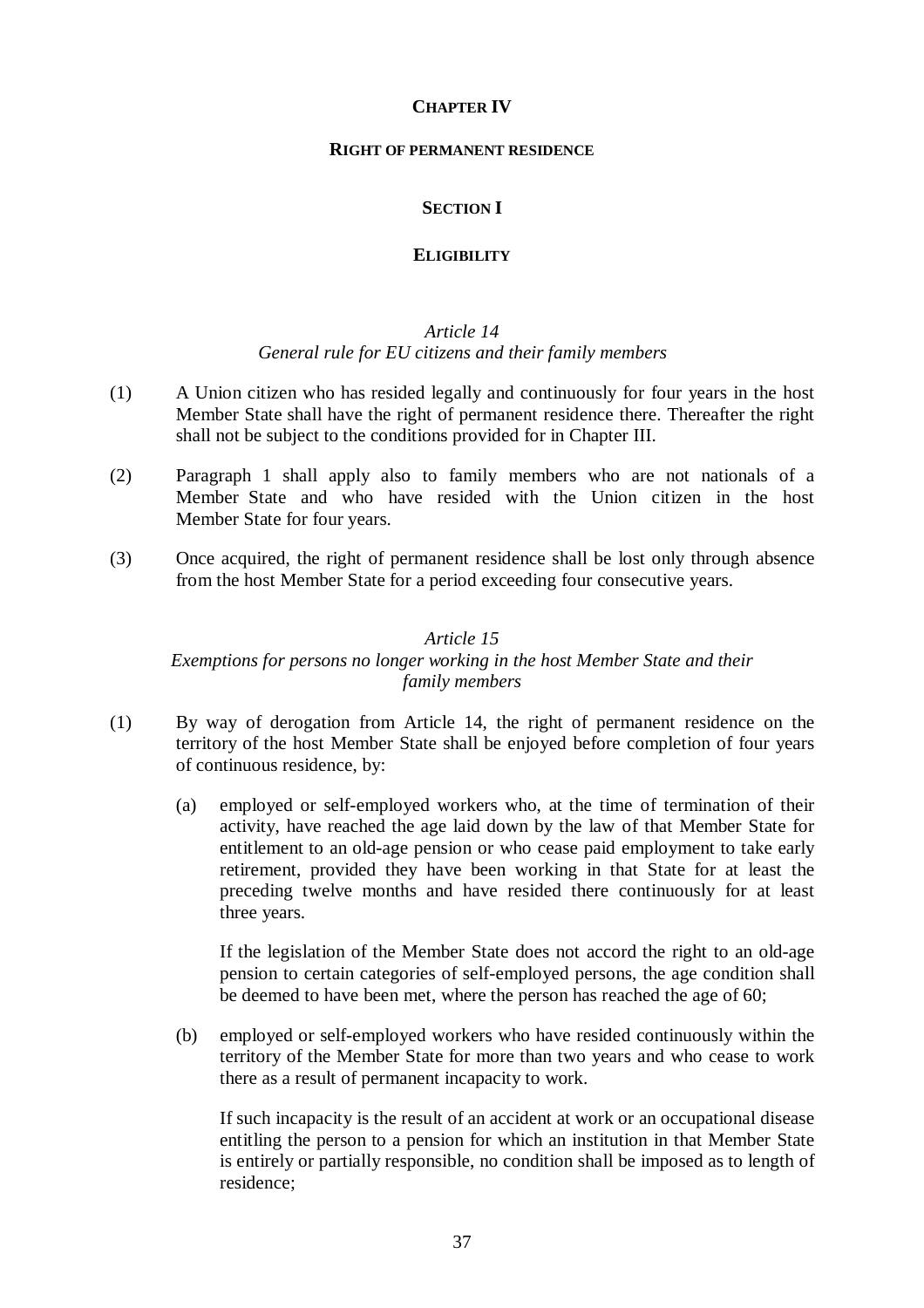(c) employed or self-employed workers who, after three years of continuous employment and residence in the Member State, work in an employed or selfemployed capacity in another Member State, while retaining their place of residence in the first Member State, to which they return, as a rule, each day or at least once a week.

Periods of employment completed in this way in the territory of the other Member State shall, for the purposes of entitlement to the rights referred to in subparagraphs (a) and (b), be considered as having been completed in the territory of the Member State of residence.

Periods of involuntary unemployment duly recorded by the relevant employment office, periods not worked for reasons not of the person's own making and absences from work or cessation of work due to illness or accident shall be regarded as periods of employment.

- (2) The conditions as to length of residence and employment laid down in paragraph 1(a) and the condition as to length of residence laid down in paragraph 1(b) shall not apply if the worker's spouse is a national of the Member State concerned or has lost the nationality of that State by marriage to that worker.
- (3) The family members of an employed or self-employed worker who has acquired the right of permanent residence on the basis of paragraph 1 shall, irrespective of their nationality, have the right of permanent residence in the host Member State.
- (4) The family members of employed or self-employed workers who die during their working life but before acquiring permanent residence status on the basis of paragraph 1 in the host Member State in question shall have the right of permanent residence there, on condition that :
	- (a) the employed or self-employed worker had, at the time of his/her decease, resided continuously within the territory of that Member State for one year; or
	- (b) the death resulted from an accident at work or an occupational disease; or
	- (c) the surviving spouse lost the nationality of that State following marriage to the worker.

## *Article 16*

#### *Acquisition of the right of permanent residence by certain family members who are not nationals of a Member State*

Without prejudice to Article 15, the family members of a Union citizen to whom Articles 12(2) and 13(2) apply and who satisfy the conditions laid down by those provisions shall acquire the right of permanent residence after four years of continuous residence calculated from their arrival in the host Member State.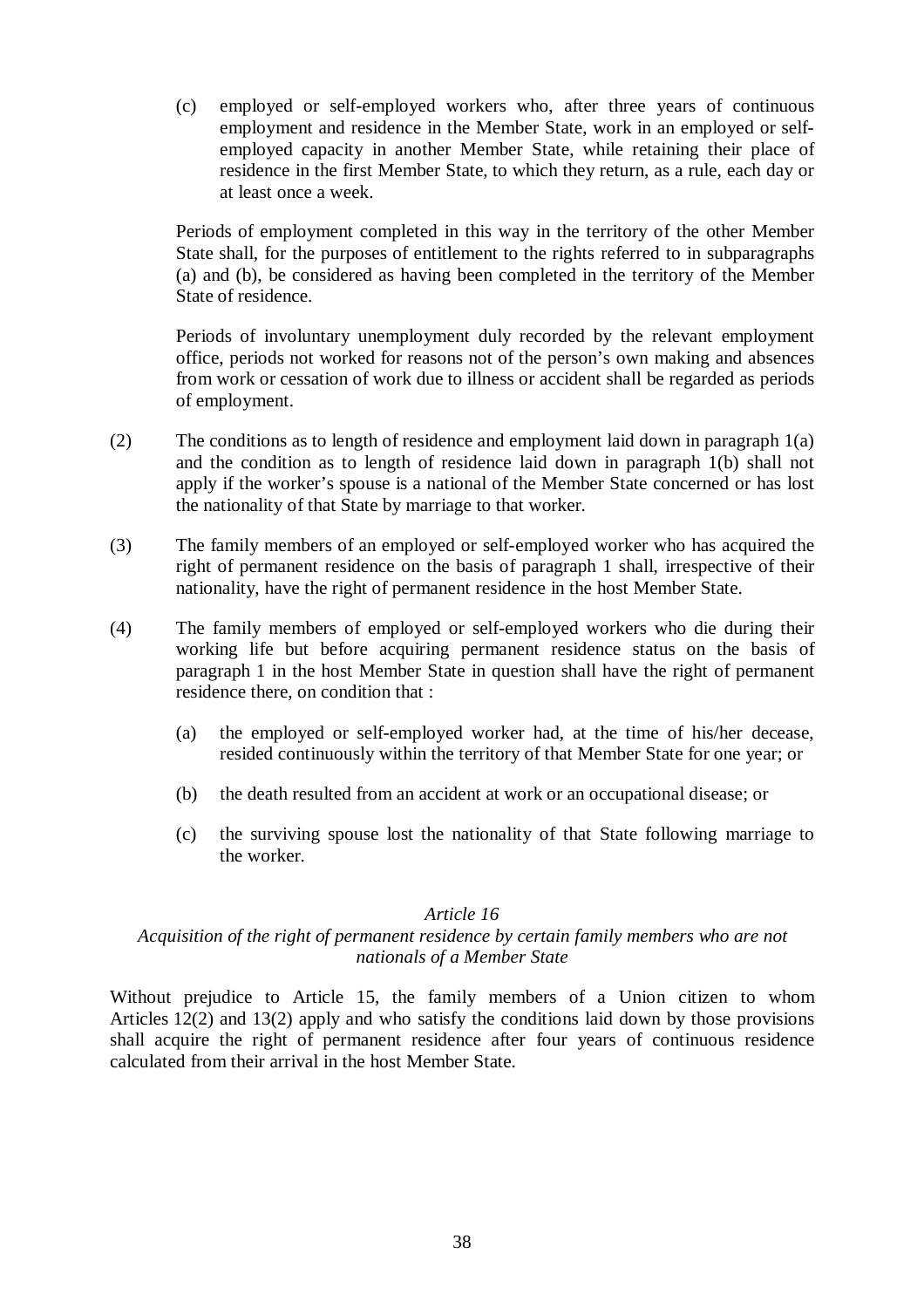#### **SECTION II**

#### **ADMINISTRATIVE FORMALITIES**

#### *Article 17 Permanent residence card*

- (1) Member States shall issue persons entitled to permanent residence with a permanent residence card within three months of the submission of the application. The permanent residence card shall be valid indefinitely. It shall be renewable automatically every ten years.
- (2) The time limit within which the person entitled must apply for the permanent residence card may not be shorter than two years running from the date on which they became entitled. However, family members who are not EU nationals must submit the application before their existing residence card expires.

Failure to comply with the duty to apply for a residence card shall render the person concerned liable to proportionate and non-discriminatory penalties.

(3) Breaks in residence not exceeding four years shall not affect the validity of the permanent residence card.

#### *Article 18 Continuity of residence*

- (1) Continuity of residence may be attested by any means of proof in use in the Member State of residence. It shall not be affected by temporary absences not exceeding a total of six months per year or by longer absences for important reasons such as compulsory military service, serious illness, pregnancy and childbirth, study or vocational training, or a work assignment in another Member State or third country.
- (2) Continuity of residence is broken by any expulsion decision duly taken against the person concerned, except where enforcement of the decision is deferred.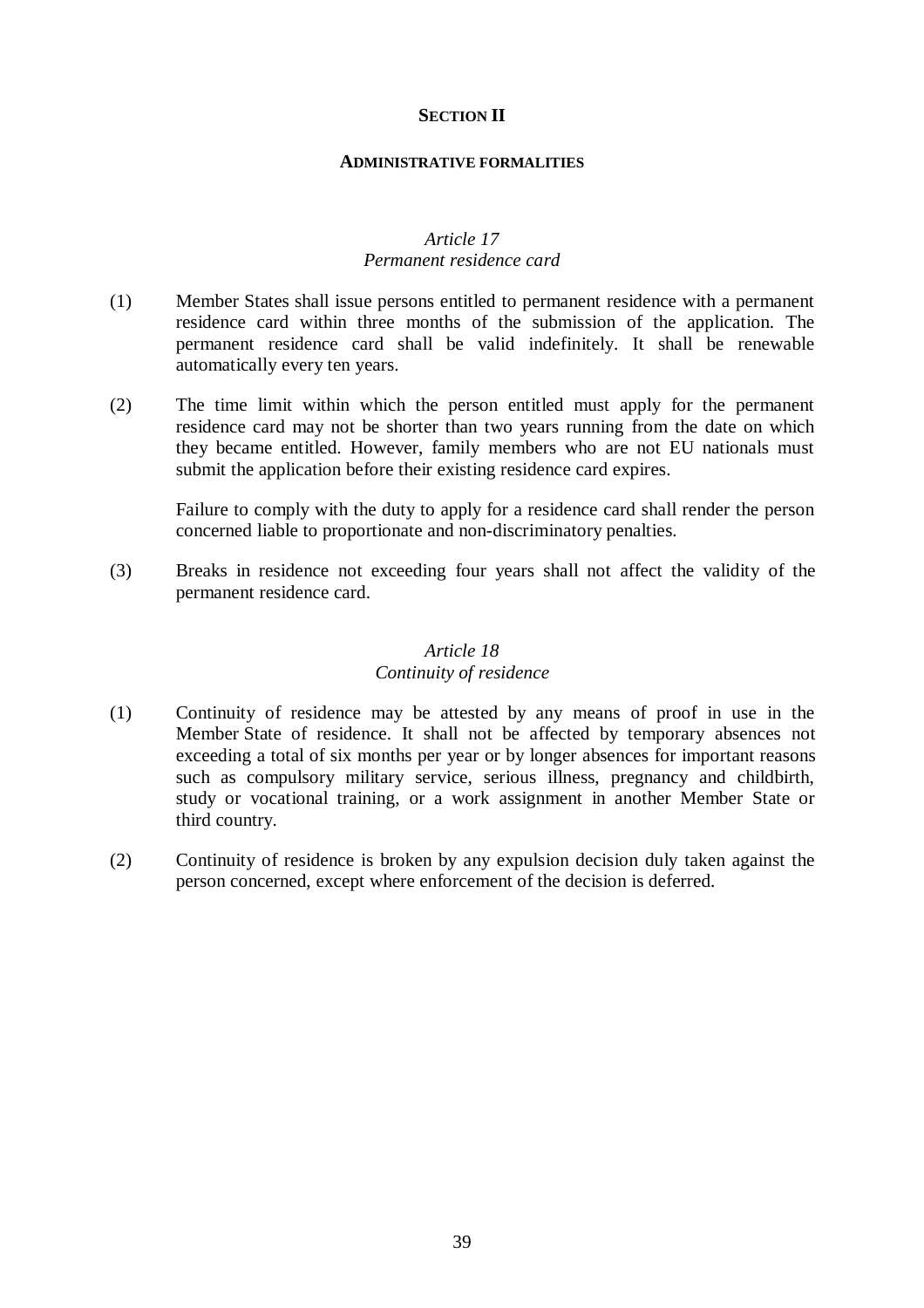#### **CHAPTER V**

#### **PROVISIONS COMMON TO THE RIGHT OF RESIDENCE AND THE RIGHT OF PERMANENT RESIDENCE**

#### *Article 19 Territorial scope*

The right of residence and the right of permanent residence shall cover the whole territory of the Member State. Member States may impose territorial restrictions on the right of residence and right of permanent residence only where the same restrictions apply to their own nationals.

## *Article 20*

#### *Related rights*

Irrespective of nationality, family members of an EU citizen who have the right of residence or the right of permanent residence in a Member State shall be entitled to engage in gainful activity there, in either an employed or a self-employed capacity.

## *Article 21*

#### *Equal treatment*

(1) All EU citizens residing on the territory of the host Member State shall enjoy equal treatment with the nationals of that country within the scope of the Treaty.

The benefit of this right shall be extended to family members who are not nationals of a Member State who enjoy the right of residence or permanent residence.

(2) By way of derogation from paragraph 1, until they have acquired the right of permanent residence, the host Member State shall not be obliged to confer entitlement to social assistance on persons other than those engaged in gainful activity in an employed or self-employed capacity or the members of their families, nor shall it be obliged to award maintenance grants to persons having the right of residence who have come to the country to study.

#### *Article 22*

#### *General provisions concerning residence documents*

- (1) Possession of a registration certificate, of a certificate attesting submission of an application for a residence card, of a family member residence card or of a permanent residence card may under no circumstances be made a precondition for the pursuit of a gainful activity or for the granting of a service or benefit or for any other administrative formality.
- (2) All documents mentioned in paragraph 1 shall be issued free of charge or for a charge not exceeding that imposed on nationals for the issuing of similar documents.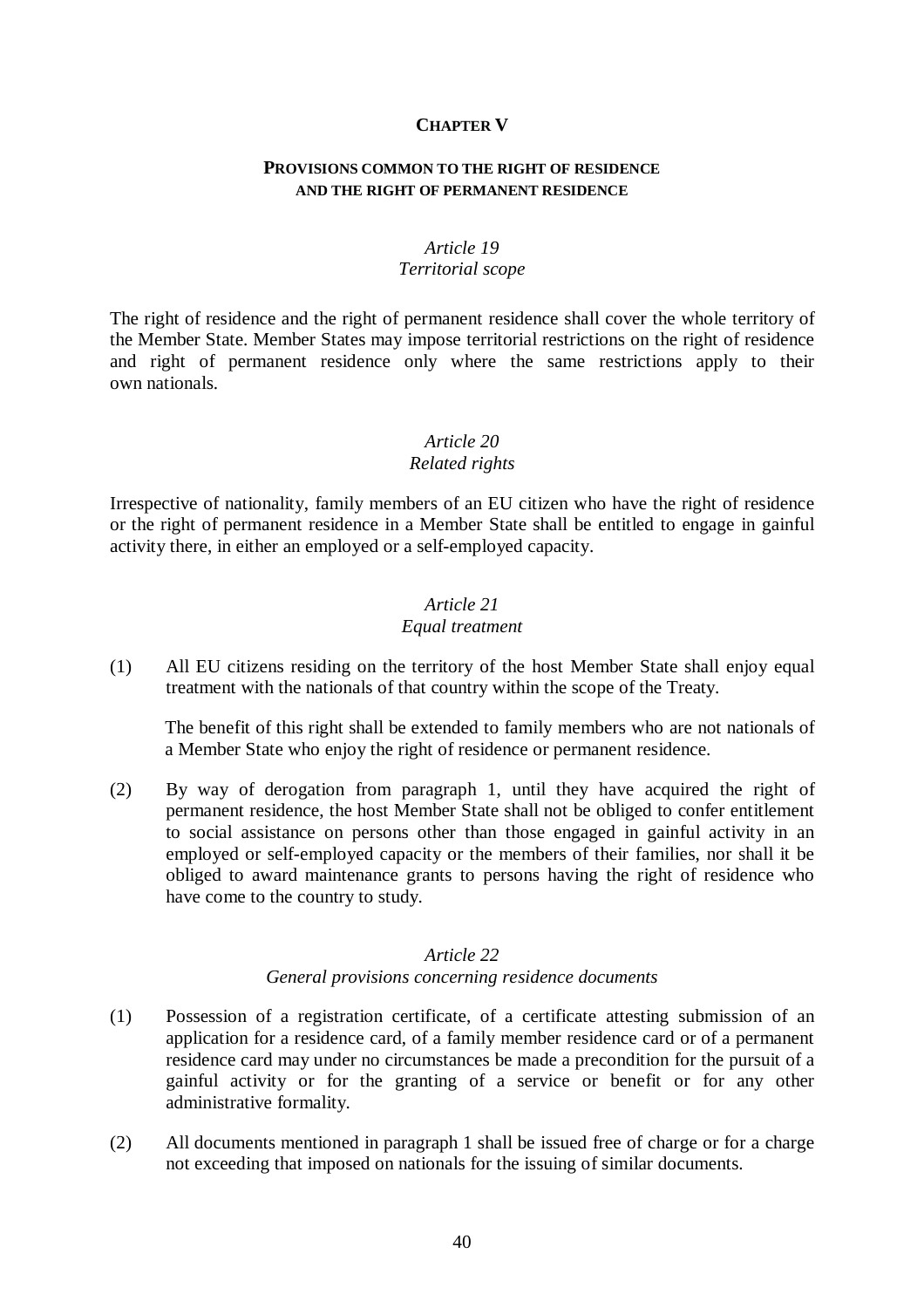## *Article 23 Checks by the authorities*

Member States may carry out checks on compliance with any obligation laid down in their national legislation requiring non-nationals always to carry their registration certificate or residence card, provided that the same requirement applies to the country's own nationals as regards their identity cards.

For failure to comply with this requirement, Member States may impose the same penalties as those they impose on their own nationals for failure to carry their identity card.

#### *Article 24 Procedural safeguards*

- (1) Without prejudice to Chapter VI, the procedures provided for by Articles 28 and 29 shall apply by analogy to all expulsion decisions taken by the host Member State against Union citizens and their family members on grounds other than public policy, public security or public health.
- (2) The host Member State may not impose a ban on entry in the context of an expulsion decision to which paragraph 1 applies.

## **CHAPTER VI**

#### **RESTRICTIONS ON THE RIGHT OF ENTRY AND RIGHT OF RESIDENCE ON GROUNDS OF PUBLIC POLICY, PUBLIC SECURITY OR PUBLIC HEALTH**

#### *Article 25 General principles*

- (1) This Chapter shall apply to decisions whereby Union citizens and their family members, irrespective of nationality, are refused entry or expelled on grounds of public policy, public security or public health. These grounds shall not be invoked to serve economic ends.
- (2) Measures taken on grounds of public policy or public security shall be based exclusively on the personal conduct of the individual concerned. Previous criminal convictions shall not in themselves constitute grounds for the taking of such measures.

The personal conduct of the individual concerned must represent a present and sufficiently serious threat, affecting one of the fundamental interests of society. Justifications that are removed from the particulars of the case or that rely on considerations of general prevention shall not be accepted.

Personal conduct shall not be considered a sufficiently serious threat unless the Member State concerned takes serious enforcement measures against the same conduct on the part of its own nationals.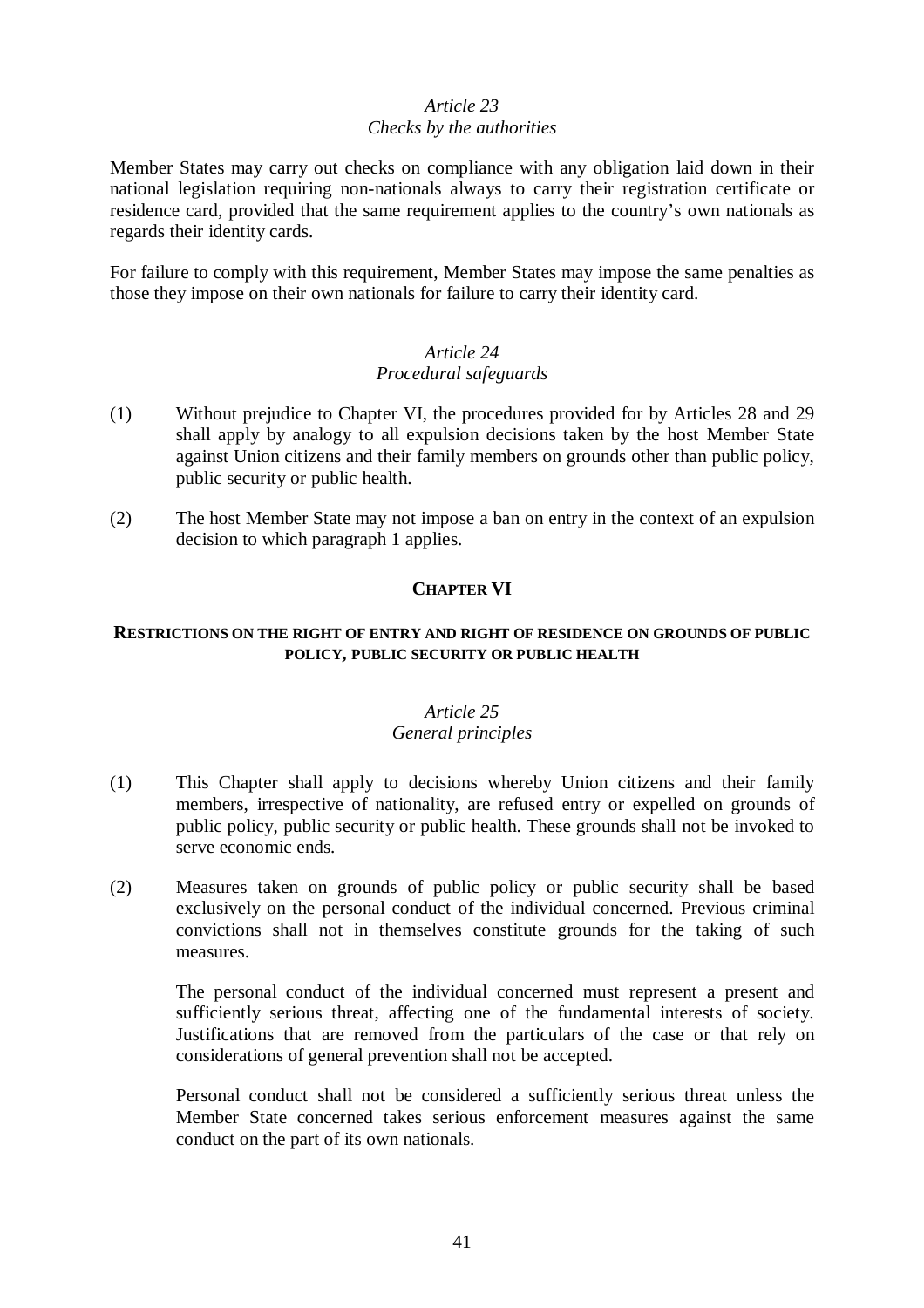- (3) Expiry of the identity card or passport on the basis of which the person concerned entered the host Member State and was issued with a registration certificate or residence card shall not constitute a ground for expulsion from the territory.
- (4) When issuing the registration certificate or initial residence card, the host country may, in cases where this is considered essential, request the Member State of origin of the applicant and, if need be, other Member States to provide information concerning any previous police record the EU citizen or family member may have. Such enquiries shall not be made as a matter of routine. The Member State consulted shall give its reply within two months.
- (5) The Member State which issued the identity card or passport shall allow the holder of the document to re-enter its territory without any formality even if the document is no longer valid or the nationality of the holder is in dispute.

## *Article 26*

#### *Protection against expulsion*

- (1) Before taking an expulsion decision on grounds of public policy or public security, the host Member State shall take account of considerations such as how long the individual concerned has resided on its territory, his/her age, state of health, family and economic situation, social and cultural integration into the host country and the extent of his/her links with the country of origin.
- (2) A host Member State may not take an expulsion decision on grounds of public policy or public security against EU citizens or their family members, irrespective of nationality, who have the right of permanent residence on its territory or against family members who are minors.

## *Article 27*

## *Public health*

- (1) The only diseases or disabilities justifying refusal of leave to enter or leave to reside on the territory of a Member State shall be the diseases subject to quarantine listed in International Health Regulation No 2 of the World Health Organisation of 25 May 1951 and other infectious diseases or contagious parasitic diseases if they are the subject of protection provisions applying to nationals of the host country. Member States shall not introduce new provisions or practices which are more restrictive than those in force at the date of notification of this Directive.
- (2) Disease or disabilities occurring after registration with the authorities in the place of residence or after a first residence card has been issued shall not be grounds for refusal to issue the permanent residence card or for expulsion.
- (3) Where there are serious indications that it is necessary, Member States may require persons entitled to the right of residence to undergo, free of charge, a medical examination to certify that they are not suffering from any of the conditions referred to in paragraph 1. Such medical examinations may not be required as a matter of routine.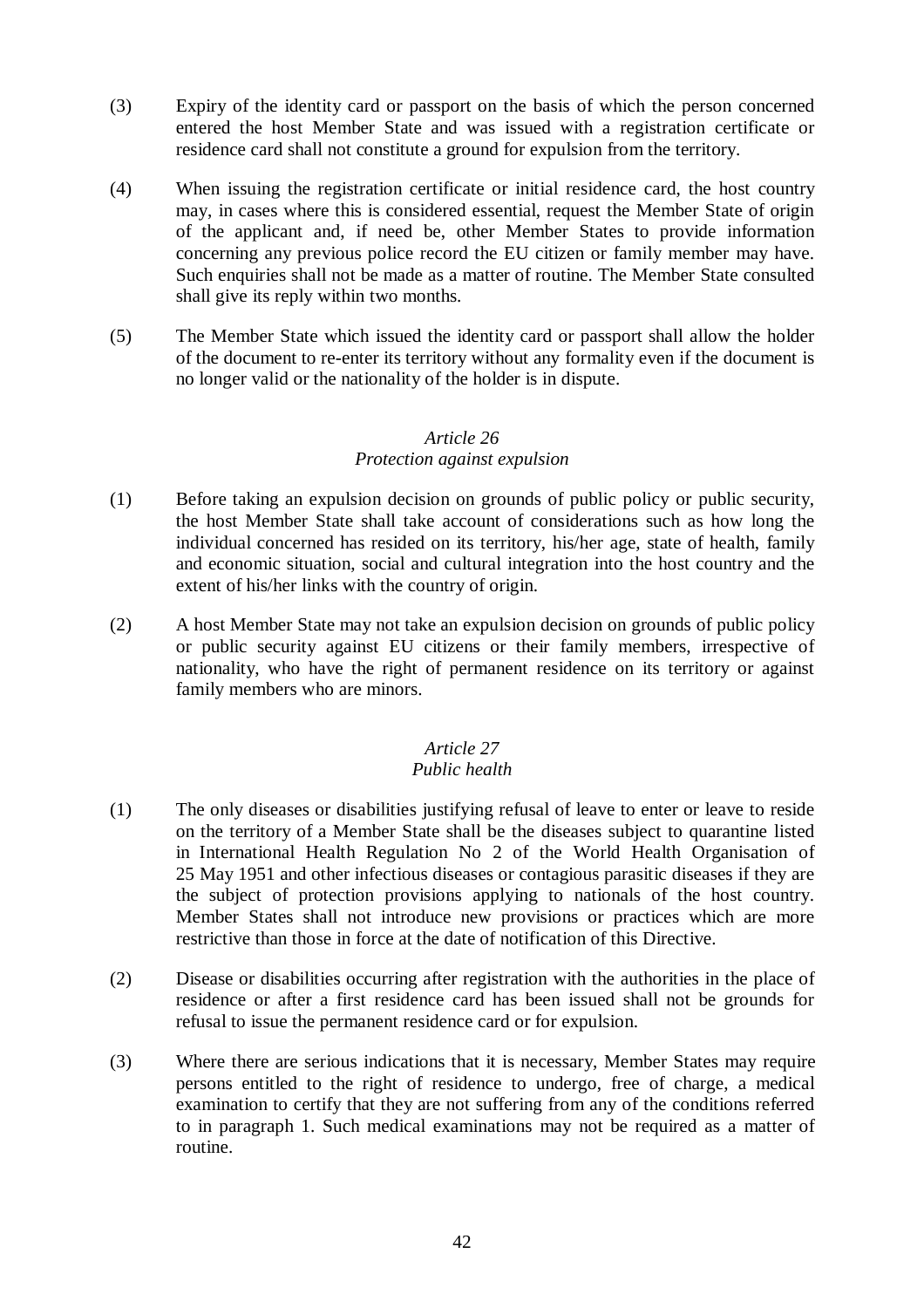## *Article 28 Notification of decisions*

- (1) The persons concerned shall be notified of any decision to refuse them leave to enter or to expel them, in such a way that they are able to comprehend the content of the decision and what it entails for them.
- (2) The persons concerned shall be informed, precisely and in full, of the public policy, public security, or public health grounds on which the decision taken in their case is based, unless this is contrary to the security interests of the State involved.
- (3) The notification shall specify the court with which the person concerned may lodge an appeal, the time limit within which any action must be taken and the time allowed for the person to leave the country's territory. Save in duly substantiated cases of urgency, the time allowed shall be not less than fifteen days if the person concerned has not yet registered with the authorities in the place of residence or been granted a residence card, and not less than one month in other cases.

## *Article 29 Procedural safeguards*

- (1) The persons concerned shall have access to administrative and judicial redress procedures in the host Member State to appeal against any decision taken against them on the grounds of public order, public safety or public health, or refusing them leave to enter, ordering their expulsion or refusing to issue them with the registration certificate, residence card or permanent residence card.
- (2) Where there is provision for administrative appeal, the decision shall not, save in cases of urgency, be taken by the administrative authority until the matter has been referred to a competent authority in the host country other than the authority qualified to take the decisions listed in paragraph 1, before which the person concerned shall be allowed to put their case in person, unless this is contrary to considerations of State security, or to be assisted or represented in the proceedings in the manner provided for in national legislation.
- (3) Where judicial redress procedures do not have suspensory effect, the court dealing with the case shall have the option of issuing an interim order suspending enforcement of the contested decision, pending the final ruling.
- (4) The court dealing with the case shall review not only the legality of the decision, but also the facts and circumstances on which the proposed measure is based. The court shall also check that the decision is not disproportionate as to the requirements laid down in Article 26.
- (5) Member States may exclude the individual concerned from their territory pending the trial, but they may not prevent the individual from appearing in person at the trial.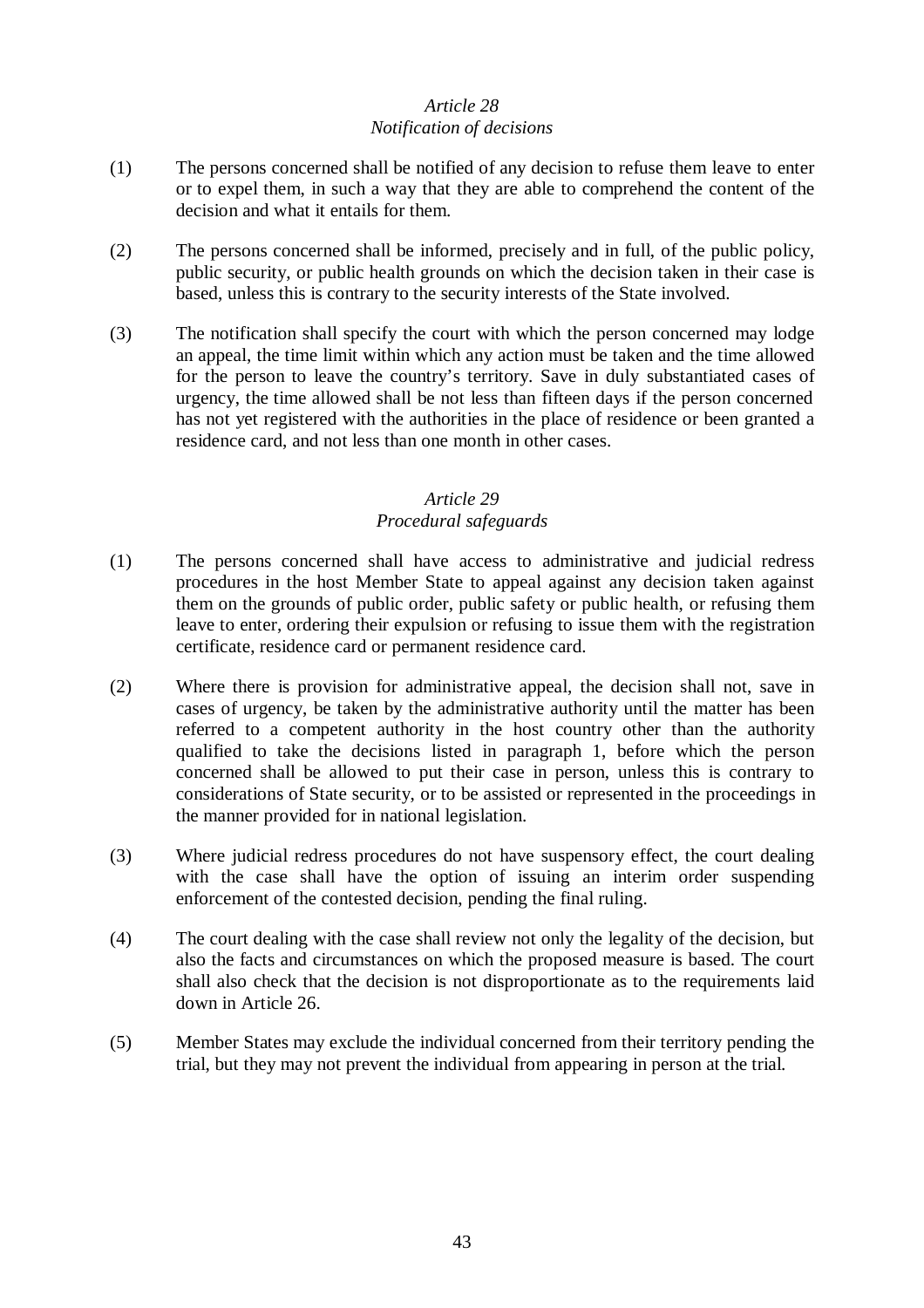## *Article 30 Duration of exclusion orders*

- (1) Member States may not issue orders excluding persons covered by this Directive from their territory for life.
- (2) After a reasonable period, depending on the circumstances, and in any event once two years have elapsed since the decision ordering their expulsion was validly adopted in accordance with Community law, persons expelled on grounds of public policy, public security or public health, may submit a new application for leave to enter by putting forward arguments to establish that there has been a material change in the circumstances which justified the first decision ordering their expulsion.

The Member State concerned shall reach a decision on the new application within three months of its submission.

(3) The persons referred to in paragraph 2 shall have no right of access to the territory of the Member State concerned while their new application is being considered.

#### *Article 31 Expulsion as a penalty or legal consequence*

- (1) Expulsion orders may not be issued by the host Member State as a penalty or legal consequence of a custodial penalty, unless they conform to the requirements of Articles 25, 26, 27 and 30(1).
- (2) Before enforcing an expulsion order, the Member State shall check that the individual concerned is currently and genuinely a threat to public policy and public security and shall assess whether there has been any change in the circumstances since the expulsion decision was taken

#### **CHAPTER VII**

#### **FINAL PROVISIONS**

#### *Article 32 Publicity*

Member States shall disseminate information concerning the rights and obligations of Union citizens and members of their families, on the subjects covered in this Directive.

#### *Article 33 Penalties*

Member States shall lay down the penalties applicable to breaches of national rules adopted for the implementation of this Directive and shall take the measures required for their application. The penalties laid down shall be effective, proportionate and dissuasive and comparable to those that Member States apply to their own nationals for minor offences. Member States shall notify the Commission of these provisions not later than the date specified in Article 37 and as promptly as possible in the case of any subsequent changes.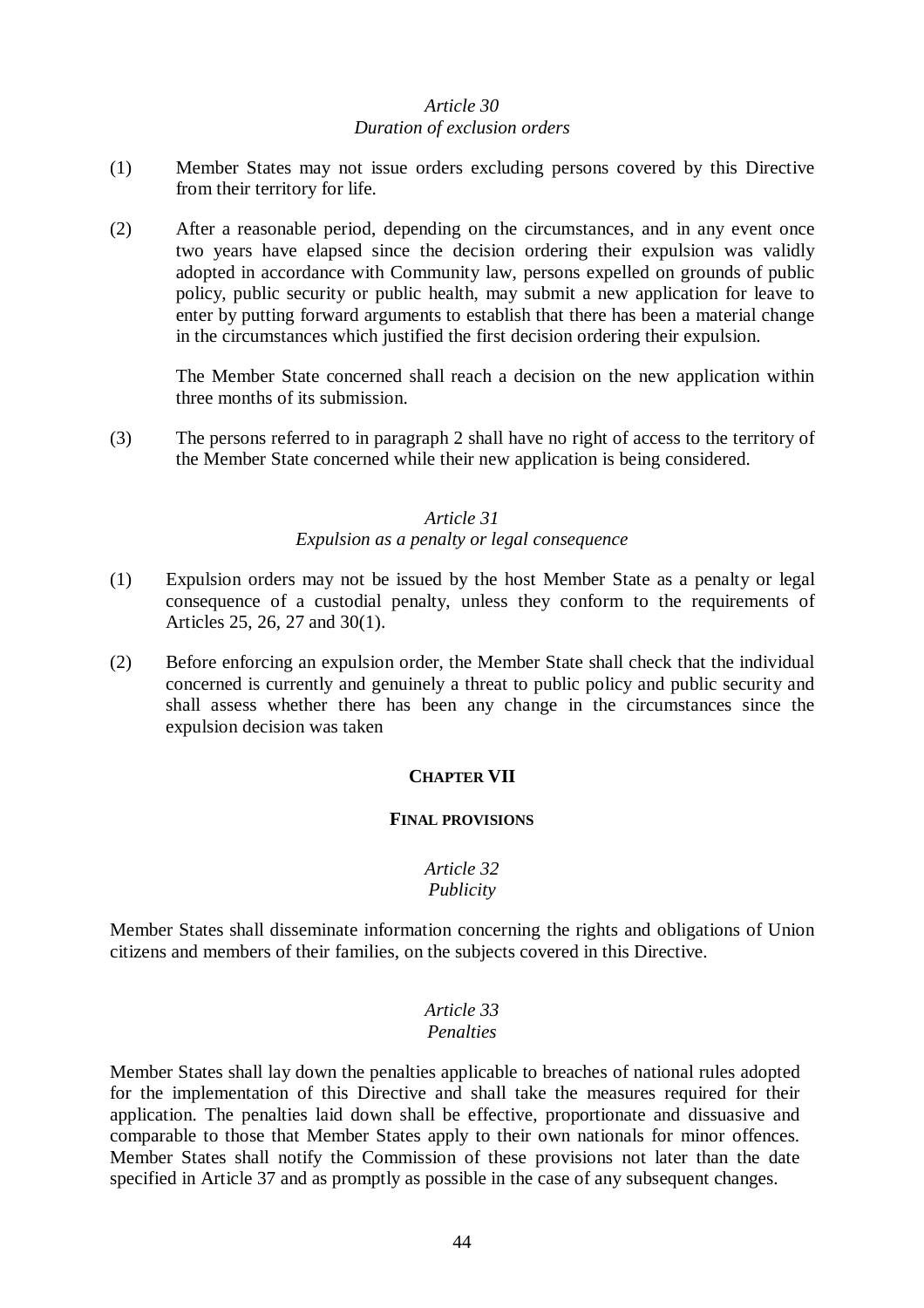#### *Article 34 More favourable national provisions*

The provisions of this Directive shall not affect any laws, regulations or administrative provisions laid down by a Member State which would be more favourable to the persons covered by this Directive.

#### *Article 35 Repeals*

- (1) Articles 10 and 11 of Regulation (EEC) No 1612/68 are deleted with effect from 1 July 2003.
- (2) Directives 64/221/EEC, 68/360/EEC, 72/194/EEC, 73/148/EEC, 75/34/EEC, 75/35/EEC, 90/364/EEC, 90/365/EEC and 93/96/EEC are repealed with effect from 1 July 2003.

# *Article 36*

## *Reports*

No later than 1 July 2006, the Commission shall submit a report on the application of this Directive to the European Parliament and the Council, together with any necessary recommendations. The Member States shall provide the Commission with the information needed to produce the report.

## *Article 37*

## *Transposal*

(1) Member States shall adopt and publish the provisions necessary to comply with this Directive by 1 July 2003 at the latest. They shall promptly inform the Commission thereof.

They shall apply such provisions from 1 July 2003.

When Member States adopt those provisions, they shall contain a reference to this Directive or be accompanied by such a reference on the occasion of their official publication . Member States shall determine how such reference is to be made.

(2) Member States shall communicate to the Commission the text of the provisions of domestic law which they adopt in the field governed by this Directive.

## *Article 38 Entry into force*

This Directive shall enter into force on the twentieth day following that of its publication in the *Official Journal of the European Communities.*